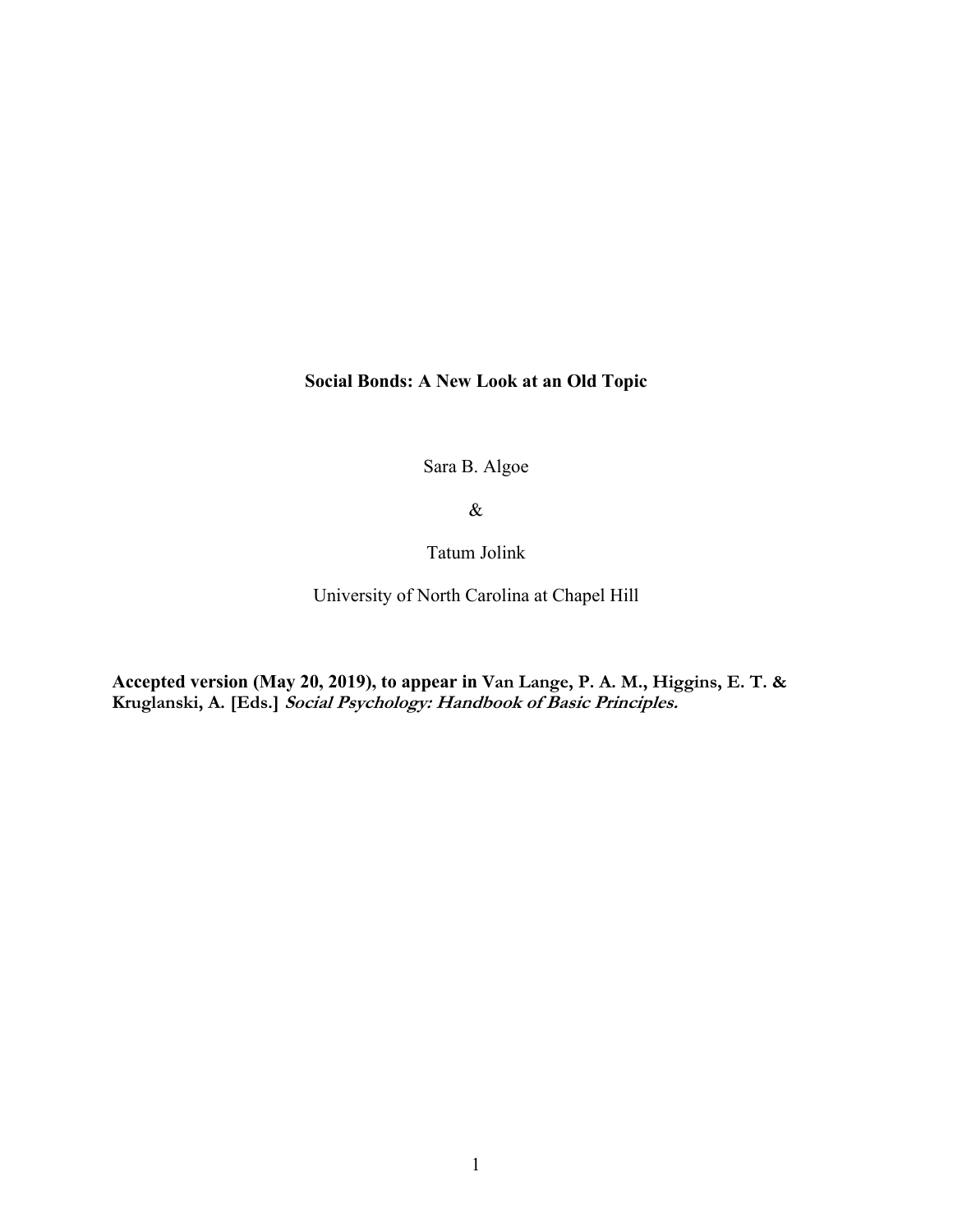## **Social Bonds: A New Look at an Old Topic**

Contact with other humans is a biological imperative. This is obviously true for survival at birth. It is less obviously true in adulthood. And yet being socially isolated, whether objectively or subjectively, predicts earlier death (Holt-Lunstad, Smith, Baker, Harris, & Stephenson, 2015; Rico-Uribe, Francisco, Martin-Maria, Cabello, & Ayuso-Mateos, 2018), as does having lower *quality* of social relationships, whether assessed via one meaningful relationship such as a spouse (e.g., King & Reis, 2012) or considering one's entire social network (Holt-Lunstad, Smith, & Layton, 2010). These are not trivial effects: the risk for death from poor social relationships is the same as from smoking 15 cigarettes per day and is greater than that of obesity (Holt-Lunstad  $\&$  Smith, 2012; Holt-Lunstad et al., 2015), with the latter two factors widely recognized as important risk factors for health and longevity (e.g., Samet, 1990; Wang & Beydoun, 2007). It stands to reason, then, that forming and maintaining social bonds is a central task of human survival. As it turns out, social psychologists are uniquely well-suited to illuminate the basic mechanisms that support this central task.

In this chapter, we define a social bond as a close, intimate relationship that holds two people together. To illustrate the phenomenon, the presence of a strong social bond may be observed in (1) a reaction of "distress when separated," (2) willingness to "spend energy to get together again," and (3) demonstrations of "positive contact behavior upon reunion" (deWaal, 1986, p. 463). Critical to the present chapter, social bonds are the end products of a cumulative social bonding *process*; these end product relationship types are often between parents and children, romantic relationship partners, and good friends. However, as social psychologists, we recognize the power of situations. Specifically, we study and here bring attention to situations that represent *bonding opportunities*; these momentary opportunities can happen between anyone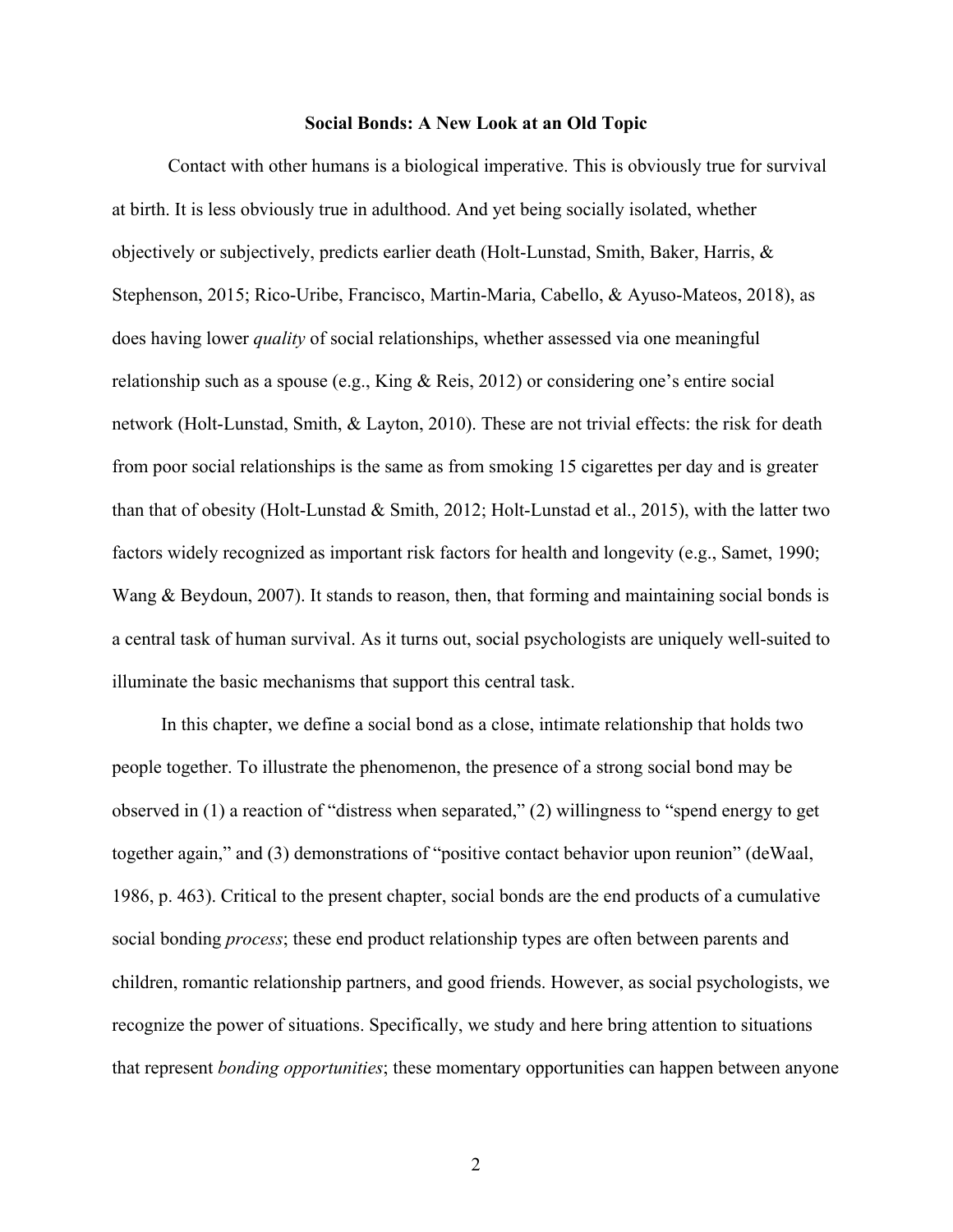– including strangers – and should cumulatively influence the strength of the overall bond at any one time it is assessed. (Evidence from scores of studies that obtain daily self-reports lead to the conclusion that even romantic partners fluctuate in the degree to which they would say they are "bonded" with their partner from one day to the next.) Taking this situation-based approach, we aim to identify the behaviors and tasks of everyday life that may most rapidly promote connections with other people, especially those other people who are the very best for us.

In this chapter, our first goal is to provide some basic principles that can guide a program of research in this area, and in fact have guided the first author's. Next, we use three areas of research to illuminate how these principles inform theory development. Finally, because we suggest that the study of factors that *promote* social bonds has received limited attention in recent years, we briefly call attention to bodies of literature that have developed in the past two decades – picking up steam over the past 10 years – that will usefully inform theory and evidence going forward.

#### **Principle 1: The presence and promotion of connection**

In the 1950s and 60s, Mary Ainsworth, John Bowlby, and Harry Harlow conducted groundbreaking research that highlighted the value of warm maternal connection in the healthy development of the infant (Ainsworth, 1964; 1969; Ainsworth & Boston, 1952; Ainsworth & Bowlby, 1954; Bowlby, 1958; Harlow, 1958; Harlow, Dodsworth, & Harlow, 1965; Harlow & Zimmerman, 1959). Whereas Ainsworth was dependent on naturalistic observation to document and understand the impact of parents on healthy child development (e.g., separation of the child and mother due to illness; Ainsworth & Boston, 1952), Harlow worked with monkeys, so was able to conduct experiments that manipulated the presence and type of a maternal figure. These experiments vividly illuminate the concept of a social bond as well as its value.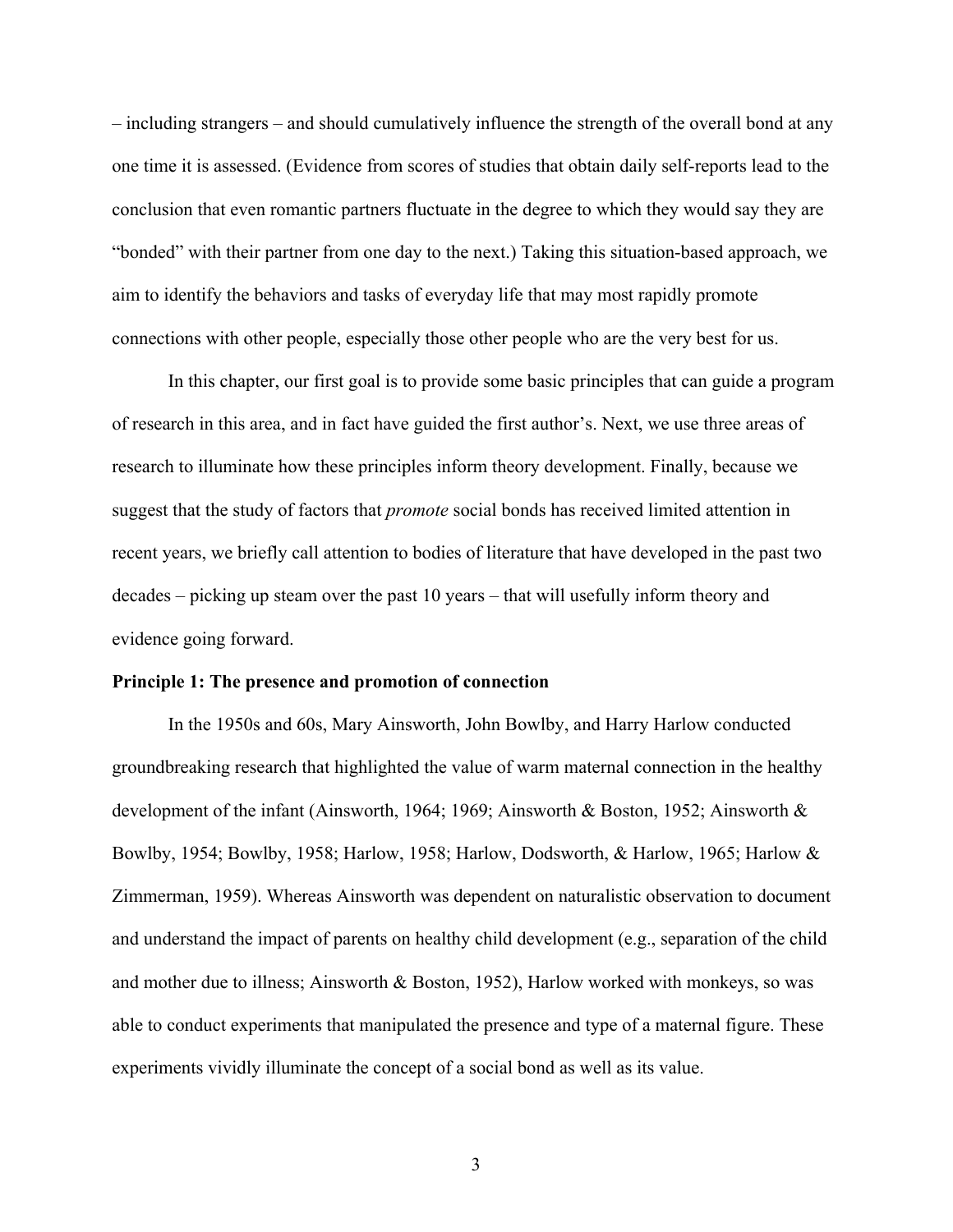At the time he was conducting these experiments, the prevailing theory in psychology and sociology for why infants become attached to their mothers (parent figure) was behaviorism: A child has primary drives that include hunger, and affection toward a mother only developed secondarily because of a learned association between getting that need met and the mother providing the food. Harlow put this to the test by isolating infant macaque monkeys from their real mothers starting within 12 hours after their birth and building surrogate "mothers" with feeding capabilities. Critically, one of the surrogate mothers was made from chicken wire and the other was wrapped in a soft terrycloth cover; both were in the cage with each infant monkey, but only one had food: half the infants received milk from a nipple on the mother made from wire, the other half from the mother made from cloth. In stark contrast to the behaviorists' prediction, regardless of where the milk was coming from, the infants quickly developed a strong preference for the cloth mother. The infants ate the food from the wire mother but they craved more than food: They spent substantially more time on the cloth mother, and it was just as much time as those infants who were receiving their food from the cloth mother. Harlow concluded from these studies that the presence of comfort is a primary rather than secondary need (Harlow, 1958; Harlow & Zimmerman, 1959).

Much further than this, however, subsequent experiments documented that, when presented with a strange, anxiety-inducing situation, infants would retreat to the inanimate cloth rather than the wire mother for comfort, and when they could be in the safe, secure presence of the cloth mother – either physically touching her or even if she was merely visible (but inaccessible) – the young monkeys showed significantly reduced emotional distress compared to control conditions. Not only that, once they calmed down through contact comfort with their inanimate cloth mother, they would start to *explore*; in contrast, the infants with no contact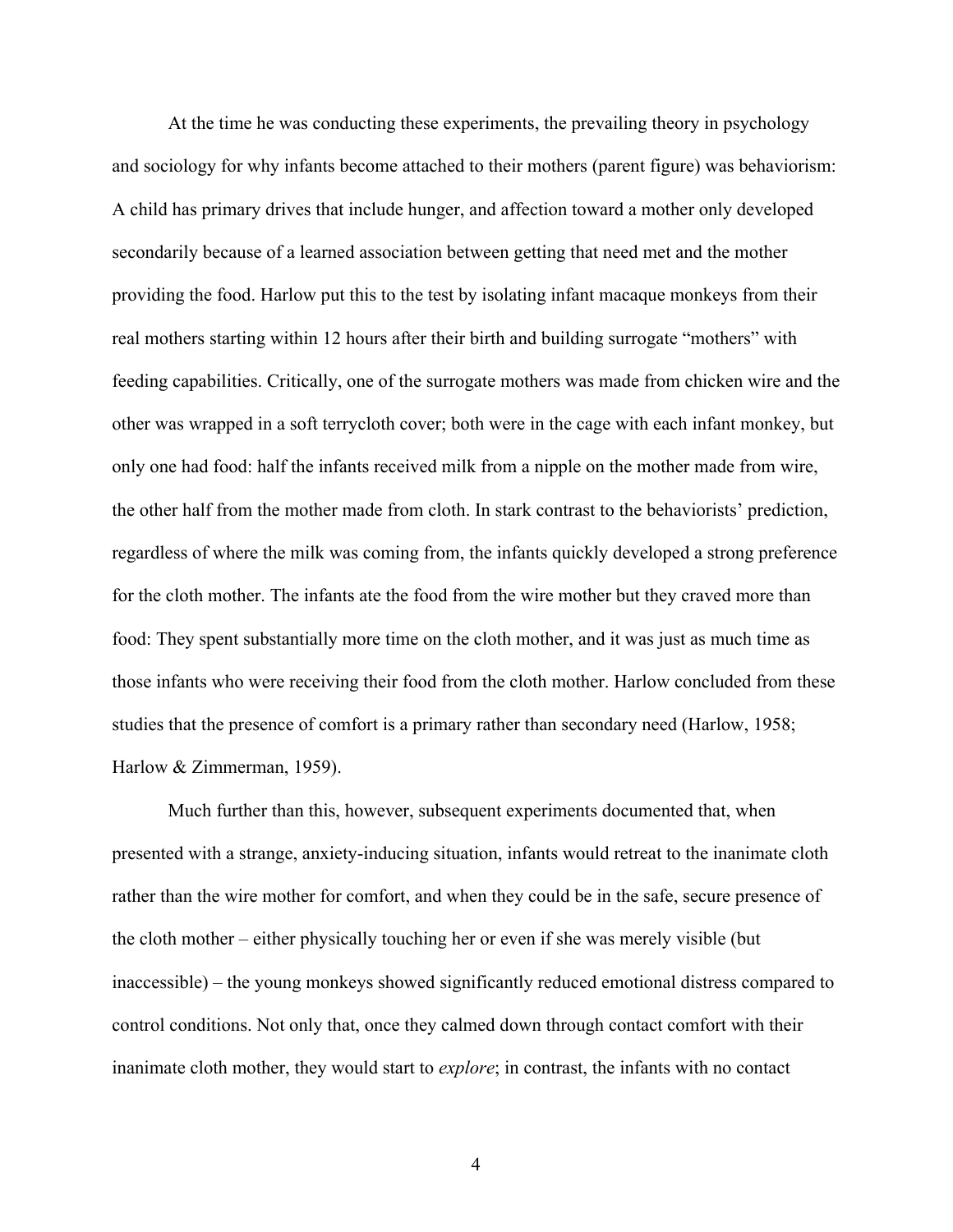comfort in that strange situation were immobilized with fear and distress (Harlow, 1958; Harlow & Zimmerman, 1959; human infants demonstrate similar behavior, see Arsenian, 1943). Finally, revealing some of the more dramatic consequences not only for healthy development but also for survival, infant monkeys raised in total social isolation for the first 6 or 12 months of their lives were reintroduced to the social group. Not only did these previously isolated monkeys not play well with other monkeys, which stunts the opportunity to learn important life skills (see Harlow & Harlow, 1965), they were more aggressive toward and subsequently rejected by the other monkeys. Harlow concluded: "Placed in a free living situation, most of these animals [reared in isolation] would be driven off or eliminated before they could have an opportunity to learn to adapt to the group." (p. 96; Harlow, Dodsworth, & Harlow, 1965)

Of course, the elegance of these experiments is their ability to strip away all the other behavioral and emotional signals within repeated interaction with a live parental figure – the mere presence of physical comfort and warmth, always there when needed, was sufficient to initiate these divergent developmental consequences. Human research between parents and children has since added great richness and corroboration to these basic conclusions (Bowlby, 2008; Fraley, 2002; Ranson & Urichuk, 2008; Nelson, 2007; McLaughlin, Sheridan, & Nelson, 2017). Children with psychologically warm, behaviorally responsive, and safe parent figures tend to develop into psychologically healthy, successful, and physically healthy adults. Beyond getting one's physical needs met, like a roof over one's head or food, moments of bonding cumulatively influence one's ability to survive threats and learn about the environment; once bonded, partners themselves – like parents, lovers, and friends – keep one out of risk for danger, for example by proactively warning about a threat in the environment, and provide opportunities for growth, for example by teaching new skills.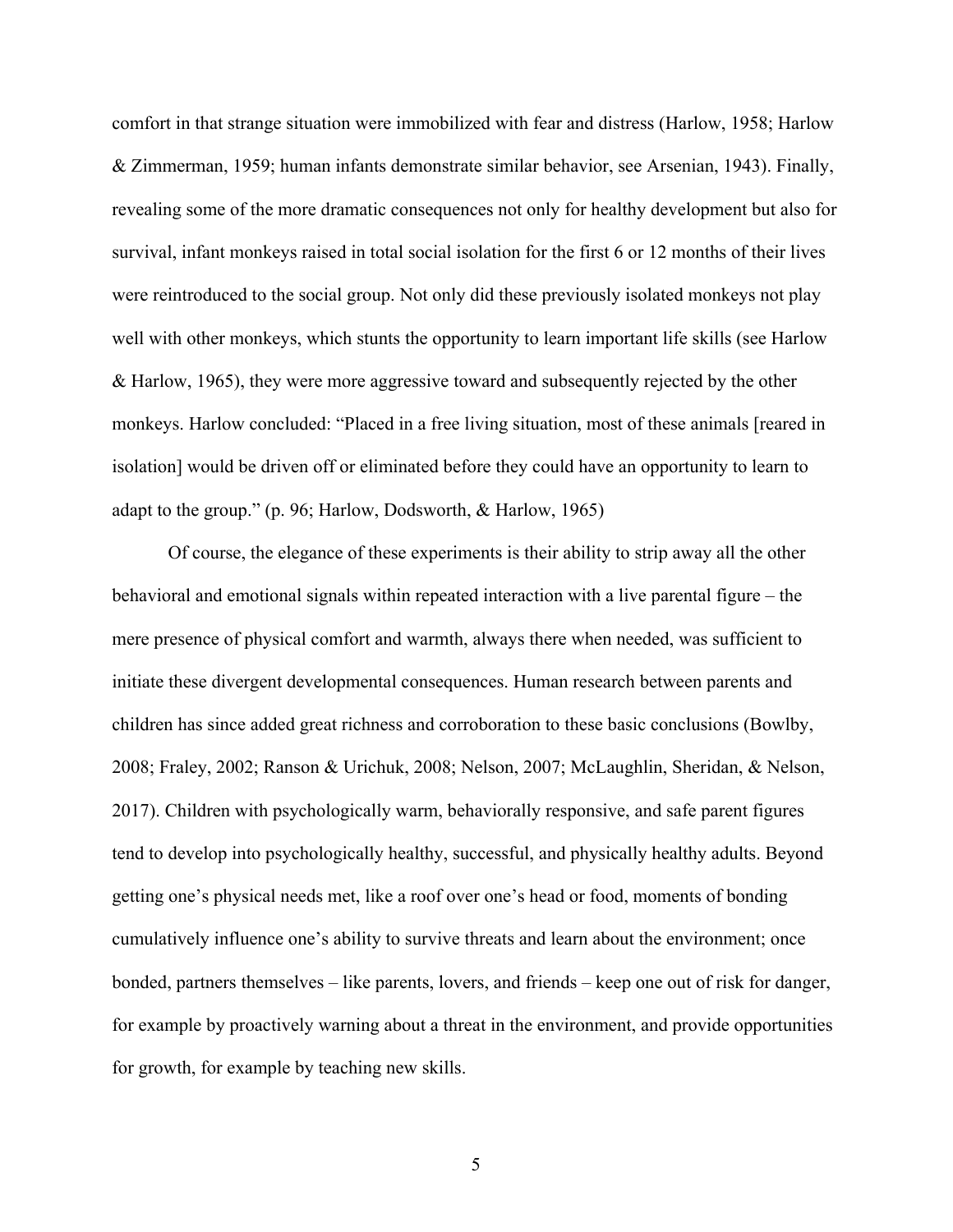It is with this backdrop that we fast forward to the contemporary social psychological literature on relationships. This field predominantly studies relationships between adults. In contrast to parents and their offspring, adult social networks are made up of a wide array of voluntary relationships, all with varying degrees of bond (e.g., Clark & Mills, 2011). Recognizing the value of close connections, researchers have investigated a broad range of interpersonal behaviors that occur within them; many behaviors help prevent decline in relationships (e.g., fighting respectfully, Gottman, 1994), help a person not get kicked out of a social group (e.g., embarrassment – Keltner & Anderson, 2000; guilt -- Baumeister, Stillwell, & Heatherton, 1994), or help maintain the status quo (e.g., equity -- Utne, Hatfield, Traupmann, & Greenberger, 1984). However, we hope we have demonstrated from the brief review of the animal and child literature above that it is especially worthwhile to identify and understand yet another type of interaction: those that create the connection in the first place. In everyday life, what are the situations that actively and directly *promote* – not merely maintain or prevent-fromdeclining – these social bonds? Understanding these kinds of moments may bring the nextgeneration return on investments for uncovering the myriad pathways through which highquality relationships impact health. The focus of this chapter is thus the *presence* of bonding opportunities.

## **Principle 2: Situations matter**

Although of course bonded relationships develop – perhaps best illustrated by the profound distress exhibited upon losing a close other (e.g., Bowlby, 1982; 1983; Harlow & Zimmermann, 1959; Keyes, Pratt, Galea, McLaughlin, Koenen, & Shear, 2014) – as social psychologists, we argue that situations – momentary opportunities for bonding – matter (Reis, 2008). They matter for developing the bonded relationship in the first place and for getting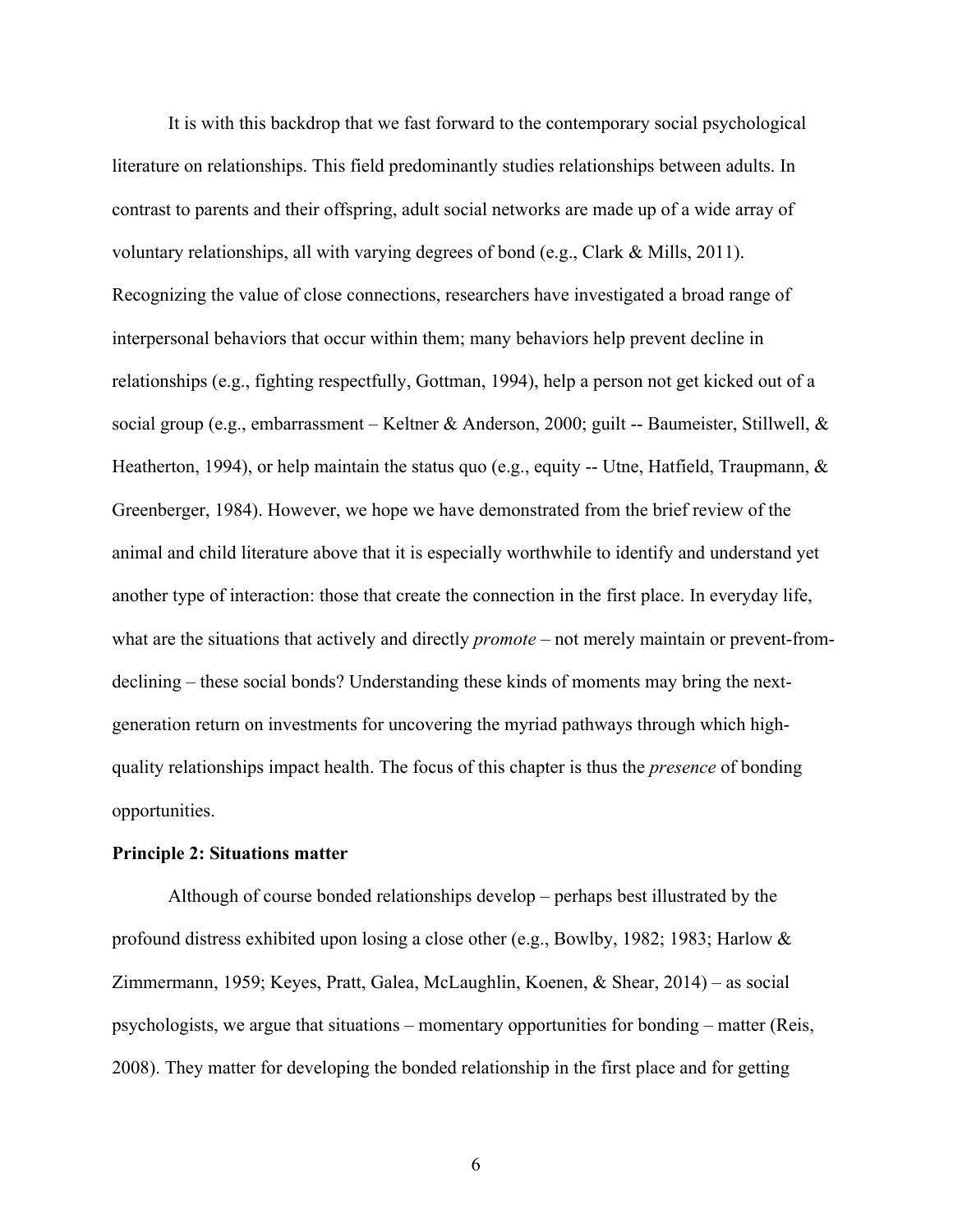reconnected when it inevitably goes awry. As examples, typical bonding situations we will discuss more extensively below are shared laughter, kindness, expressed gratitude, and affectionate touch.

In this chapter, we highlight the critical need for researchers to drill down into the features of a situation most likely to create the bond. For example, as we will demonstrate later, on their own, a given factor like "laughter", "touch" or "oxytocin" does not promote bonds, but it is only in the right context that they do. Touch, after all, can be painful (Stith, Smith, Penn, Ward, & Tritt, 2004), and oxytocin can cause aggression (De Dreu & Kret, 2016). Instead these are general tools that the body uses for a wide variety of purposes; as social psychologists, we can and should identify the specific contexts in which the body uses them for promoting bonds.

## **Principle 3: It takes two**

By definition, a bond happens between two people. This means that the thoughts, feelings, behavior, and biology of each person can come into play in the situation. As such, there is much room for theoretical specification and substantial opportunity for the generation of hypotheses. To this end, our work is guided by a foundational model in the close relationships literature (Reis & Shaver, 1988). The model specifically considers the construct of intimacy but is instructive in a general sense via the detail with which it elaborates on what can be gained by considering social interactions between two people as a dynamic, transactional *interpersonal process*. Broadly, Person A enacts a behavior, which is interpreted by Person B, who then reacts, responds, or simply, behaves; this, in turn, is interpreted by Person A.

Although the Interpersonal Process Model of Intimacy (Reis & Shaver, 1988) acknowledged individual differences (e.g., cognitive working models of attachment might act as a filter through which the partner's behavior is interpreted), it did not emphasize biological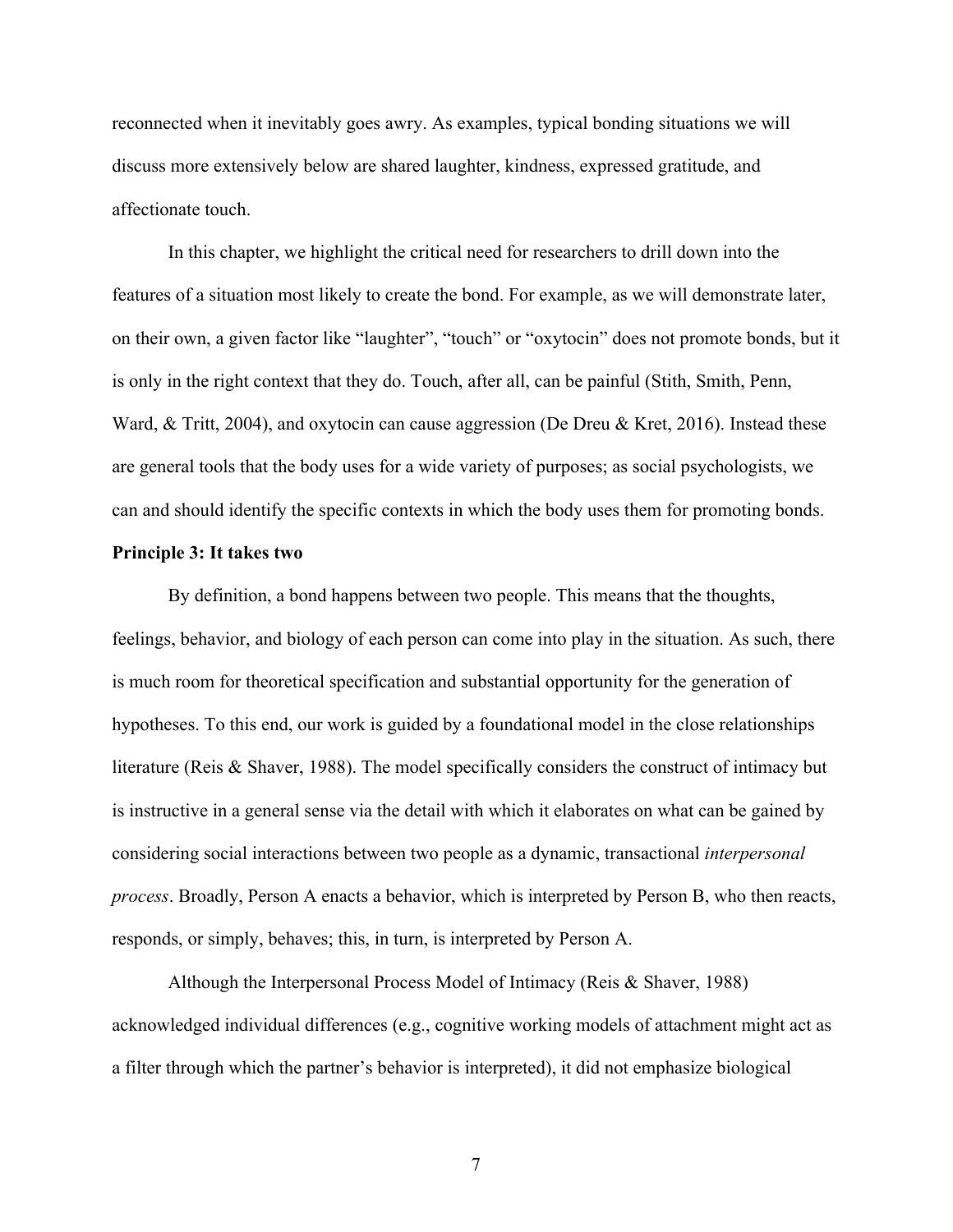factors as potential individual differences. In this chapter, given more recent integrative research showing the powerful ways in which the body influences the mind and behavior (Booth, Granger, Mazur, & Kivilghan, 2006, Bosch & Young, 2017), we feel it is important to explicitly bring biology into play as well. In part, this is because evidence suggests that momentary bonding opportunities – the most powerful, especially – are deeply engrained from our evolutionary history (e.g., Finkel & Eastwick, 2015; Fletcher, Simpson, Campbell, & Overall, 2015; Hrdy, 2001; Wilson, 2004). As such, the bio-psycho-social systems to support bonding would have co-evolved, with the behavioral and subjective psychological responses recruiting from biological foundations when the right situation arises.

As one example of this, although oxytocin is notoriously difficult to link to *general*  socio-emotional behaviors across various types of relational situations (Graustella & MacLeod, 2012), early work emphasized its role in facilitating specific dyadic bonds (Williams, Carter, & Insel, 1992). So, building from the theory that expressions of gratitude represent an opportunity for a grateful person to promote a bond with a kind benefactor (Algoe, 2012), Algoe and Way found indirect but suggestive evidence that dispositional oxytocin is associated with greater frequency and quality of behavioral gratitude expressions toward a romantic partner, as well as more positive subjective psychological responses to expressing gratitude in real time that may (a) create momentary feelings of closeness as well as (b) reinforce the bonding behavior (2014). Other work suggests that circulating oxytocin influences perceptions of bonding-relevant behavior (Algoe, Kurtz, & Grewen, 2017). Specifically, greater oxytocin is associated with greater perceptions of a partner's responsiveness and greater experienced love toward that partner following the partner's expression of gratitude to the self. In short, fuller understanding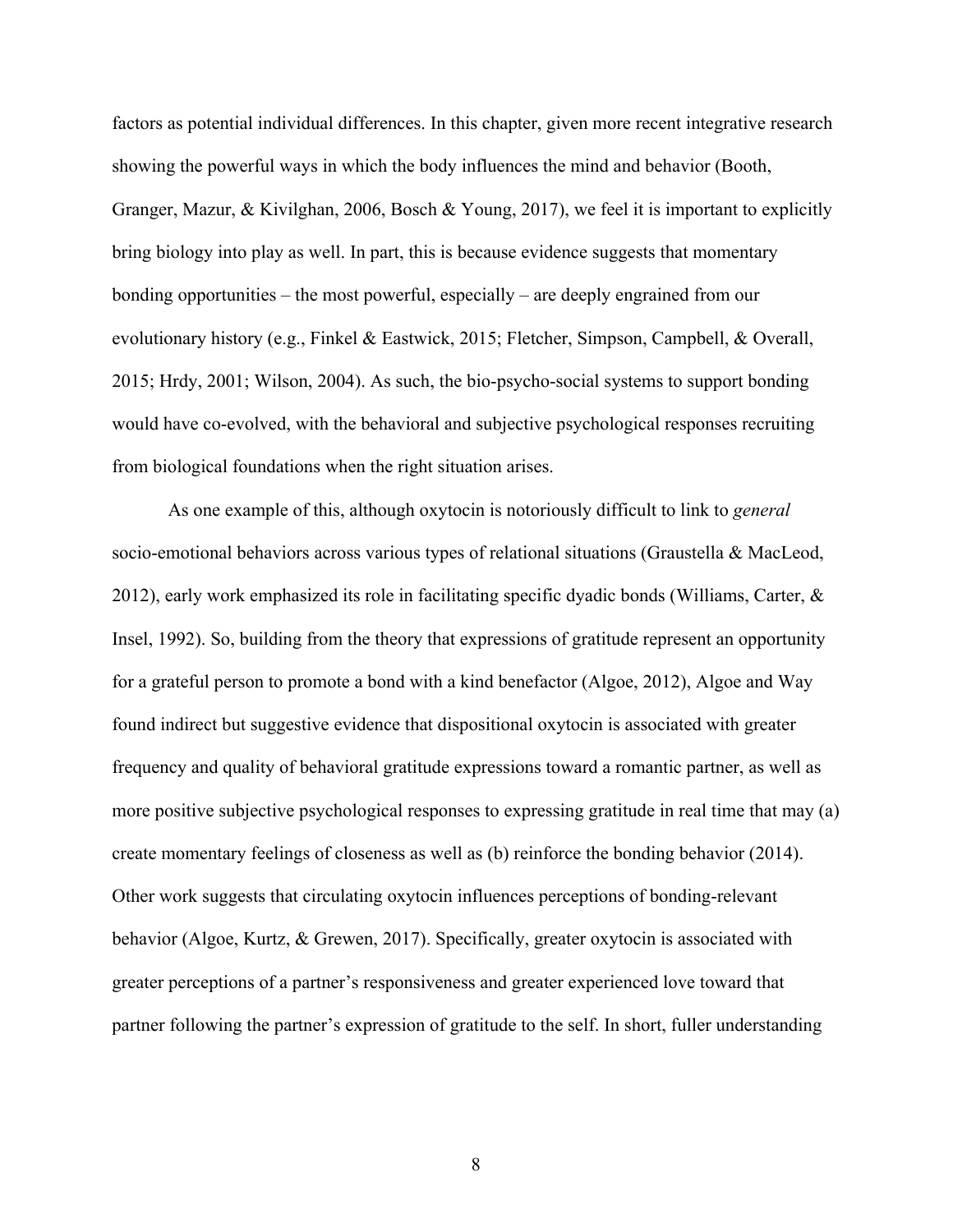of the mechanisms through which humans form and sustain social bonds will come from considering deeply-rooted biological processes of each member of the dyad.

## **Principle 4: Seeking high quality dyadic partners**

Harlow's infant monkeys were attracted to and sought time with the inanimate cloth mothers compared to the wire mothers (1958). Having anyone matters (Holt-Lunstad et al., 2015), but having people who are good fits *for you* adds further value (Bell & Ainsworth, 1972; Kane, McCall, Collins, & Blascovich, 2012). This implies that we (humans) should instinctually be looking for and sensitive to signals from those other people that they might be good for us – do they understand, validate, and care about us? Can we tell that they are motivated to look out for our best interests? Do they like us? Are we similar to them (to facilitate understanding)? Do we *want* to see them and spend time with them or feel anxious about the prospect of losing them?

As many social psychologists are aware, Fiske and colleagues have robustly documented that people do evaluate social interaction partners on at least two general social dimensions – whether the person is warm/sociable and whether the person is competent/assertive (Fiske, 2018). Here, however, we draw attention to more precise indicators of dyad-specific potential, highlighting the dynamic between Person A (i.e. judge) and Person B (interaction partner). Indeed, abundant research shows that the judge's evaluations of an interaction partner's responsiveness to the self – that is, how understanding, validating, and caring they are toward the judge (Reis, Clark, & Holmes, 2004) – how trustworthy the interaction partner is (Rempel, Holmes, & Zanna, 1985), whether there is reciprocal liking (Eastwick, Finkel, Mochon,  $\&$ Ariely, 2007), whether one perceives similarity (Montoya, Horton, & Kirchner, 2008), whether the interaction partner is thought to be inclined to approach positive outcomes on the judge's behalf (Impett, Gordon, Kogan, Oveis, Gable, & Keltner, 2010; Visserman, Righetti, Impett,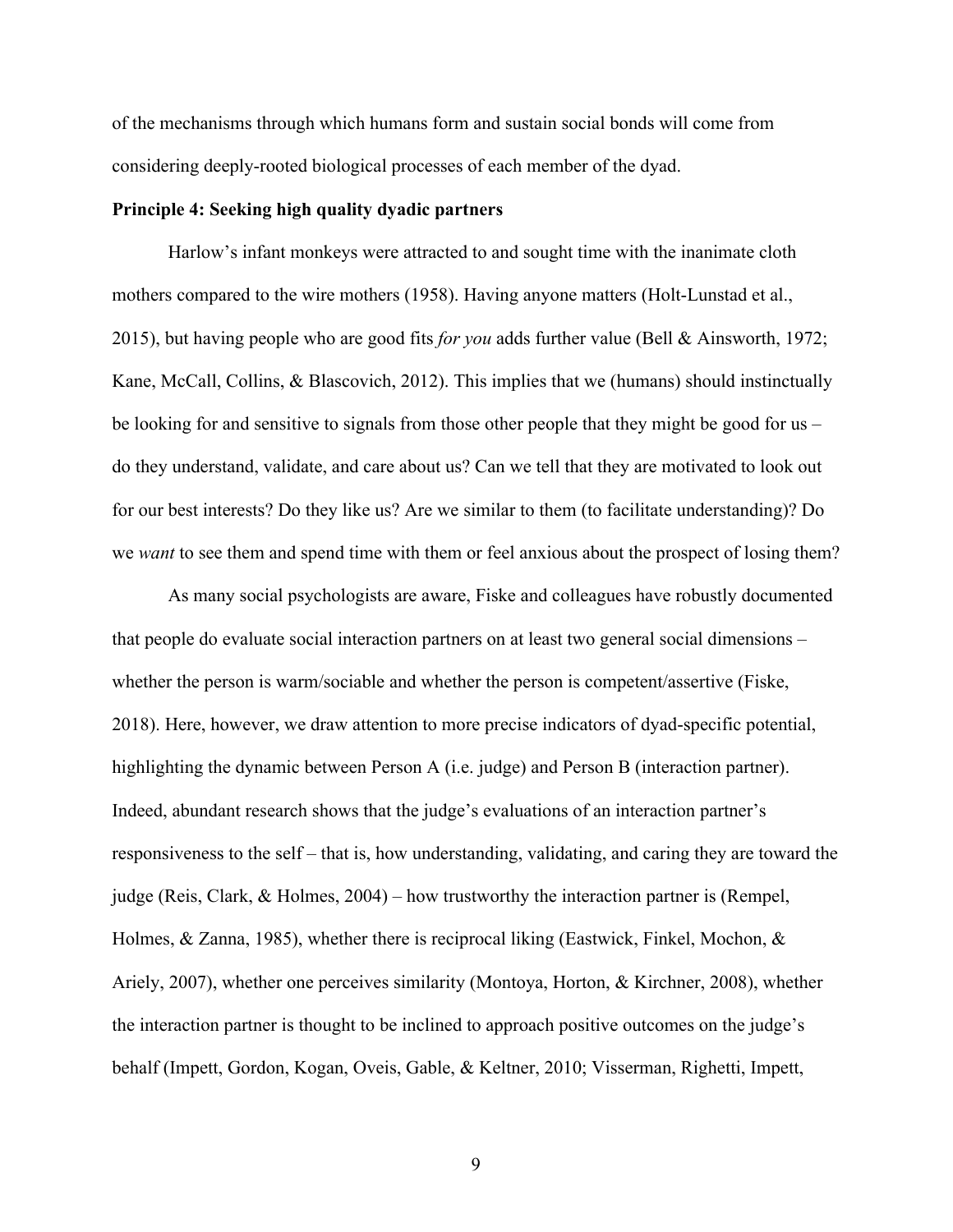Keltner, & Van Lange, 2018), and whether the partner is perceived to be committed to the judge (Agnew, Van Lange, Rusbult, & Langston, 1998), all forecast higher quality bonds. These are all measured as evaluations of specific social interaction partners' relational orientation toward the self, not as general impressions of how those people would act toward anyone. In sum, plenty of research shows that we evaluate others on interpersonal dimensions that would (and do) forecast whether they could be a good relationship partner.

## **Principle 5: Bonding opportunities span relationship types**

Like many other scholars, we assume these processes are learned throughout the developmental trajectory, not only in parent-child dyadic systems but among siblings and friends in childhood and early adolescence, then built on into adulthood (Balliet, Tybur, & Van Lange, 2017; Hazan & Shaver, 1994; Raley, Crissey, & Muller, 2007). The literature on the attachment system for both children and adults is abundant, and romantic (i.e., sexual) bonds are the stereotypic version of a social bond in adults. So these specific processes might be the first that researchers consider (e.g., Muise, Giang, & Impett, 2014; Simpson, Collins, Farrell, & Raby, 2015), and they would not be wrong to do so. However, peer social groups regulate one's ability to learn new cognitive and social skills (e.g., through play, de Waal & Preston, 2017; Ginsburg, 2007; Tamis-LeMonda, Shannon, Cabrera, & Lamb, 2004) and access to resources (de Waal, 1989), so opportunities for bonding across relationship type would have been evolutionarily advantageous (e.g., stronger social skills may facilitate development of skills, access to resources, etc.). Indeed, although we believe the type of relationship will dictate the frequency and impact of any given event, the situations we describe below are more general-purpose tools that momentarily increase connection regardless of relationship type.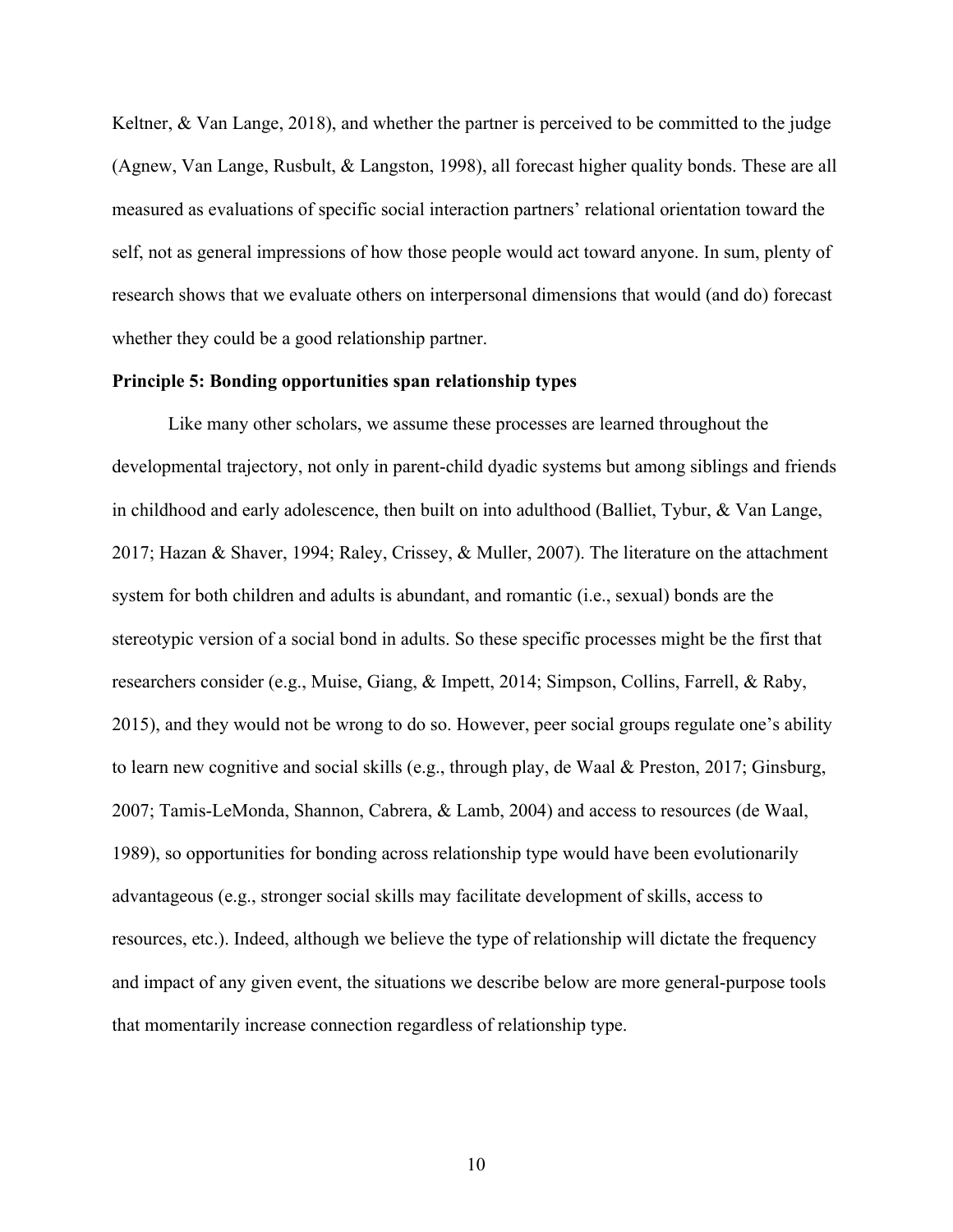## **Principle 6: Easier to observe naturalistically in ongoing relationships**

Probabilistically, because people interact with people they know more frequently than with people they don't know, these situations will happen most often with others with whom they have regular interaction. Moreover, many scholars have laid the theoretical foundation for the case that, because already-close relationships are more meaningful than those with most neighbors, co-workers, and certainly strangers, the situations themselves will be more meaningful, intense, and – we emphasize -- perhaps better prototypes of the phenomenon of interest than between people who are not already invested in one another's welfare (Berscheid & Ammazzalaroso, 2001; Clark & Mills, 1993; Reis, Collins, Berscheid, 2000; Rusbult & Van Lange, 2008). As researchers who take the empirical approach of uncovering what happens naturalistically prior to imposing constraints of experimental design, then, we see (and have experienced) substantial advantages to studying the phenomenon of interest as it unfolds between people who know and are invested in one another, and who have regular interactions (and see Crocker, 2011). This might be roommates, good friends, or romantic partners.

Of course, there is different value in studying people at zero-acquaintance, including the greater measurement variance because people have no expectation of how the person will act nor investment in them. Moreover, zero-acquaintance is a great way to test hypotheses about the influence of bonding moments on the trajectory of a new relationship. Theoretically, however, in many cases studying strangers may limit what can be known by producing smaller effect sizes, changing the meaning of a gesture, or – because they will not see one another again – limit ability to test for longer-term impact. In sum, relationship type is a not-to-be-overlooked tool for theory testing.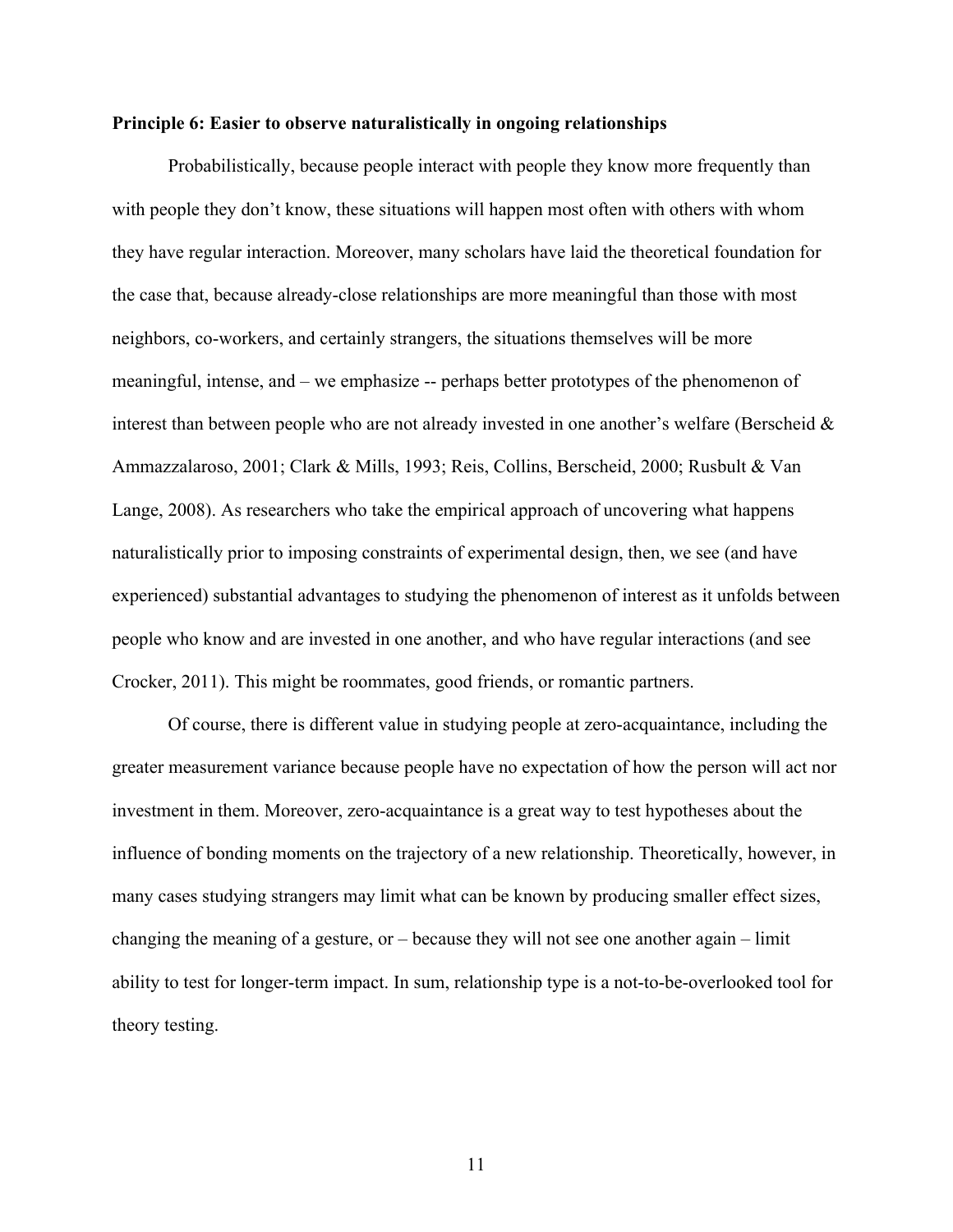## **Principle 7: Time matters**

Following from the prior, "regular interaction" implies "ongoing relationship". We have advocated for zooming in on the details of a given interaction, but of course one interaction – and the feeling one has when walking away from it – shapes the next. This includes possible influence on the likelihood, frequency, or quality of a subsequent interaction. For example, people we get along with better are simply more attractive to be around, which might influence how much time we spend with those people (e.g., Kirchler, 1988), and good interactions on earlier occasions sets the stage for a smoother interaction on future occasions (e.g., Van Lange, Ouwerkerk, & Tazelaar, 2002).

The specific implication from the concept of *promoting bonds* is to grow closer together, over time. As such, adding a temporal perspective opens opportunities for predictions about trajectories (e.g., Algoe, 2018) as well as temporal dynamics (e.g., Chow, Ram, Boker, Fujita, Clore, & Nesselroade, 2005). For example, we have already discussed that bonds develop over time, and the implication is growth in the quality of the relationship (e.g., Algoe, Fredrickson, & Gable, 2013). However, the reality of the timecourse of life and relationships is that situational factors may cause stress for one or both members of the relationship (e.g., a new job for one person, getting fired, a chronic illness, house fire, emergency in the extended family), or they may simply drift apart. As such, the value of naturalistic bonding opportunities such as sharing a laugh, feeling grateful, or a playful touch is to break through that monotony or stress and momentarily reconnect the pair, thereby resetting the trajectory.

#### **Principle 8: Nature provides**

We argue that the most common moments observed in nature – below we review laughter, kindness, and touch – are likely to be central to the regulation and promotion of bonds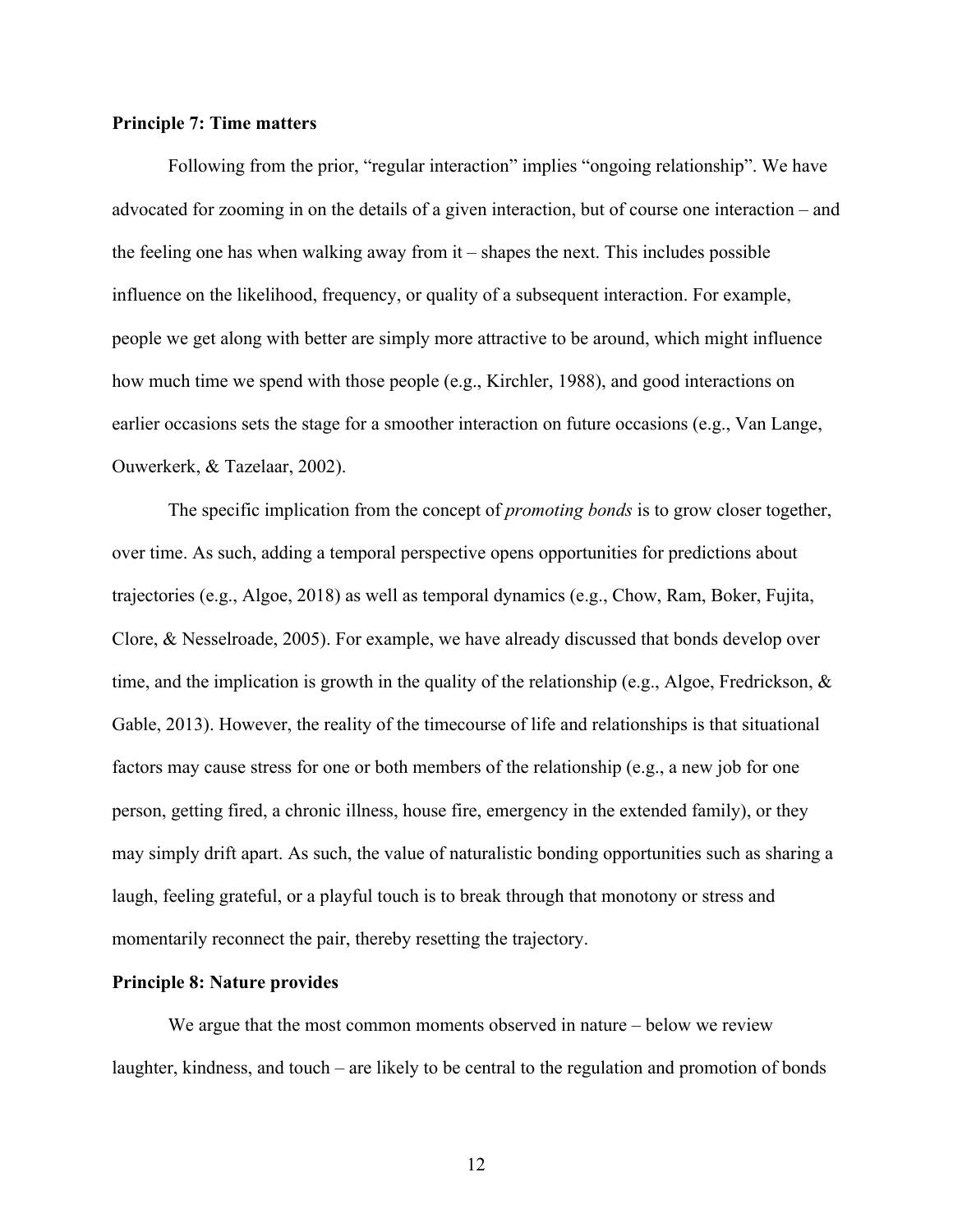precisely because they are so common in social life (cf. Wilson, 2004). As we have discovered, it is often more complicated than it looks at first blush (see Principle 2). As social psychologists, figuring out the specific mechanisms that contribute to bonding (rather than producing backfiring effects, for example; Algoe & Zhaoyang, 2015) is key to unlocking understanding of downstream consequences of close social bonds. The first author was once told by a friend who is an Inventor that his best inventions come from carefully identifying what works well in nature, then adapting it. Likewise, everyday social behaviors and situations that have stood the test of time – across species and cultures, the more common, the better -- stand to provide the biggest yield.

We note that for a time in social psychology, there was a push for counterintuitive findings (e.g., Krueger & Funder, 2004). Instead, the approach we advocate for is to ask, what are the situations that happen so frequently in daily life and seem so central to the fabric of highfunctioning relationships that they are empirically overlooked, perhaps because people think it might be boring or "we already know that"? Do we? For example, when the first author proposed that gratitude facilitated high-quality relationships, she got feedback from people inside and outside academia that we must already know that (one friend gave a blank look and said, "Duh."); yet no evidence for that proposition existed and the existing well-cited theoretical account would not have predicted most of what is now known about the role of gratitude in social life, supported by her early theorizing (Algoe, Haidt, & Gable, 2008). And when Kurtz proposed what it was about situations involving laughter that *best* promotes social connections (reviewed below), she and the first author went to review the literature assuming they would find plenty of evidence linking laughter in general and relationship quality, but instead found a couple of correlations from early studies and an extensive body of literature on the related but quite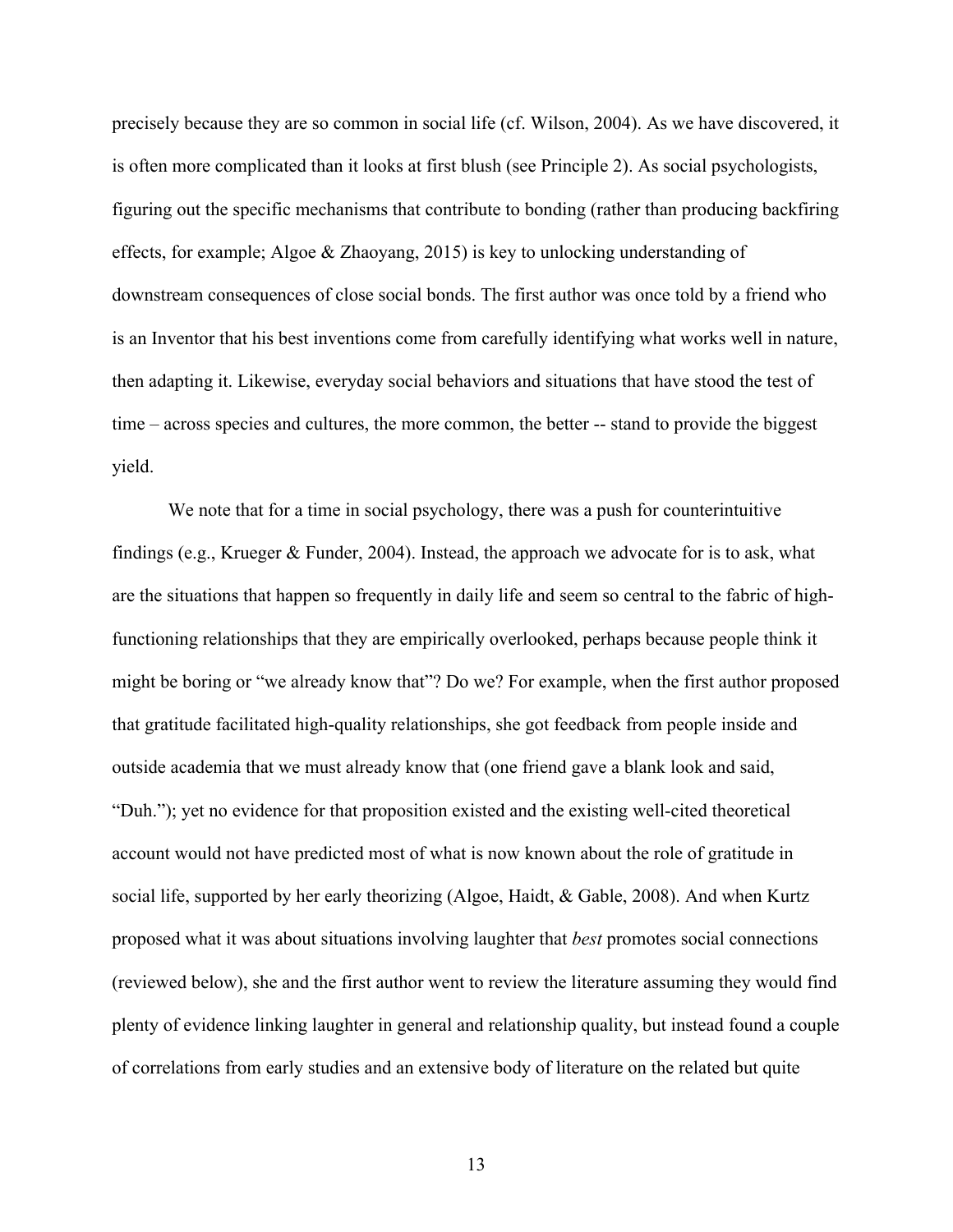distinct topic of humor (Kurtz & Algoe, 2015). We believe there is much more to gain from taking a close look at everyday behaviors as they play out in the context of ongoing relationships, and believe the next three sections illuminate this point.

## **How Theory Development Plays out in Practice**

Over the next three sections, we describe social behaviors deeply engrained in social life across species: exerting effort on behalf of non-kin (sometimes studied as "altruism" or "prosocial behavior" or simply "kindness"), touch, and laughter. For each, we show how use of the eight basic principles described above can help get to the core of the situations under which these broad categories of behavior are most likely to promote a bond and the value of studying both members of the dyad. The first behavior is in that position because we believe the most dyadic evidence exists regarding the momentary bonding opportunities (so much, in fact, that there is good evidence for two steps of a temporal process: what types of "kind gestures" cause gratitude in a recipient, and how a recipient's expression of gratitude for kind gestures circles back to the original benefactor); the latter two behaviors – touch and laughter – have been well studied for other outcomes (e.g., emotion regulation or socially-*relevant* acoustic properties, respectively), yet here we focus on bonding-specific evidence that is known and what more can be learned from application of the principles above. Across the set, when evidence is available, we show how isolating environmental, biological, behavioral, and psychological mechanisms of opportunities ripe for bonding helps distinguish them from their close cousins, and why it matters.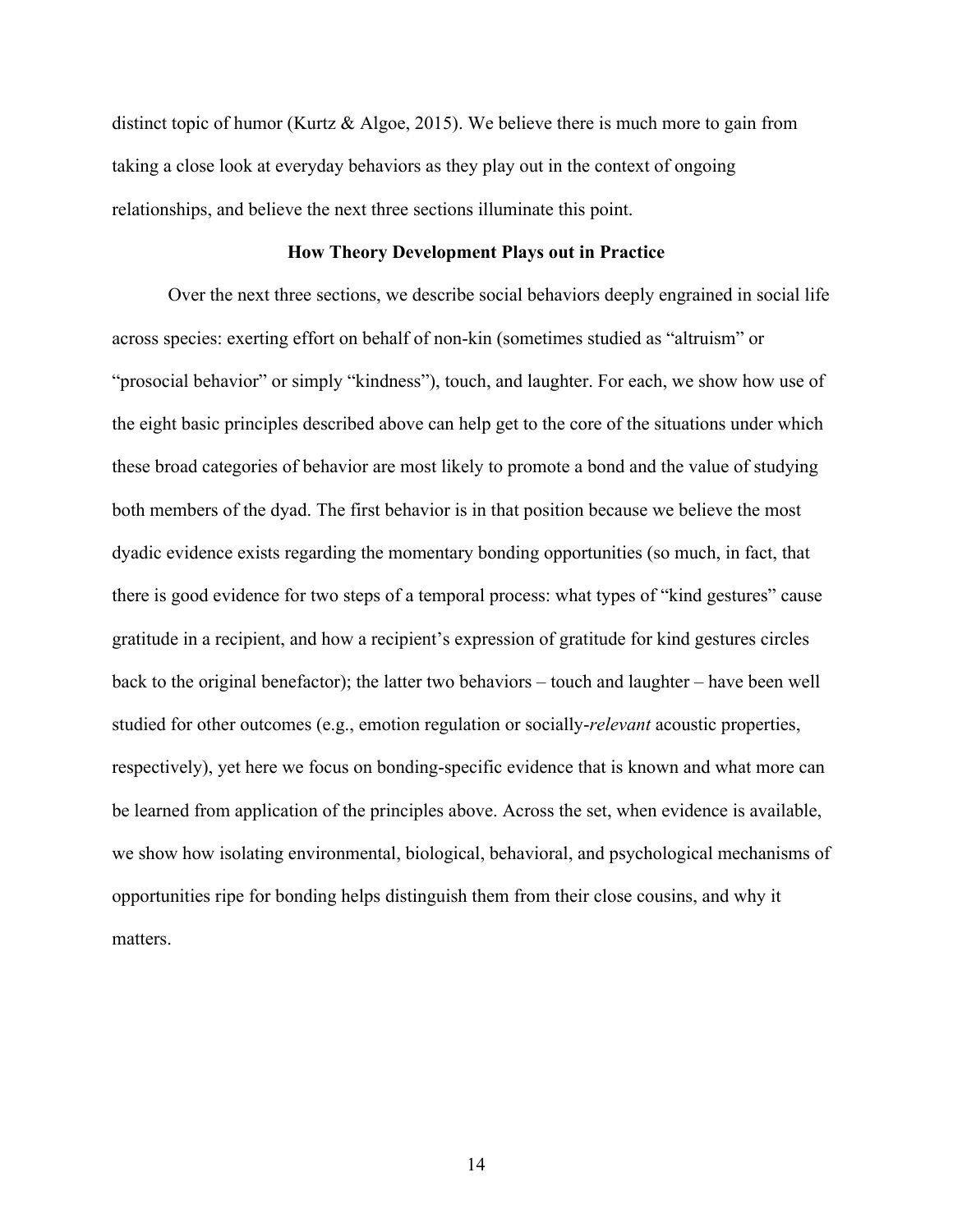# **Example A. Frequent social behavior: expending personal resources on someone else's behalf. Translation to bonding: situations that produce gratitude.**

For more than a century, scientists, anthropologists, mathematicians, and philosophers have been intrigued by the puzzle of why one person would ever expend energy or resources in ways that would facilitate the survival (and therefore reproductive fitness) of non-kin. That is, given finite resources, logically, one should only help or be kind to people most likely to help one pass on one's own genes. That is, genetic relatives or sexual/parenting mates. Yet across the animal kingdom, examples abound of "helpful" behavior toward non-kin. An elegant explanation for such effects emerged in the theory of reciprocal altruism (Trivers, 1971), following documentation across the animal kingdom that actually, patterns emerge, wherein favors are exchanged for favors. On the one hand, exchange partners like these are not to be ignored – they are essential to moving through the economy of daily life. Having a person who can be trusted not to "cheat" by defaulting on an obligation to help certainly will (must) facilitate survival.

But contemporary social psychology shows that at least in humans, beyond exchange there is another qualitatively different type of relationship that can emerge from repeated interactions with another person: one that is communal (Clark & Mills, 1979; 2011). Early experiments documented that people have (at least) two different expectations about interpersonal norms: sometimes, people do things for others because they assume the other person will do something for them in return, which is considered an exchange-based relationship, whereas other times, people do things for others because they care about the other's needs and welfare – that is, they give *non-contingently* -- which is a communal-based relationship (Clark & Mills, 1993; Mills & Clark, 1982). When people perceive they are operating with communal relationship norms, for example they did something "just because", it is actually offensive if their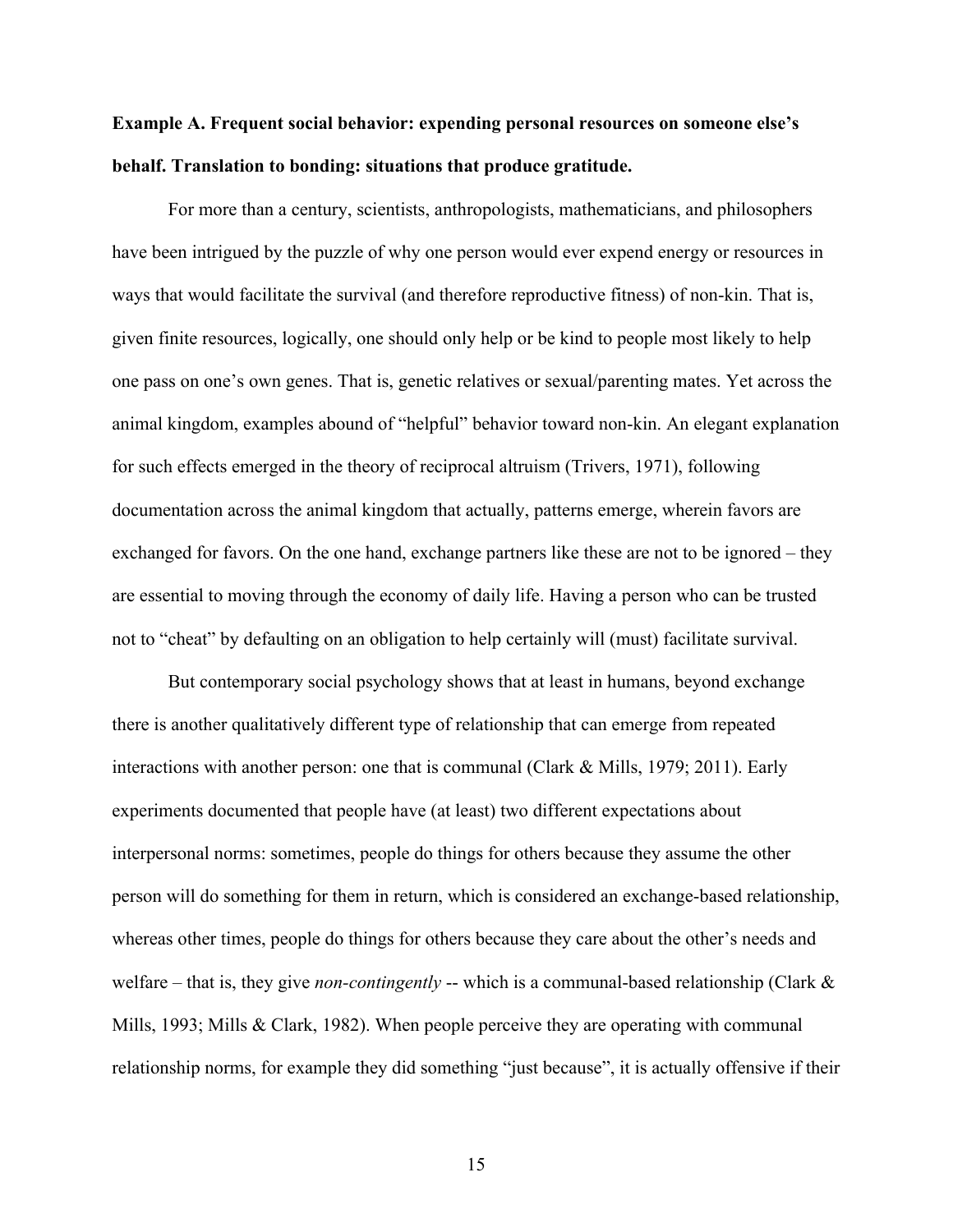relationship partner repays them: benefactors operating on communal norms *liked the recipient less* if the recipient repaid the benefactor (Clark & Mills, 1979, Study 1). This distinction between types of relational norms matters because it is the communal relationship partners who will likely watch out for their close others and who are most likely to be there for them when the going gets tough. Consistent with BP#5, above, although some relationship types are characteristically more communal than others – for example, on average people are more communal with friends than with strangers – experiments between strangers document that anyone can be momentarily communal, that is, within a situation (Clark & Mills, 1993; Clark, Mills, & Corcoran, 1989). And consistent with BP#4, above, we assume it would be evolutionarily advantageous to be sensitive to cues about whether another party is such a person.

The key way to know if someone is going to be a high-quality, communal relationship partner is to perceive them as being *responsive* to the self (Laurenceau, Barrett, & Pietromonaco, 1998; Reis, Clark, & Holmes, 2004). Responsive people act in ways that show they understand, validate, and care about the needs and preferences of the other person (Reis et al., 2004), and communal relationship partners are responsive to needs, by definition (Clark & Mills, 1979). Indeed, Reis and colleagues (2004) have argued that *perceiving* responsiveness in a social interaction partner – whether that partner is a robot, a therapist, friend, or lover -- is foundational to fostering these much-needed close and intimate relationships (Birnbaum, Mizrahi, Hoffman, Reis, Finkel, & Sass, 2016; Kleiman, Kashdan, Monfort, Machell, & Goodman, 2015; Shelton, Trail, West, & Bergsieker, 2010).

Putting the above together with functionalist theories of emotion (Fredrickson, 1998; Keltner & Haidt, 1999; Tooby & Cosmides 1990), Algoe and colleagues proposed that the emotion of gratitude is an evolved detection and response system to readily identify good social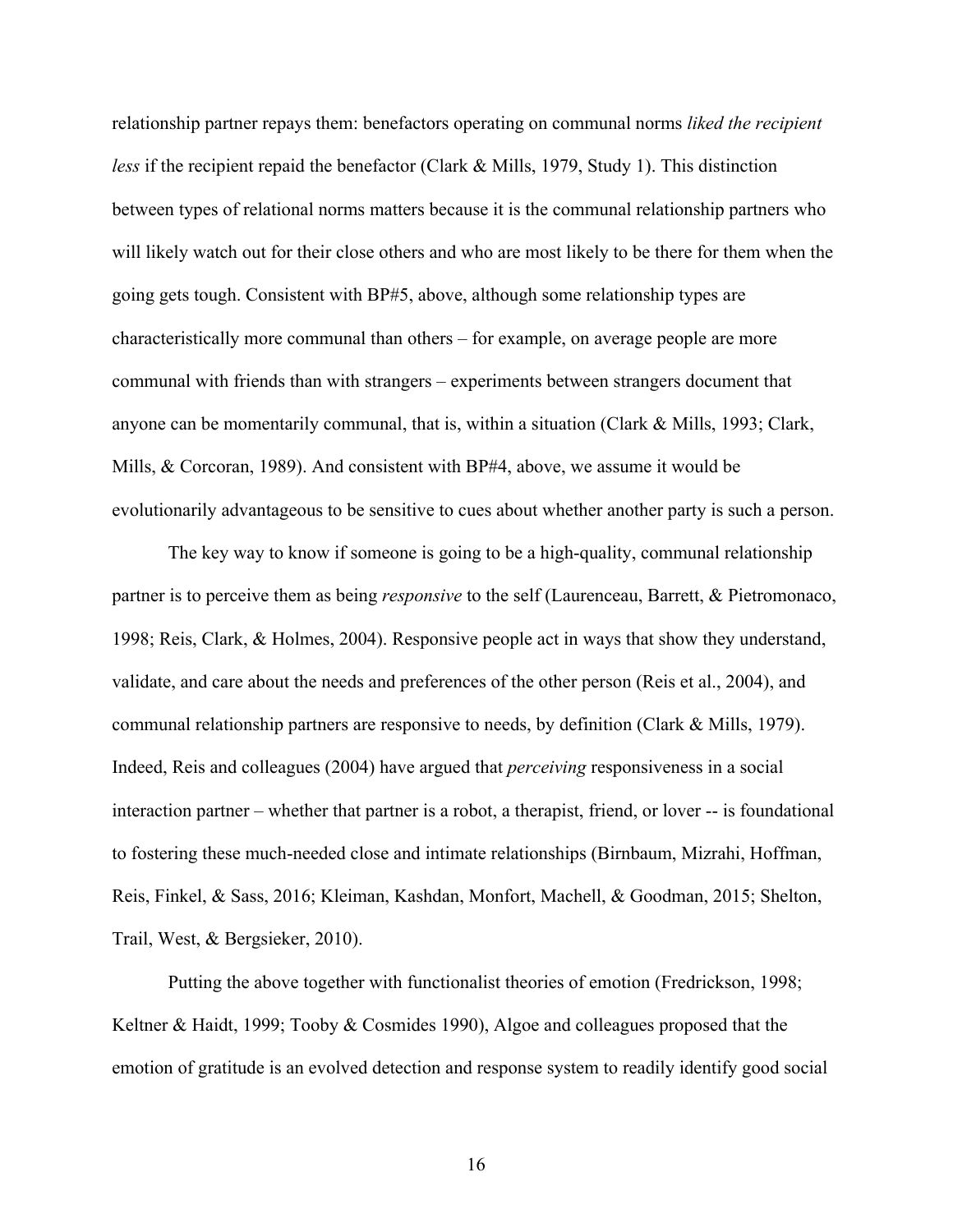partners and then to promote a connection with those people (Algoe, Haidt, & Gable, 2008; Algoe, 2012). Here, by "good potential relationship partners", we mean people who have just demonstrated a willingness and ability to provide a thing of value to the recipient, without wanting anything in return (i.e., because they care). That is, the benefactor is communally responsive rather than seeking an exchange. These types of situations trigger the emotion of gratitude (Algoe, Gable, & Maisel, 2010; Algoe et al., 2008; Tesser, Gatewood, & Driver, 1968; Visserman et al., 2018). Notably, gratitude can arise from a wide variety of responsive gestures from another person, including sacrificing one's own wishes to go along with what a romantic partner wants to do, helping someone out of a jam, providing emotional support during a difficult time, giving a gift, arranging a fun event, making the person a special meal, and more. Algoe and colleagues argue that the emotional response of gratitude is a signal that there's something notable about that situation and this person in particular. Even if one is already in a relationship, gratitude momentarily reminds one of what one loves about the partner (Algoe et al., 2010); with a stranger, gratitude opens one's eyes to the positive qualities of the benefactor (Algoe & Haidt, 2009; Algoe et al., 2008).

In turn, when that signal is given about the good potential partner, Algoe and colleagues argue that gratitude does a second thing: it binds the grateful person more closely to this potential partner. This is because gratitude is a positively valenced emotional response to the situation. Emotions have been long considered as evolved adaptive responses to commonly recurring situations across millennia (Darwin, 1872; Keltner & Haidt, 1999; Tooby & Cosmides, 1990). They remain in existence to the extent that they continue to prove useful for survival, and serve to mobilize the body – mind, behavior, biological responses -- in a coordinated effort to take advantage of the situation (in the case of positive emotions like gratitude) or solve the problem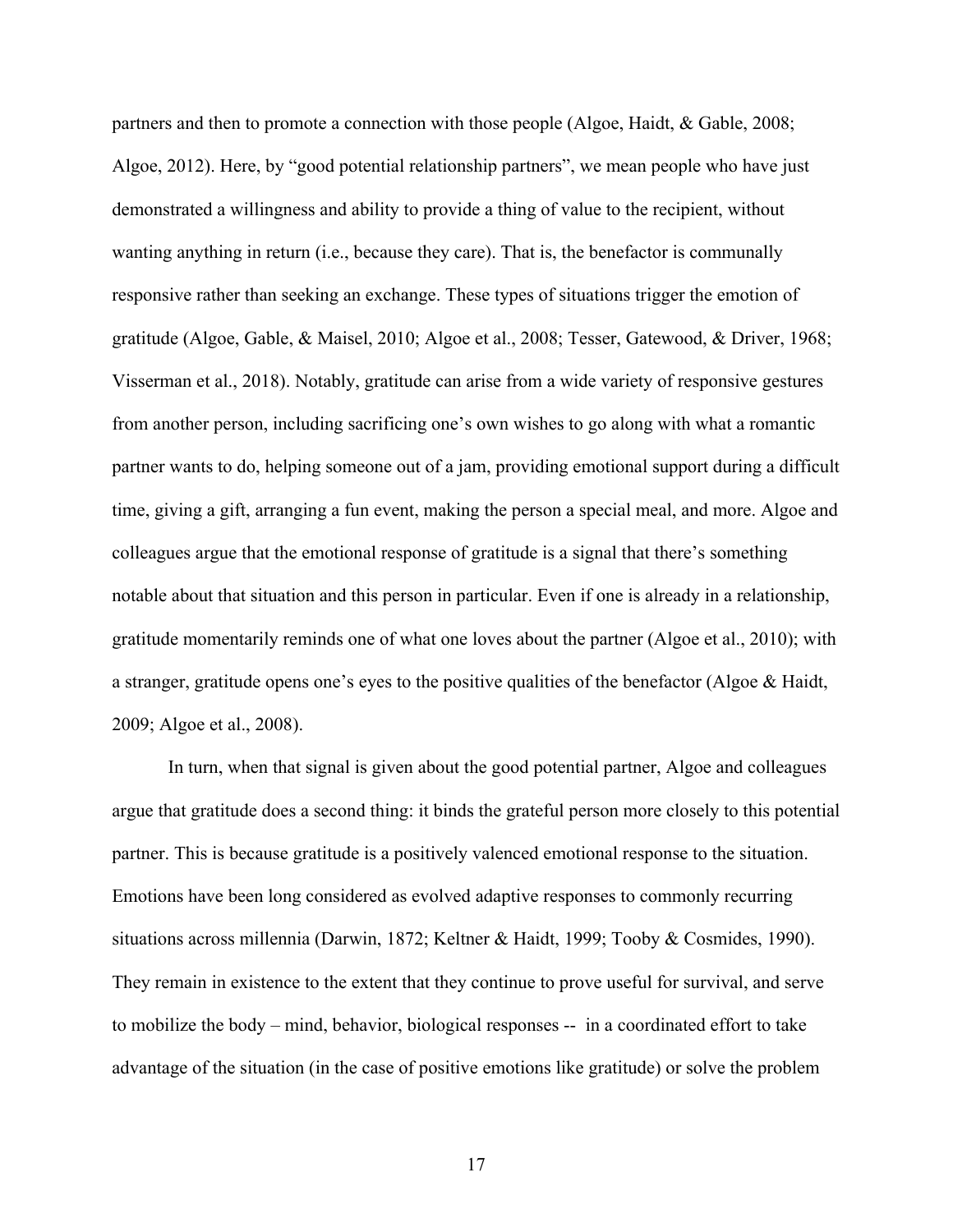(in the case of negative emotions like fear or anger). The situation identified by a gratitude response is that the environment has just presented a person who might make a great (i.e., survival-promoting) relationship partner; the coordinated response serves to draw the grateful person and benefactor into that relationship (i.e., binding). Indeed, several studies suggest changes in the way grateful people think about and act toward their benefactors that would support both momentary and downstream bonds (e.g., Algoe & Haidt, 2009; Algoe et al., 2008; Bartlett, Condon, Cruz, Baumann, & DeSteno, 2012; Bartlett & DeSteno, 2006; Gordon, Impett, Kogan, Oveis, & Keltner, 2012; Kubacka, Finkeneaur, Rusbult, & Keijsers, 2011; Tsang, 2006a), and other work shows that experienced gratitude toward a benefactor forecasts future reports of having a good relationship with that benefactor (e.g., the next day -- Algoe et al., 2010 -- or next month -- Algoe et al., 2008).

Taking into account that these are likely to be ongoing relationships, the above theorizing begged the question of whether gratitude has implications for the other person, too—does it really shore up the relationship by drawing the other person in? If so, the beneficial social consequences are not just for the person experiencing the gratitude – gratitude helps promote a high-quality bond with the person who originally signaled that they value and are invested. For example, measured gratitude in one person is associated with a romantic partner's improved relationship connection from the prior day (Algoe et al., 2010), and a new friend's report of time spent with the grateful person a month later (Algoe et al., 2008). Additionally, building on the idea that it's likely the behavior of the grateful person that most reliably draws a benefactor further in to the relationship, and evidence that the most immediate and frequently-reported consequence from feeling grateful is expressing it (e.g., Algoe & Haidt, 2009), many researchers have been using expressions of gratitude to test downstream consequences for the benefactor.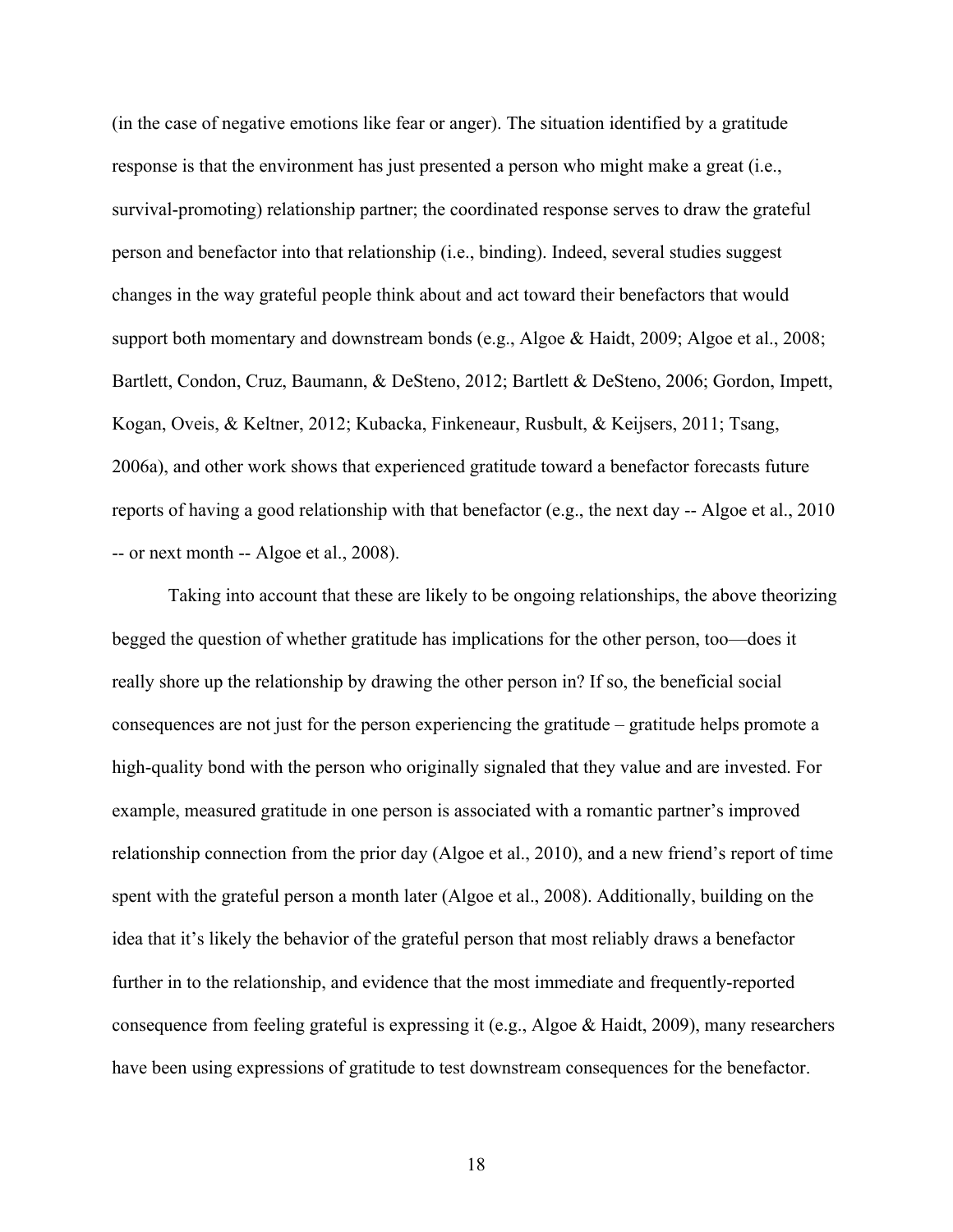These studies show that expressing further draws in the person who chose to be nice in the first place, by making them more likely to do nice things for the grateful person in the future (e.g., Grant & Gino, 2010; Rind & Bordia, 1995).

Yet does this promote the bond, in the sense of making the benefactor themselves feel more satisfied in the relationship, over time? Recent work zooming in on the situations in which one person's gratitude is expressed to another has helped reveal mechanisms for this process, too. Specifically, theory suggests grateful people convey mutual responsiveness back toward their benefactors – that they understand, *validate*, and care about their benefactors, too (Algoe, 2012). Notably, this prediction is for a qualitatively different response than if the (grateful) person were merely expressing *joy* over the positive outcome from the situation; evidence suggests that joyful people engage in celebratory broadcasting of their own personal positive feelings ("look at this cool sweater!"; Algoe & Haidt, 2009, and see Gable et al., 2004). In one recent set of studies in couples as they actually expressed gratitude to one another live in our lab, we predicted that responsiveness would be conveyed to a benefactor by a grateful person drawing attention to the behavior that likely caused the gratitude (rather than the closely related emotion of joy) in the first place. That is, by calling out the praiseworthiness of the benefactor's actions. Indeed, even after taking into account how much positivity was expressed about the benefit itself (e.g., "it made me happy" or "I loved it"), the extent to which the grateful person called out the praiseworthiness of their partner's behavior (e.g., "I feel like you're really good at that" or "It shows how responsible you are…") was robustly associated with the benefactor's perception of the grateful person's responsiveness as well as the benefactor's positive and loving feelings after the interaction (Algoe, Kurtz, & Hilaire, 2016). From across the literature, is now clear that the grateful person's benefactor-oriented motivations and behavior can trigger the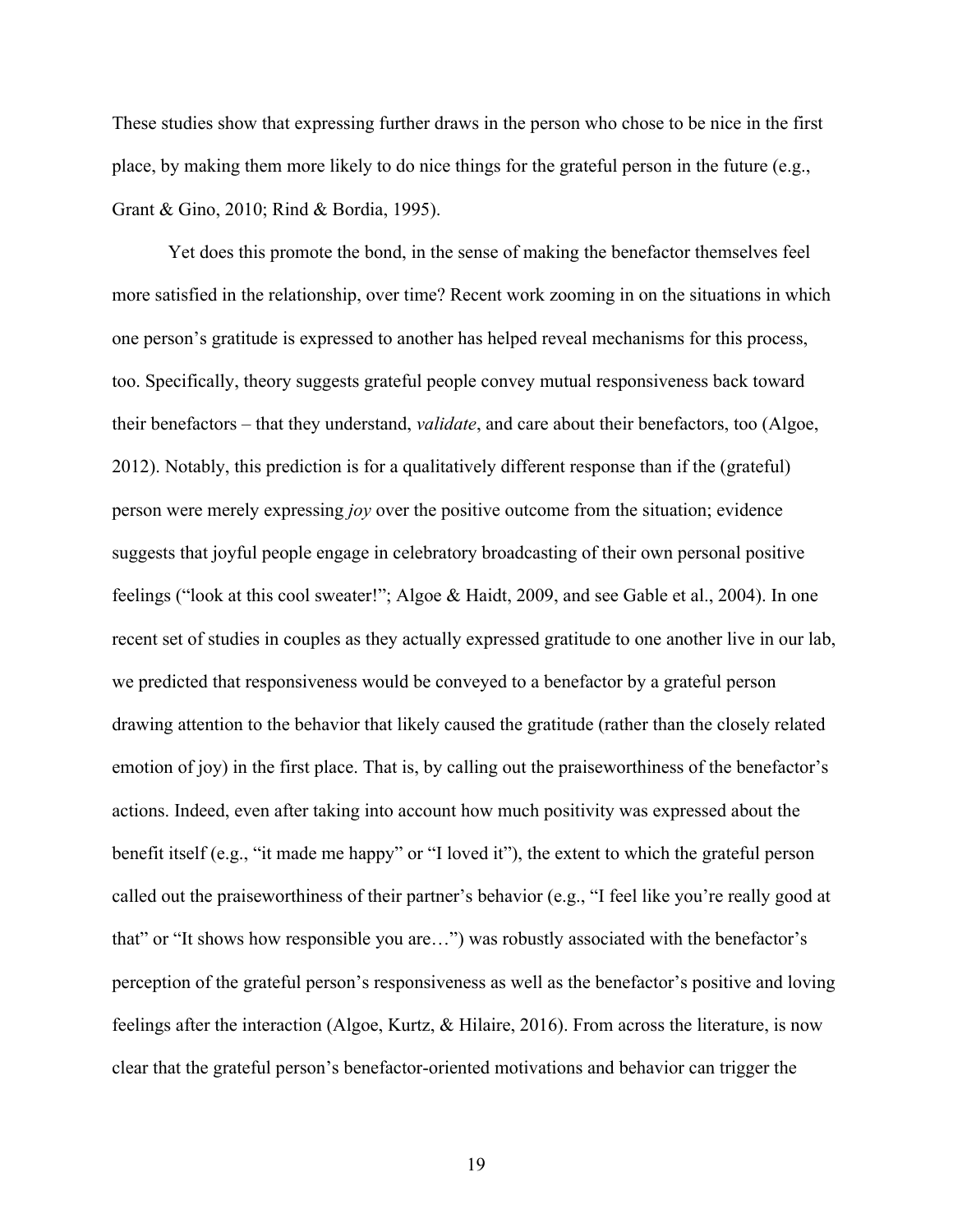benefactor's perceptions that the grateful person understands, validates, and cares about them, too; in turn, this is precisely the perception from walking away from the interaction that should (and does) forecast a better future relationship with the grateful person (Algoe et al., 2013; Algoe & Zhaoyang, 2015).

Although much of the mechanistic work for gratitude in an interpersonal process involves people in close relationships, these ecologically valid and meaningful data added richness to understanding to *how* altruistic/prosocial/kind gestures could promote all kinds of relationships, as well as to the literature on gratitude in general. Prior to 2008, gratitude studies had relied on economic principles of exchange: Person A does something intentionally (contrasted with *incidentally*) for Person B, the level of its value to Person B combined with Person A's effort/investment determine Person B's level of gratitude, and Person B's gratitude would determine whether Person B repays Person A's effort in addition to the level of repayment (e.g., Tesser, Gatewood, & Driver, 1968). Studies were typically conducted between strangers (e.g., Bartlett & DeSteno, 2006) and in fact, because people already in close (e.g., romantic) relationships were already connected, some might have argued that research in such a context would be less informative (e.g., McCullough, Kilpatrick, Emmons & Larson, 2001). Instead, the evidence that has accumulated pushes back on that assumption. For example, using experience sampling between people in ongoing relationships, we demonstrated that – *despite* the strong current or potential bond, the situations matter (Algoe et al., 2008; 2010). In other work, it was precisely because participants in ongoing relationships had experiences to draw from and the impact would be meaningful that we were able to get more ecologically valid understanding of what happens during expressed gratitude and its potential downstream consequences for the relationship (e.g., Algoe et al., 2017; Algoe et al., 2013). Since showing these relational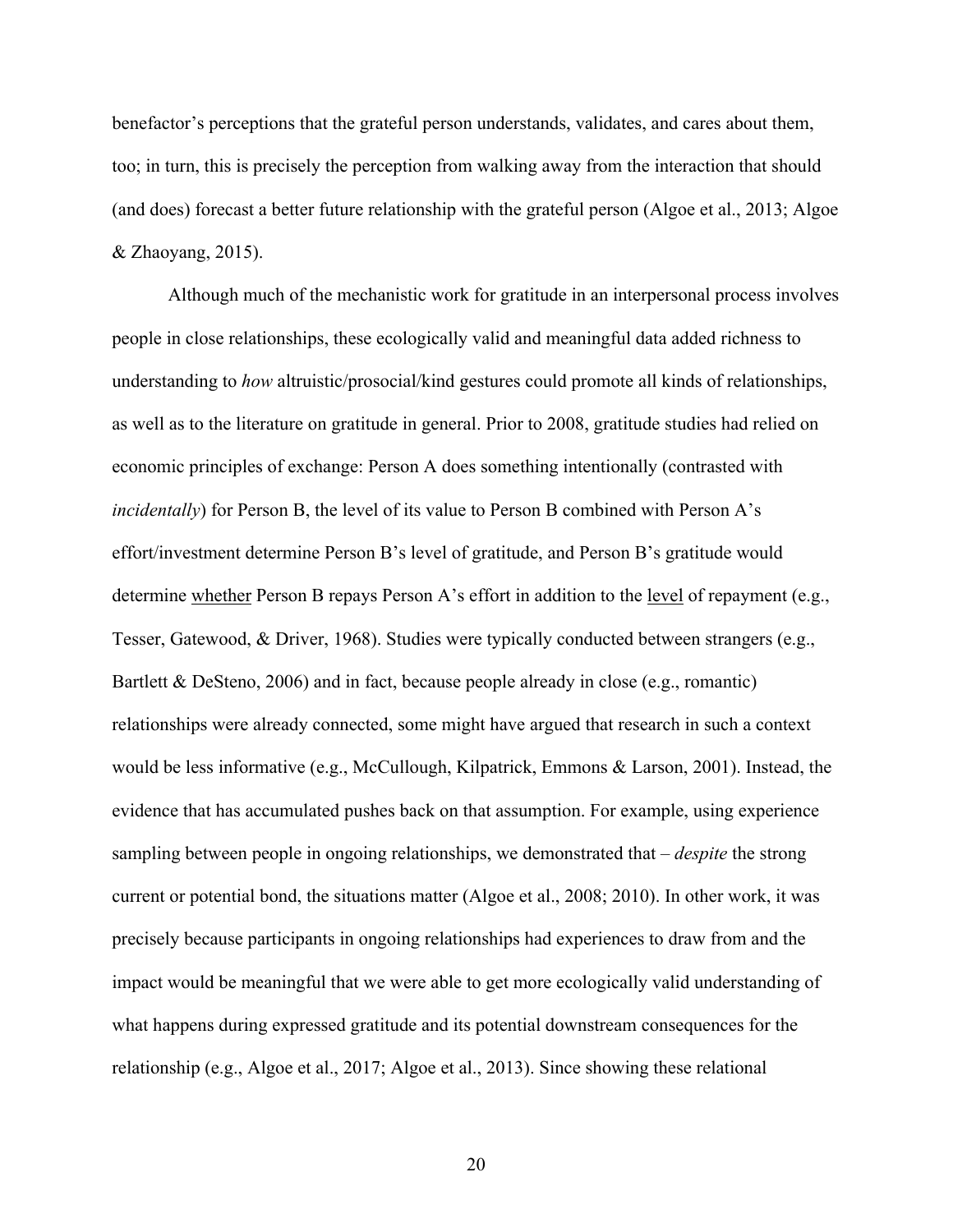consequences within ongoing relationships and the communal principles underlying our theoretical approach, researchers have expanded the types of dependent measures used in stranger-based interactions, beyond repayment, showing that grateful people behaviorally mimic benefactors (Jia, Lee, & Tong, 2015), conform to their benefactors' goals (Jia, Tong, & Lee, 2014), and choose to spend time with the benefactor (Bartlett et al., 2012). All are more consistent with bids for affiliation or connection than with exchanging resources.

It is important to note that in his theory of reciprocal altruism, Trivers gave roles to psychological mechanisms for reciprocity that included gratitude and liking (1971). Nothing we have said really negates the things he said at the time – very little evidence was available. However, it adds richness as well as predictive power to incorporate contemporary social psychological understanding of relationships as well as emotions to understand what transpires in the moments when one person does something kind for another: the gesture is evaluated not only for whether it benefits the self, but the *type of relational intentions* of the benefactor – does it take into account the needs and preferences of the recipient and does the giver expect to get something from doing it? This distinction, in turn, should predict the positively valenced emotion of gratitude better than the negatively valenced emotion of indebtedness (Algoe & Stanton, 2012). Gratitude helps a person go beyond normatively-expected exchange scripts to promote a qualitatively different type of relationship: a communal, more intimate, social bond, where both members care about and watch out for the other person. In terms of survival, even beyond having someone to trade favors with, having someone who is motivated to watch your back and help you grow is a better value.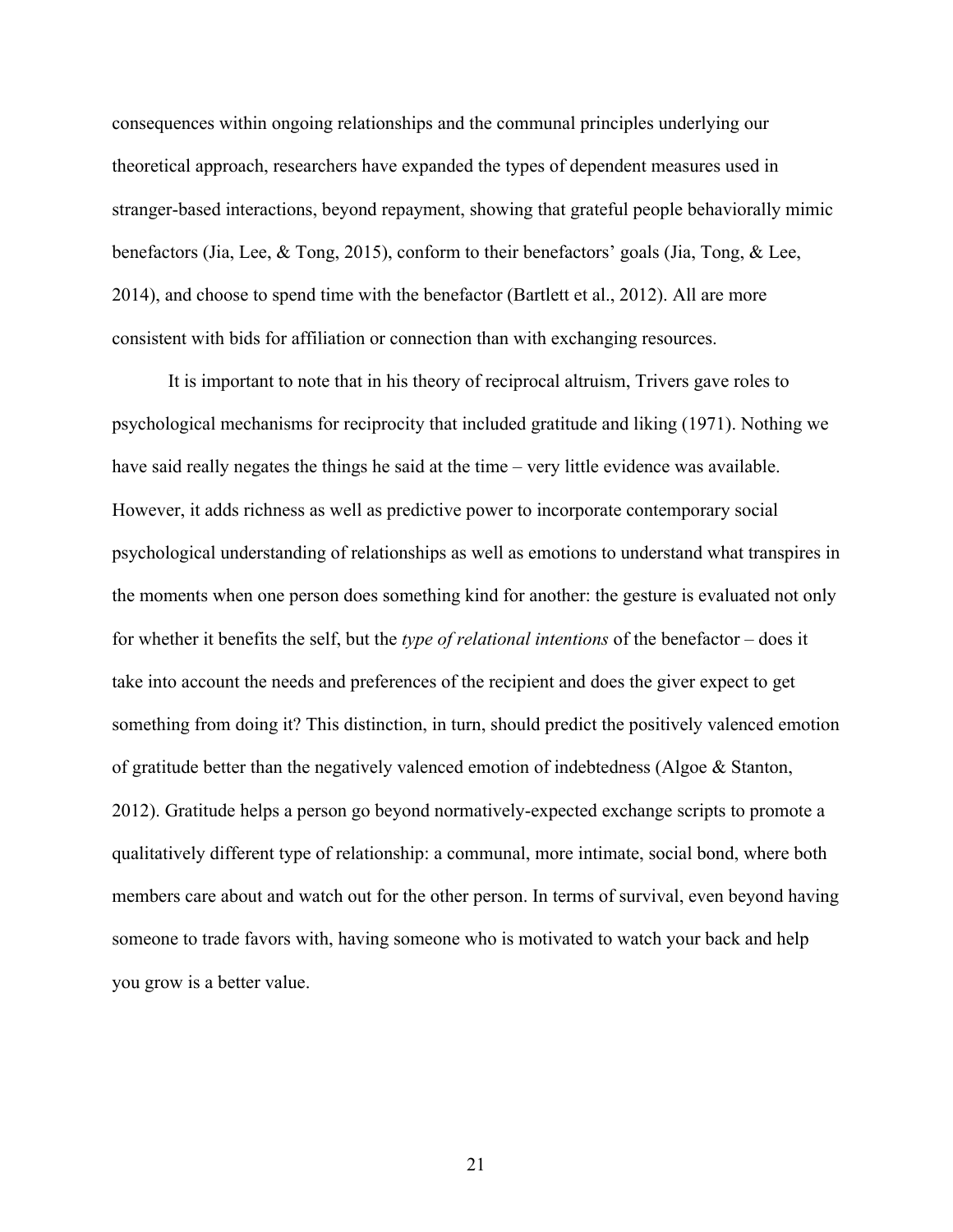## **Example B. Frequent social behavior: touch. Translation to bonding: affectionate touch**

The first interpersonal gesture humans encounter upon entering the world is touch. Then across the lifespan, touch peppers our days, flavoring interactions between lovers, between friends, from parents to children, doctors to patients, and salespeople to consumers. Touch, abundant throughout the entire animal kingdom, is often functional for survival, but some touch is *social* (Dunbar, 2010). For example, dolphins engage in a social behavior called "flipperrubbing," affiliative touch that is posited to reestablish bonds following conflict (Tamaki, Morisaka, Taki, 2006). Moreover, functional grooming is commonly observed in non-human primates, but a name exists for frequent intra-species grooming that is *social*: allogrooming. In fact, primate species spend as much as 20% of their waking hours socially grooming – more time than is hygienically necessary (Dunbar, 1991; Lehmann, Korstjens, & Dunbar, 2007).

Within human childhood, researchers have concluded that touch of any kind is necessary for the child's survival and development for more obvious functional reasons (e.g., carrying, Feldman, Weller, Sirota, & Eidelman, 2003; feeding, Feldman, Keren, Gross-Rozval, & Tyano, 2004), as well as being integral to the "social, cognitive, and physical development" of a healthy child (Hertenstein, 2002, p. 70). As such, touch has been relatively well studied in this type of relationship, with researchers documenting a wide variety of functional touches (e.g. carrying, Anisfeld, Casper, Nozyce, & Cunningham, 1990; kissing, hugging and patting, Landau, 1989) that coordinate bio-psycho-social systems within the child. For example, touch regulates emotion in infants (Hertenstein & Campos, 2001), certain kinds of mother's touch elicits positive affect in infants (Stack & Muir, 1990), and touch from a caregiver can spur behavior changes in the infant, such as promoting or hindering exploratory behavior (Hertenstein & Campos, 2001; Moszkowski, Stack, & Chiarela, 2009). Finally, touch can regulate an infant's biological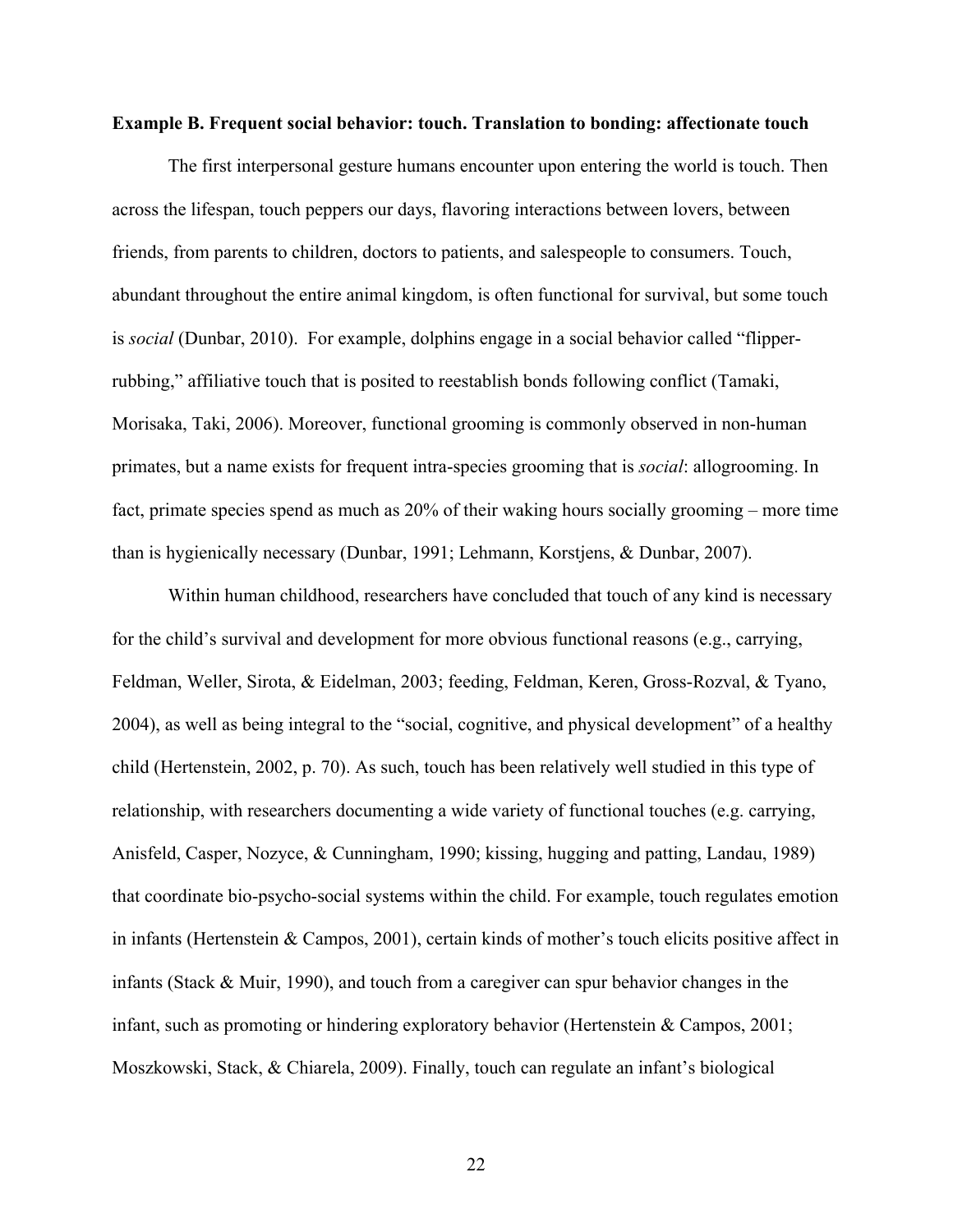responses, such as downregulating cortisol reactivity when infants are distressed (e.g. during a simulated maternal deprivation paradigm, Feldman, Singer, & Zagoory, 2010) or upregulating vagal activity (e.g. through massage therapy of pre-term infants, Field, 1998). Touch is relevant to physically health development of a child and continues to be functional and regulate broader social life (e.g. peers) during adolescence and beyond (Diamond, 2000; Field, 2010).

Throughout the child and adult literature, however, one kind of touch stands out as doing more: affectionate touch. *Affection* is positive emotional state of fondness or liking directed toward someone (Floyd, 2006). Affectionate *touch* is its physical manifestation. It can be used in times of comfort or playfulness, and can include pats on the back, hugging, kissing, stroking, and cuddling. In the adult literature, emerging evidence in relationship science has accrued on the *intra-personal* benefits – psychological and physical – of affectionate touch (e.g., emotion regulation, risk for rhinovirus [i.e., common cold] infection; Cohen, Janicki-Deverts, Turner, & Doyle, 2015; Debrot, Schoebi, Perrez, & Horn, 2013; 2014; Holt-Lunstad, Birmingham, & Light, 2008), but here we focus on how it can contribute to social bonding – the potential *inter-personal* benefits, using the basic principles to guide theorizing about how it presents a momentary opportunity for bonding in everyday life.

Indeed, evidence suggests that cumulatively over time, affectionate touch either marks or actually causes high-quality relationships (for review, see Jakubiak & Feeney, 2017). For example, as in childhood, affectionate touch in adulthood signals secure attachment and felt security within a relationship (Jakubiak  $&$  Feeney, 2016). In a dating college sample, frequency of affectionate touch was positively correlated with both the individual's and their partner's satisfaction with the relationship (Gulledge, Gulledge, & Stahmannn, 2003). For married couples, perceptions of how much a partner enacted affectionate touch corresponded with greater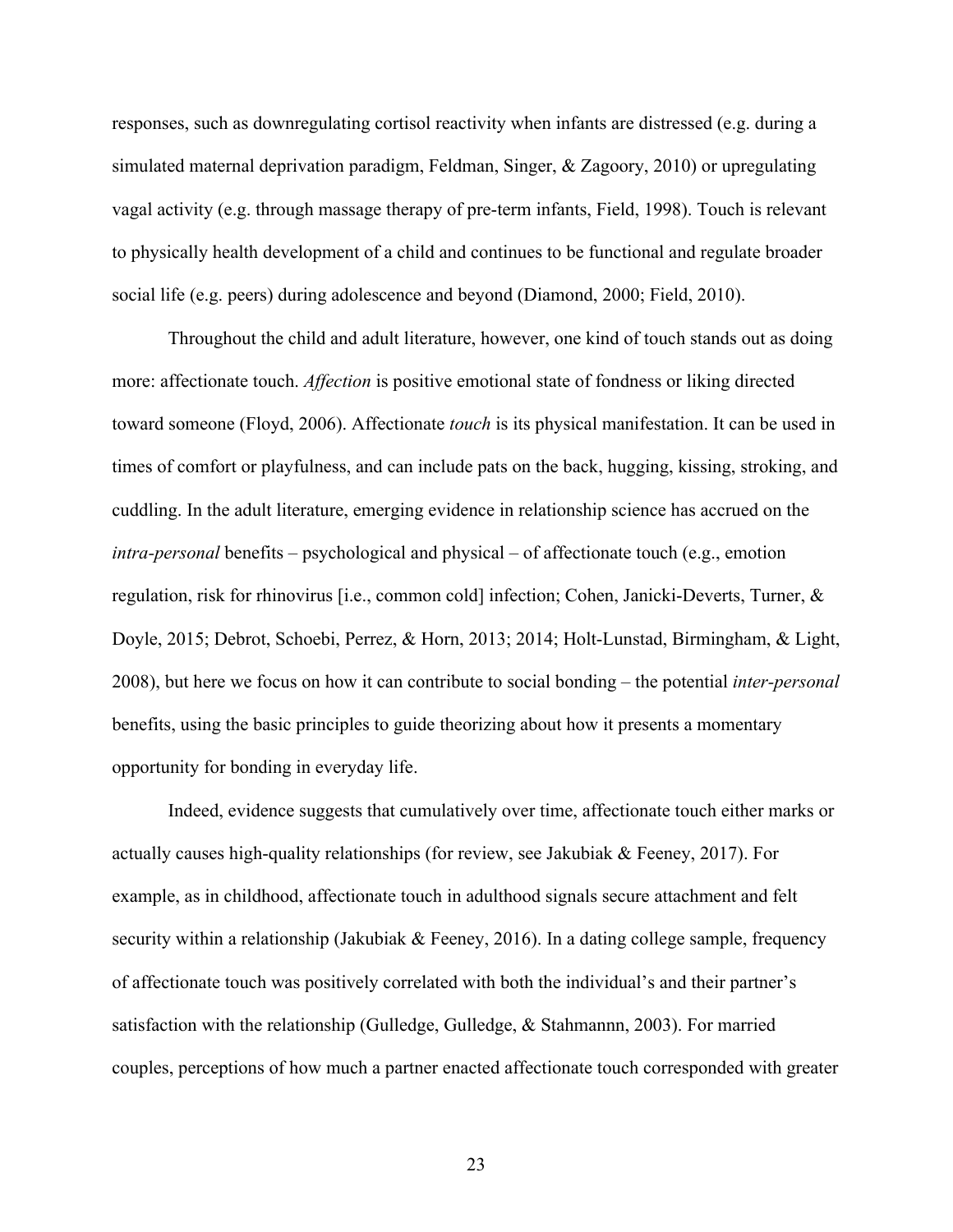feelings of liking, love and general relationship satisfaction (Dainton, Stafford, & Canary, 1994). A specific instantiation of touch – cuddling – is perceived as a nurturing (and non-sexual) aspect of romantic relationships (van Anders, Edelstein, Wade, & Samples-Steele, 2012). Finally, couples assigned to a "kissing" intervention for 6 weeks experienced better relationship satisfaction at the end of the study compared to couples who did not undergo the intervention (Floyd, Boren, Hannawa, Hesse, McEwan, & Veksler, 2009). The question of this section is, how do the momentary consequences of affectionate touch add up for long-term bonds? What happens in the moment?

Recall our definition of affectionate touch stipulates affection is directed from one person (Person A) toward another (Person B). In turn, we suggest that in the moment it occurs, affectionate touch feels *intimate*. While empirical evidence is just catching up, theory has long posited that affectionate touch is part of the intimacy process (Brennan, Wu, & Loev, 1998; Reis & Shaver, 1998) and Thayer (1986) even called affectionate touch the "gatekeeper of intimacy…the final bond between people" (pg. 24). Physical proximity and touch are often assessed in subjective evaluations of intimacy (Burgoon, Buller, Hale, & deTurck, 1984) or in psychometric measurements of intimacy and closeness (e.g. kissing, Berscheid, Snyder, & Omoto, 1989; Waring, 1984). Intimacy has long been hailed as foundational to relationship quality (Reis & Shaver, 1988; Reis, Clark, & Holmes, 2004). These moments of intimacy are the proposed mechanism through which affectionate touch contributes to the relational bond, over time.

Affectionate touch implies someone will be there, both physically near and emotionally close (e.g., Coan, Schaefer, & Davidson, 2006; Jakubiak & Feeney, 2016), yet importantly, research on its role in the bonding process just beginning. Most studies on affectionate touch,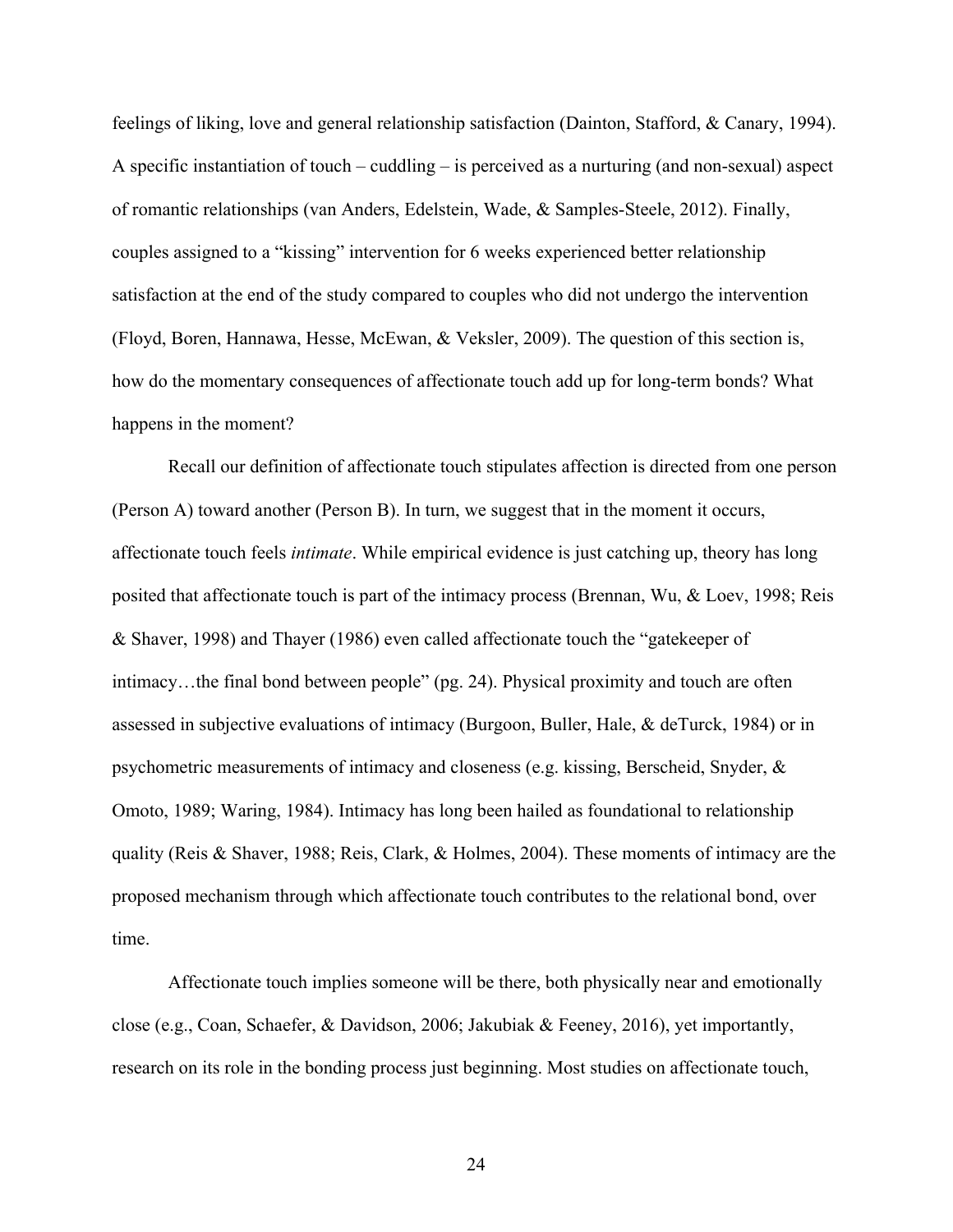while they are dyadic, focus only of the participant's report of their partner's affection toward them (e.g., how frequent, how affectionate). But this is just one side of the coin. What prompts Person A to enact affectionate touch in the first place? For example, initial evidence reveals that affectionate touch is more likely in situations when people perceive their partner as being responsive to the self (Jolink, Chang, & Algoe, in prep). And what are the various manifestations of affectionate touch in everyday life? Does affectionate touch prompted by compassion lead to the same interpersonal consequences – for Partner A, Partner B, or both – as affectionate touch triggered by a moment of playfulness? Is perceived intimacy the proximal mechanism through which all such moments solidify a bond between the two people? Additionally, the majority of studies on affectionate touch rely on recall – of the frequency of touch provided the previous day or week, or daily-diaries monitoring daily self-reported affectionate touch. Contrary to work on gratitude and laughter described above and next, very little work on touch has tested this behavior in action using real-time observations in the lab. We believe there is much to be learned. And given the pervasiveness of touch in everyday relationships, it is worth learning.

Intriguingly, uncovering these basic mechanisms may lead to deeper understanding of why good relationships are good for health. For example, in the "kissing" study described above, couples in the intervention group also had reduced psychological stress and serum cholesterol compared to couples in the control condition (Floyd et al., 2009). Very early evidence is surfacing on the protective role affectionate touch may have on one's physical health – perhaps by way of improved relationship quality (Floyd & Riforgiate, 2008; Grewen, Anderson, Girdler, & Light, 2003; Holt-Lunstad, Birmingham, & Light, 2008). This preliminary evidence recalls Harlow's (1958) conclusions about the value of affectionate connection for survival, even beyond physical nourishment: "we were not surprised to discover that contact comfort was an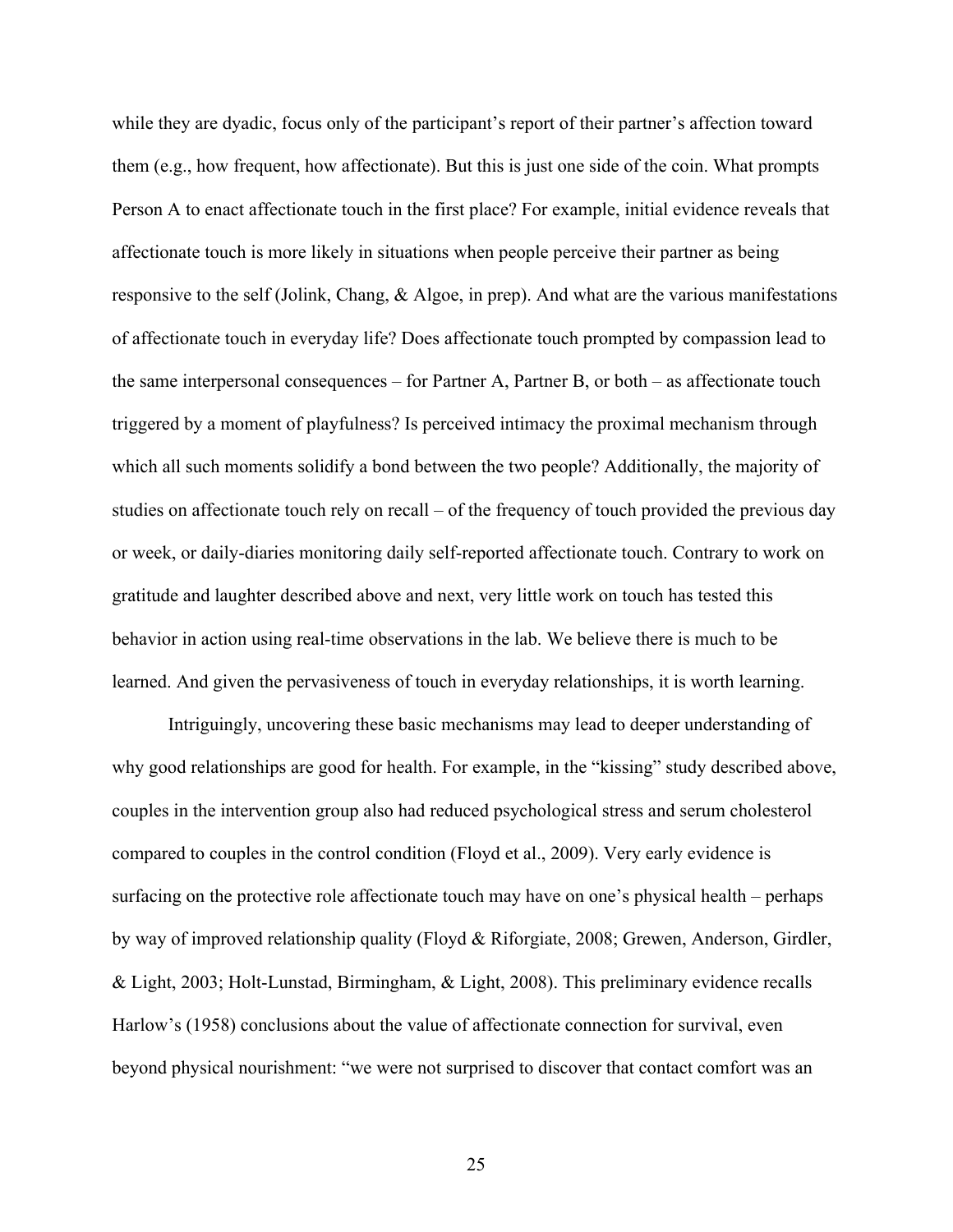important basic affectional or love variable, but we did not expect it to overshadow so completely the variable of nursing; indeed, the disparity is so great as to suggest that the primary function of nursing as an affectional variable is that of insuring frequent and intimate body contact of the infant with the mother. Certainly, man cannot live by milk alone" (pg. 677).

## **Example C. Frequent social behavior: laughter. Translation to bonding: shared laughter**

A final fascinating behavior that shows up across mammalian species, including rats (Panksepp & Burgdorf, 1999; 2003) and apes (Berntson, Boysen, Bauer, & Torello, 1989; Vettin & Todt, 2005) is laughter. In human children, laughter typically develops by around four months of age (Sroufe & Wunsch, 1972) and by adulthood becomes such a frequent behavior that some estimates suggest people laugh an average of 18 times per day (Martin & Kuiper, 1999; Provine & Fischer, 1989). People laugh in all kinds of situations and at a wide variety of stimuli. For example, people may laugh when amused, when nervous, or when embarrassed.

However, one factor has stood out in the data and guides theorizing of many researchers: laughter is social (Scott, Lavan, Chen, & McGettigan, 2014). People are more likely to laugh when another person is present than when alone (Nwokah, Hsu, Dobrowolska, & Fogel, 1994; Provine & Fischer, 1989). Early researchers examining when laughter occurs in speech and conversations theorized important social affiliative signaling cues that come from laughter (see review in Gervais & Wilson, 2005). In fact, drawing from situations in which laughter occurs in rat pups and chimpanzees, one widely endorsed conclusion is that naturally-occurring, spontaneous laughter signals a non-serious situation that is safe (e.g., Gervais & Wilson, 2005; Wood & Niedenthal, 2018), with common examples being teasing or play fighting; in turn, this facilitates growth via play, thereby facilitating the healthy development of children (Ginsburg, 2007) as well as adults (Panksepp & Biven, 2012). Although this would be one important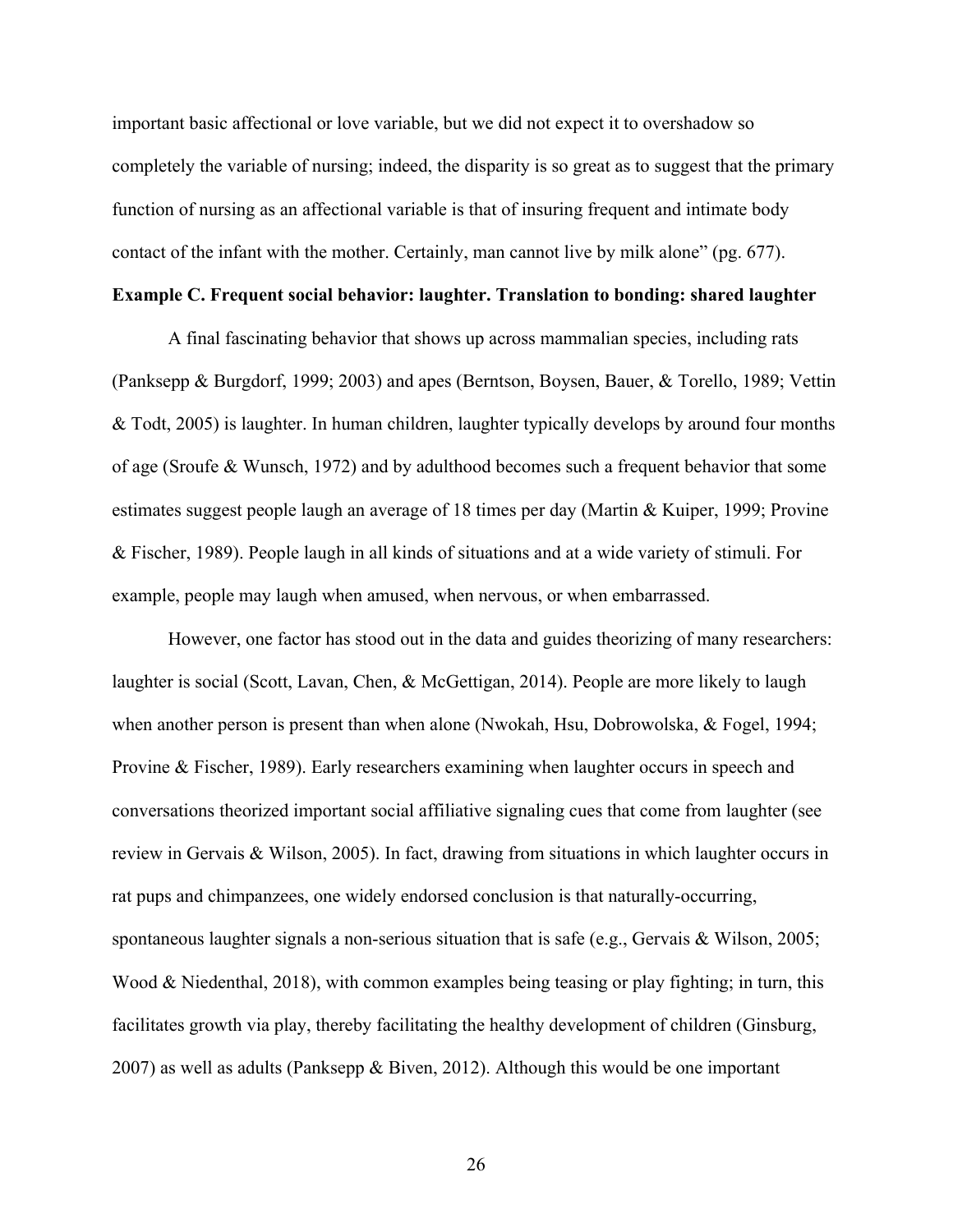consequence from an individual's social laughter, and may even *indirectly* promote bonds, this is not a direct route to bonding from laughter.

Moreover, recent work has started to uncover the rich array of social signaling that comes from laughter – it is a remarkable tool for the regulation of social life. For example, some work has focused on laughter that involves different facial musculature (e.g., Keltner & Bonanno 1997), other work documents the impact of vocalized (versus non-vocalized) laughter on eliciting positive emotion in the perceiver (Bachorowski & Owren, 2001), while quite a bit has focused on the acoustic properties of vocalized laughter. This latter category reveals the complexity of this social behavior; for example, some work focuses on the signal value of spontaneous (rather than fake) laughter (Bryant & Aktipis, 2016), other research shows that social status can be conveyed by laughter (Oveis, Spectre, Smith, Liu, & Keltner, 2016), and finally, a compelling social functions account of laughter suggests distinct acoustic properties of laughs that convey reward, affiliation, and dominance for regulation of key social situations (Wood, Martin, & Niedenthal, 2017; Wood & Niedenthal, 2018). Even still, this rich body of research does not employ methods to empirically address the situations involving laughter that help people *connect* with one another in the moment, and that may cumulatively influence the strength of the bond between the two people.

Therefore, interested in the question of how laughter facilitates relationships, we took a different tack; to do so, we drew from several literatures to focus on specific situations: when two people are laughing together. This is because, in addition to laughter being social in general, an interesting feature is that it tends to be contagious (Chapman & Wright, 1976; Provine, 1992; Smoski & Bacorowski, 2003). Though researchers call this phenomenon by different names, the point is that one person's behavior involuntarily draws out the same behavior in the social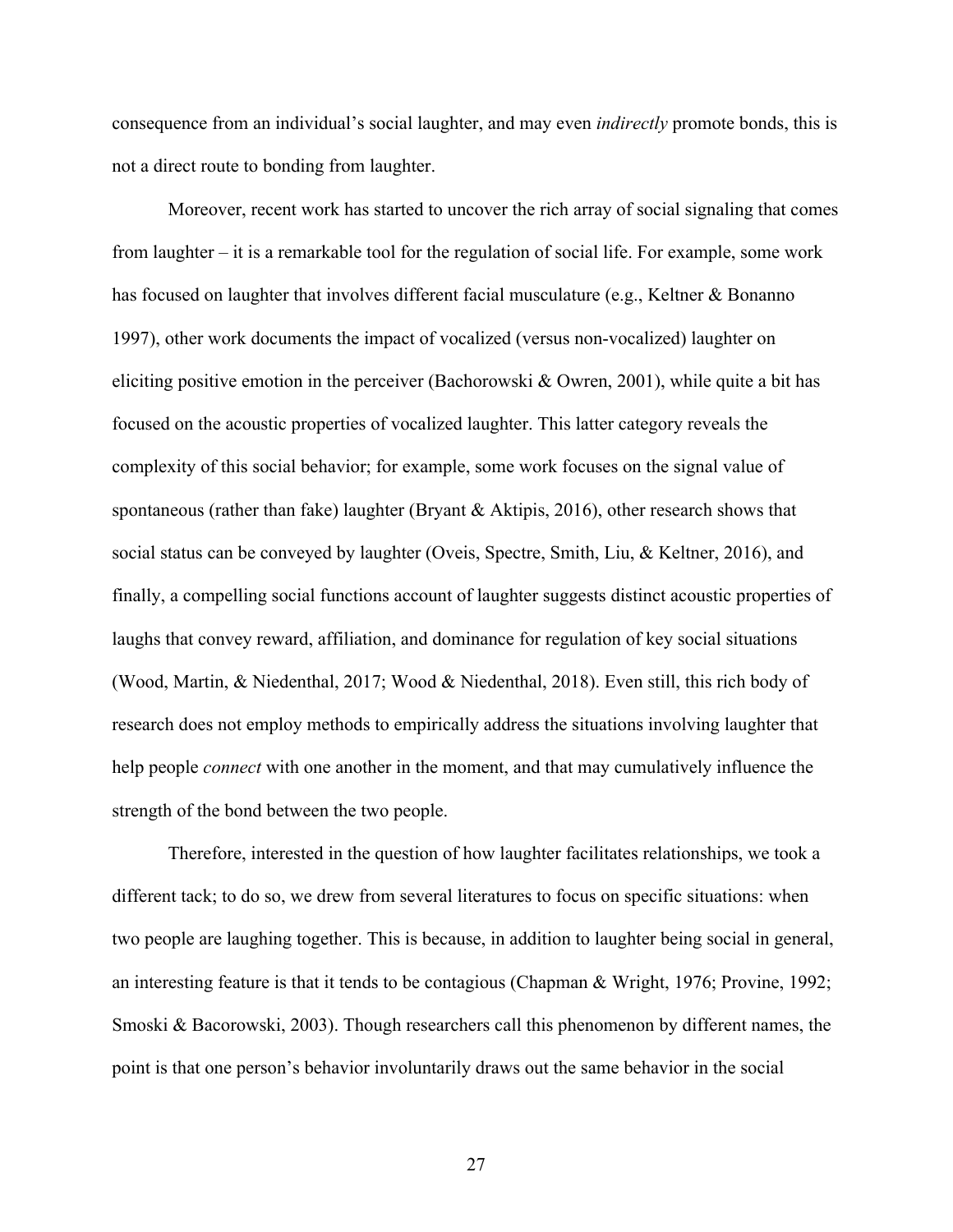partner. Of course there will be situations in which this does not happen (e.g., when someone else is laughing at one's own expense), and researchers have documented that shared laughter is more likely to happen when one knows the other person better (Smoski & Bachorowski, 2003), which we'll return to later. Intriguingly for our research question, outside observers from all societies can judge the strength of a social bond between people laughing together (i.e., whether friends or strangers), merely based on hearing an audio clip (Bryant et al, 2016). For now, the question is – psychologically – what happens for the people in that moment, as they laugh together? Is shared laughter an opportunity for bonding?

Three different literatures lead to the prediction that the people will see themselves as more similar to one another – even if momentarily – after sharing laughter, and a wide body of literature suggests that perceived similarity makes people feel more connected and closer (Montoya, Horton, & Kirchner, 2008). First, spontaneous laughter in particular is claimed to be rewarding to both the laugher and the person who hears (or elicits) the laugh (Wood  $\&$ Niedenthal, 2018), and this has implications for connection: reward is experienced as positively valenced affect, which implies that in the moments it is experienced, the worldview of both individuals is broadened (e.g., scope of attention; Fredrickson & Branigan, 2005); in turn, this can make the other person seem more similar to the self (Johnson & Fredrickson, 2005; Waugh & Fredrickson, 2006). Second, laughter is often caused by humorous situations, which are unique situations defined as involving "benign violations" of expectations (McGraw & Warren, 2010), so laughing together at the same situation would naturally imply that the two people see the world in the same way – they are like-minded. The third conjecture comes from the neuroscientific literature that focuses on the contagion of laughter, with researchers positing a role for sensorimotor simulation (e.g., McGettigan et al., 2015) or mirror neurons (Rizzolatti &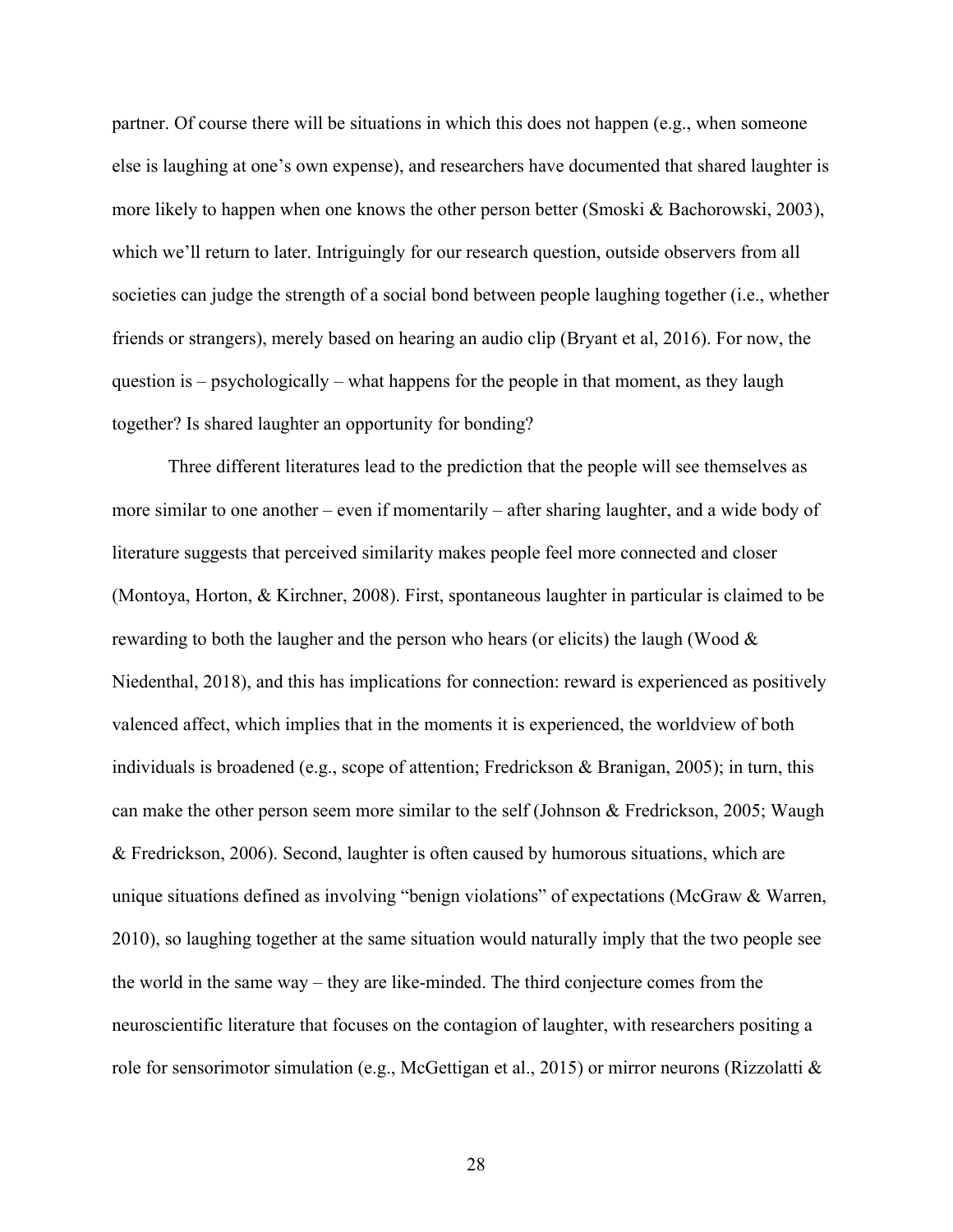Craighero, 2004), with one researcher suggesting the process creates a "shared manifold of intersubjectivity" (Gallese, 2003) between the two people – that is, the two are experiencing the world in the same way. Relative to unshared laughter, then, laughing together is expected to trigger the perception of similarity with the other person. And due to the violation of expectations that triggers a laugh (McGraw & Warren, 2010), the information in these shared moments should be particularly salient, so people sharing laughter should also see themselves as more similar than people sharing different pleasant experiences.

Indeed, several studies now provide evidence that shared laughter uniquely promotes social bonds. Moreover, that a key mechanism for this effect is the influence of shared laughter on perceptions of similarity with the other person. In one study, romantic couples talked about how they first met, which generated a lot of laughter (Kurtz & Algoe, 2015). To take a snapshot of the role of laughter in the couple's social bond, each person's laughter throughout the conversation was coded, and moments when the couple was laughing simultaneously were quantified separately from moments when either person in the couple was laughing alone. Consistent with the prediction, the proportion of time the couple spent laughing together was significantly positively associated with the extent to which the participant reported greater selfother overlap (as a proxy for perceived similarity; see Inclusion of Other in Self Scale, Aron, Aron & Smollan, 1992). This was even true when taking into account the extent to which either or both of the couple members laughed independently during the conversation, thereby supporting prediction about the unique situational features involving laughter most likely to facilitate bonding (Kurtz & Algoe, 2015).<sup>1</sup> Though that study was correlational, another study

 $\overline{a}$ 

<sup>1</sup> In fact, in some models this "solo laughter" was significantly *negatively* associated with perceived self-other overlap with the partner after statistically taking into account the shared laughter in the conversation (Kurtz & Algoe, 2015). This negative association suggests a potential "dark side" to certain situations involving laughter and reinforces our message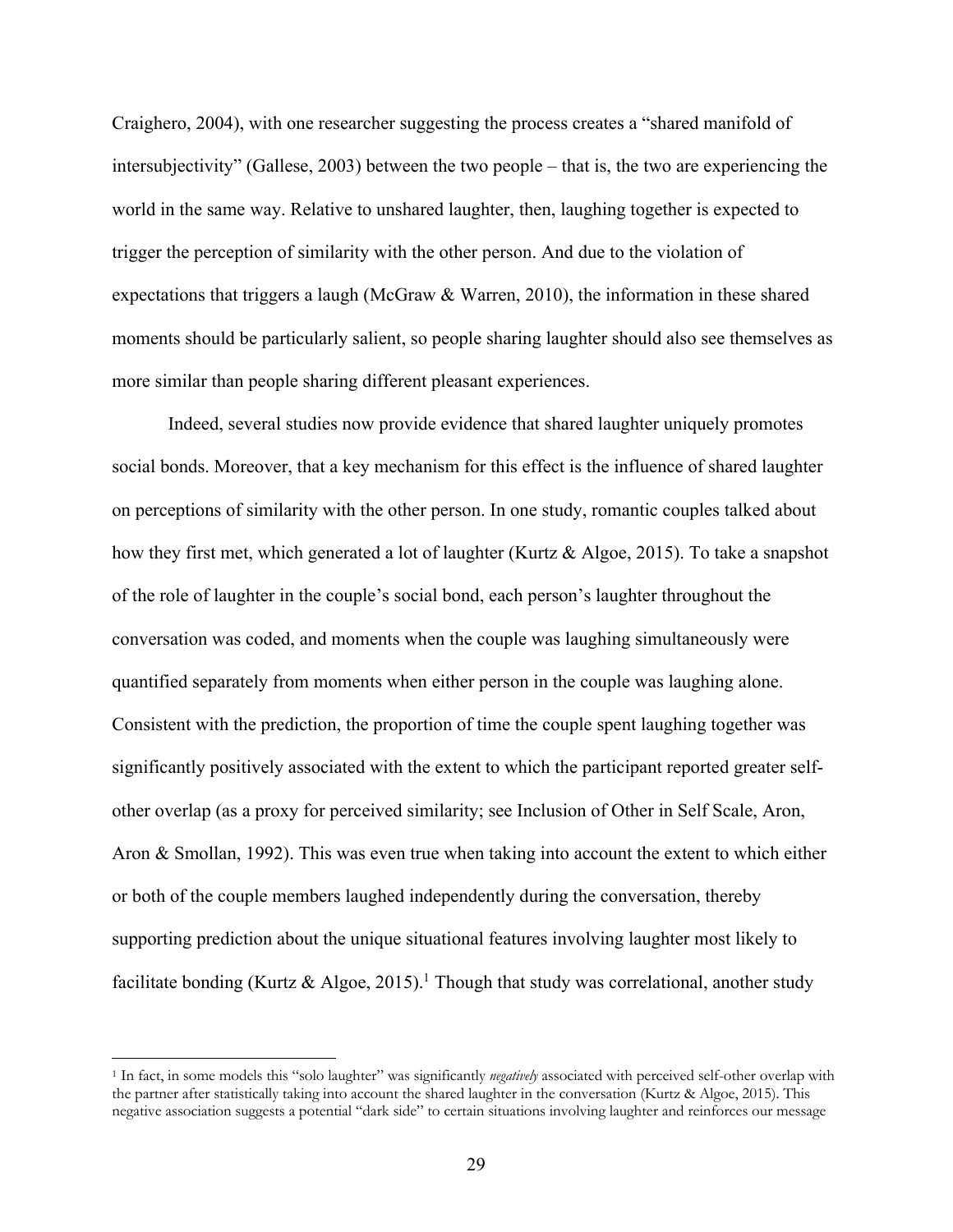used a zero-acquaintance paradigm to address causality. During a purported web-based video chat with someone they thought was another participant (but who was actually a pre-recorded confederate), participants were randomly assigned to view stimuli that (a) elicited shared laughter with the confederate (i.e., the other "participant"), (b) elicited laughter to the same degree as condition (a) but it was not shared with the confederate (who was watching the same stimuli), or (c) elicited shared mildly pleasant affect with the confederate. Immediately after the experience, participants in the shared laughter condition reported perceiving greater similarity between themselves and the partner compared to participants in the other two conditions. In turn, the increase in perceived similarity lead to an increased liking and interest in affiliating with the zero-acquaintance person (Kurtz & Algoe, 2017). This experiment provides the first evidence of which we know that shared laughter causally improves a key mechanism for promoting bonds.

Whereas other work has posited several indirect routes through which laughter could promote relationships, or might *facilitate* social life in important ways (Oveis et al., 2016; Wood et al., 2017), in the current review we focus on situations that may directly promote bonds in the moments they are occurring. Relevant to BP#6, we first studied shared laughter in existing dyads, where we assumed we would see frequent and spontaneous (i.e., prototypical) laughter, then shifted to zero-acquaintance pairs to provide the first test of our causal hypotheses (Kurtz  $\&$ Algoe, 2015; 2017). At the same time, given the small number of studies focusing on dyadic laughter, we believe there is much more work to be done on the role of shared laughter in creating momentary social connections and its implications for the long-term functioning of high-quality social relationships. For example, shared laughter might amplify positive emotions

 $\overline{a}$ 

that it is important to identify the specific features of the situations involving these ostensibly positive behaviors (e.g., laughter) that optimize opportunities for bonding.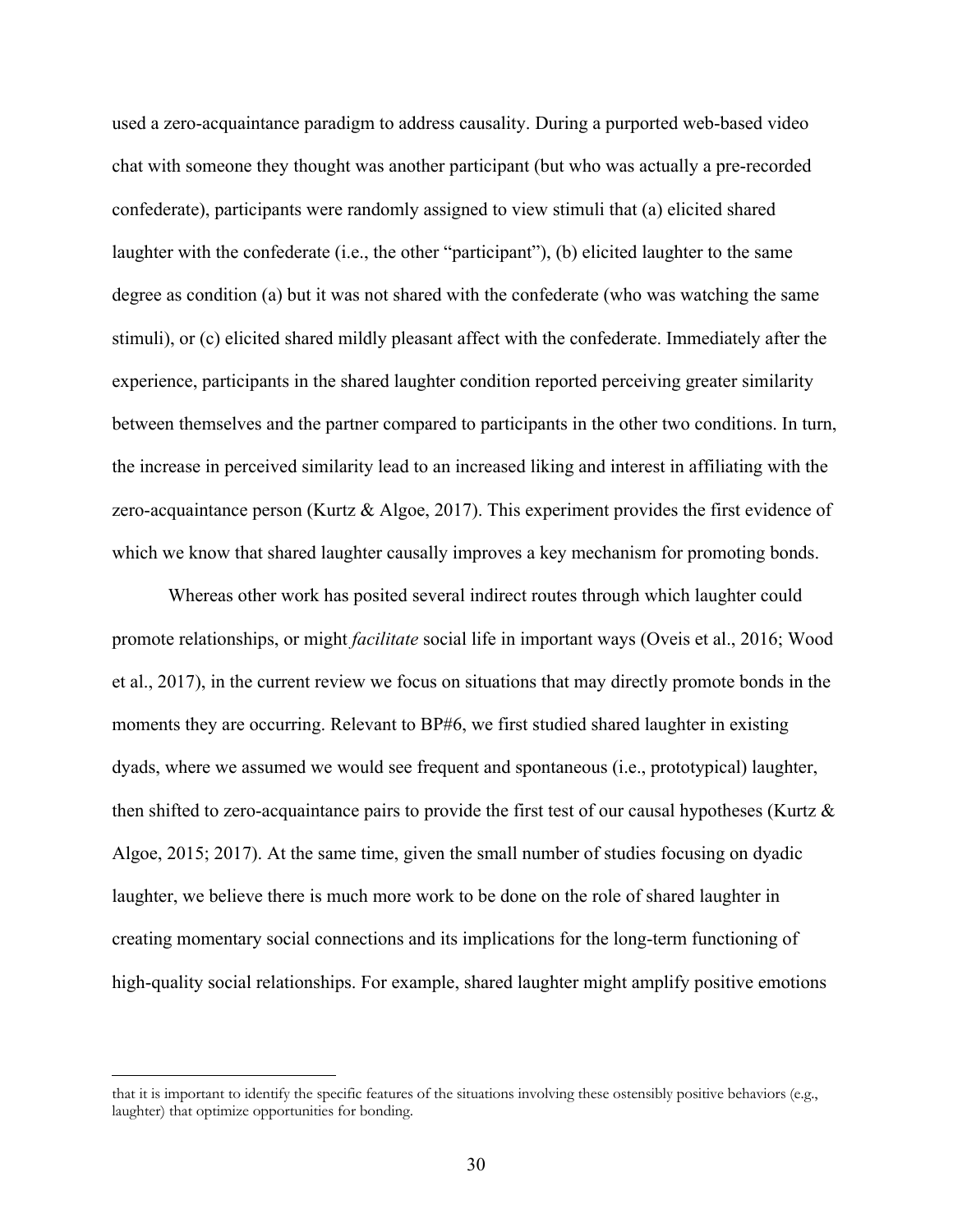or, in some situations decrease negative emotions, which would be two additional mechanisms through which shared laughter could bring people closer together (see Kurtz & Algoe, 2017).

One question is about the situations most likely to give rise to shared laughter in the first place. We predict shared laughter is more likely to occur when people feel safe – this could be because both people perceive the situation is safe and spontaneously break out laughing at precisely the same time or – more likely, we suspect – that one person's spontaneous laugh gives a signal that it is a safe and playful situation (e.g., Wood & Niedenthal, 2018) which then works as a behavioral bid or invitation for the other person to join in. When that happens, both people get a momentary boost from the connection. While the current evidence does not take into account what the two people are laughing at, we do assume the behavior of laughter builds on biological architecture for bonding and provides a signal – even if brief – of similarity. This means that laughing at a sexist joke with a boss or colleague – even if involuntary and would be explicitly disavowed – likely makes the two people feel momentarily more similar than if no shared laughter occurred. This means laughter could be helpful in creating common ground in situations where people are negotiating social standing and group membership. Regardless of the relationship type, our analysis of the behavior of laughter suggests certain situations in which it likely directly facilitates bonds; in turn, these moments of shared laughter in ongoing relationships can set the stage for what comes next.

## **Are there downsides?**

As we stated at the outset, in this chapter we have focused on situations – both general behaviors (e.g., laughter) and the contextual features of those situations (e.g., shared laughter) – most likely to *promote* social bonds because we believe these situations have been relatively neglected in the empirical literature on relationships, yet provide great opportunity for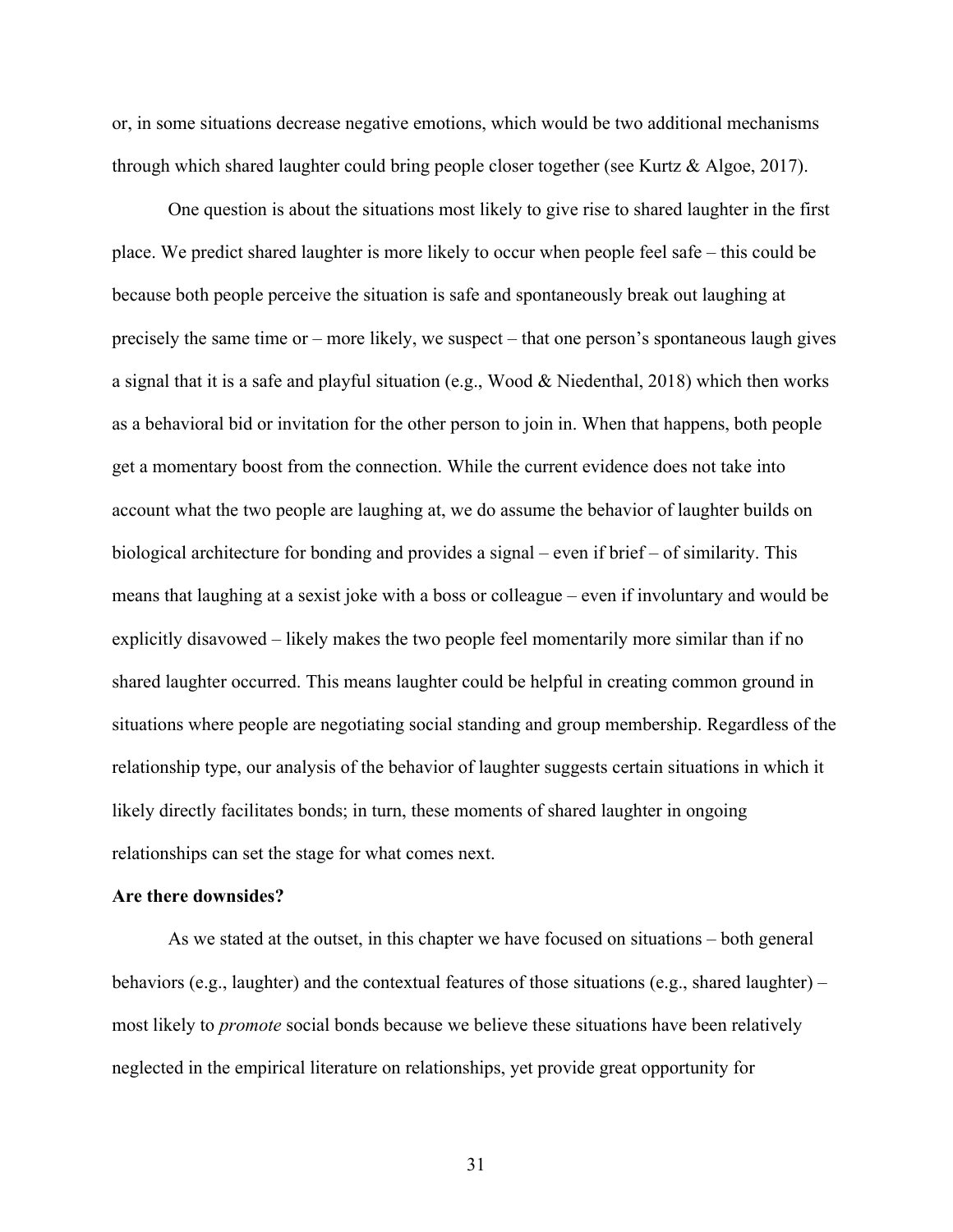understanding how people get into (and then sustain) close social bonds. Along the way, our focus on what promotes bonds helps illuminate features of situations that might make an ostensibly beneficial behavior, like laughter, undermine the opportunity for bonding, like laughing at another person's expense. Another example is when one person does something kind for another: when the beneficiary thinks the benefactor wants something in return for their actions, it may yield the negative emotion of indebtedness rather than the positive – and bondpromoting – experience of gratitude (Watkins, Scheer, Ovnicek,  $\&$  Kolts, 2006). That is, one goal of this chapter is to show that through careful theorizing and rigorous empirical work we can unseat assumptions to identify features of situations that optimize connections.

That said, there is much more to do. Certain individual differences or situations, such as low self-esteem, having an insecure attachment style, or feeling unsafe in the moment, may make these situations harder to come by or cause them to backfire. Moreover, much more work needs to be done with both members of the dyad. For example, we have a pretty good understanding of what happens when expressions of gratitude go well (e.g., Algoe et al., 2013, 2015, 2016; Williams & Bartlett, 2015), but what happens when one person thanks another and the thankee has a negative reaction? That is, they convey that the person is *wrong to be grateful to them*, for some reason? Such moments of misplaced gratitude may arise if the benefactor did the kind thing for different reasons than the grateful person assumed, or because they are working from different norms about what is expected in this particular relationship (e.g., an exchange norm, expecting reciprocity, rather than a communal norm in which the benefit was provided noncontingently). Similarly, affectionate touch can be met with distress or negative affect, especially if it's perceived as a sexual initiation cue for women who experience sexual pain (Curtis, Eddy, Ashdown, Feder, & Lower, 2012; Hinchliff, Gott, & Wylie, 2012). Empirically testing such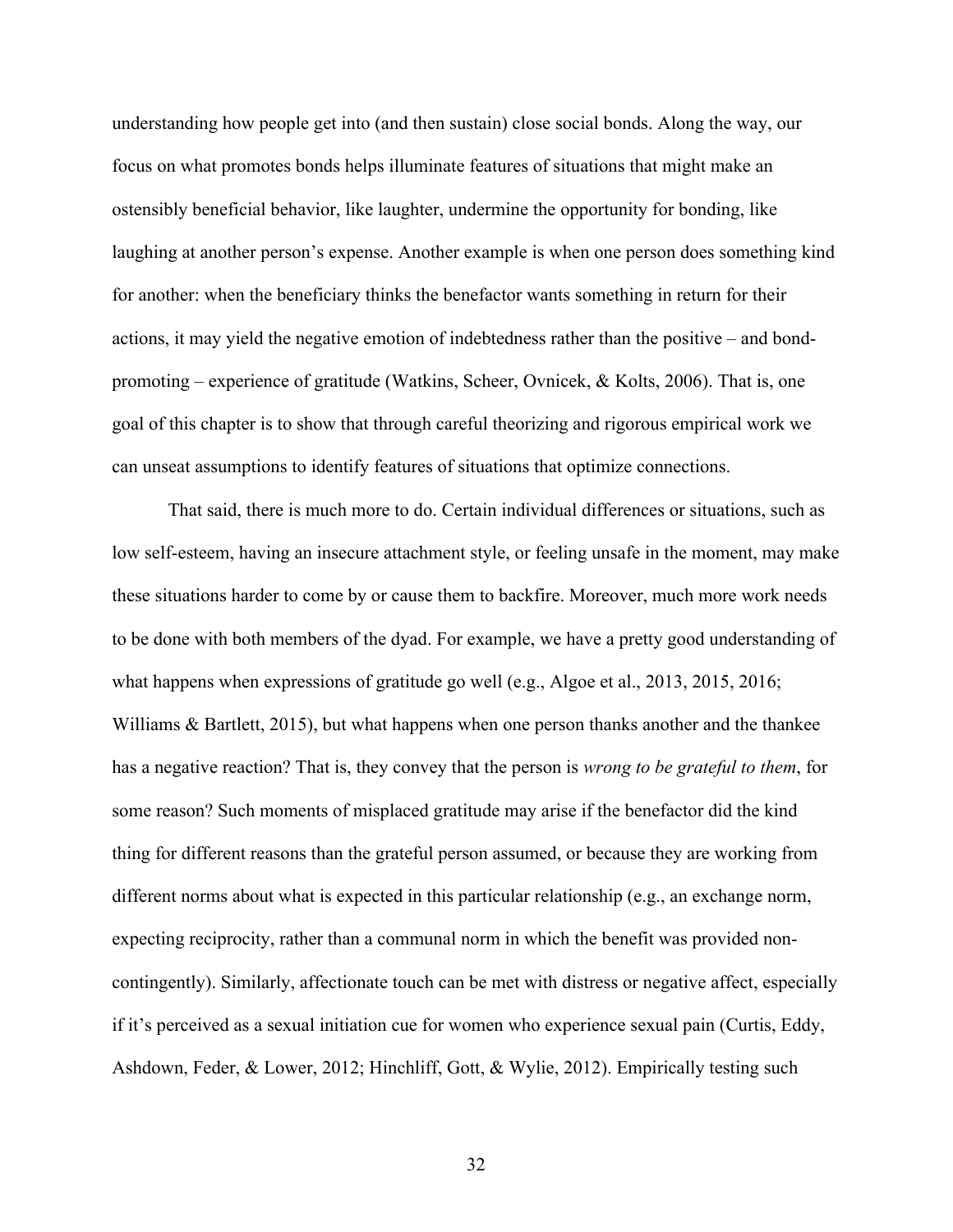boundaries would help to refine theoretical understanding of opportunities for creating bonds from these moments.

Finally, this focus on moments of connection is not to overlook the facts that (1) it is risky to try to create new relationships -- one might get rejected, for example -- and (2) once bonded -- that is, once one is in a trusted, high-quality relationship with another – then negative personal and interpersonal consequences can loom larger. For example, negative emotions can be more intense regarding people that we care about; these include jealousy, hurt from a betrayal of trust, and sadness at the loss of a loved one. Nonetheless, the preponderance of evidence suggests that, on balance, it is worth the risk because of the myriad of long-term benefits that come from high-quality bonds.

# **Implications of reconsidering the concept of "promoting bonds" and mechanisms for the promotion of bonds**

Though social psychologists have long studied the basic features of situations that bring people together or drive people apart (e.g., Tajfel & Billig, 1974; Walster, Aronson, Abrahams, & Rottman, 1966), in this chapter we wanted to take a fresh look at the concept of a bond. To do so, we integrated literature from across species, considered the interpersonal process as it unfolds for each member of the dyad in real time, and the cumulative impact such moments may have over time in ongoing relationships. We think this is an especially useful time in the field to do this because of emerging evidence – reviewed in three sections above – that has been strongly influenced by two fundamental theoretical perspectives that emerged in the relationships literature in the last 15-20 years and, we believe, should really enhance researchers' ability to develop rich theory and strong hypotheses regarding the *promotion of bonds.*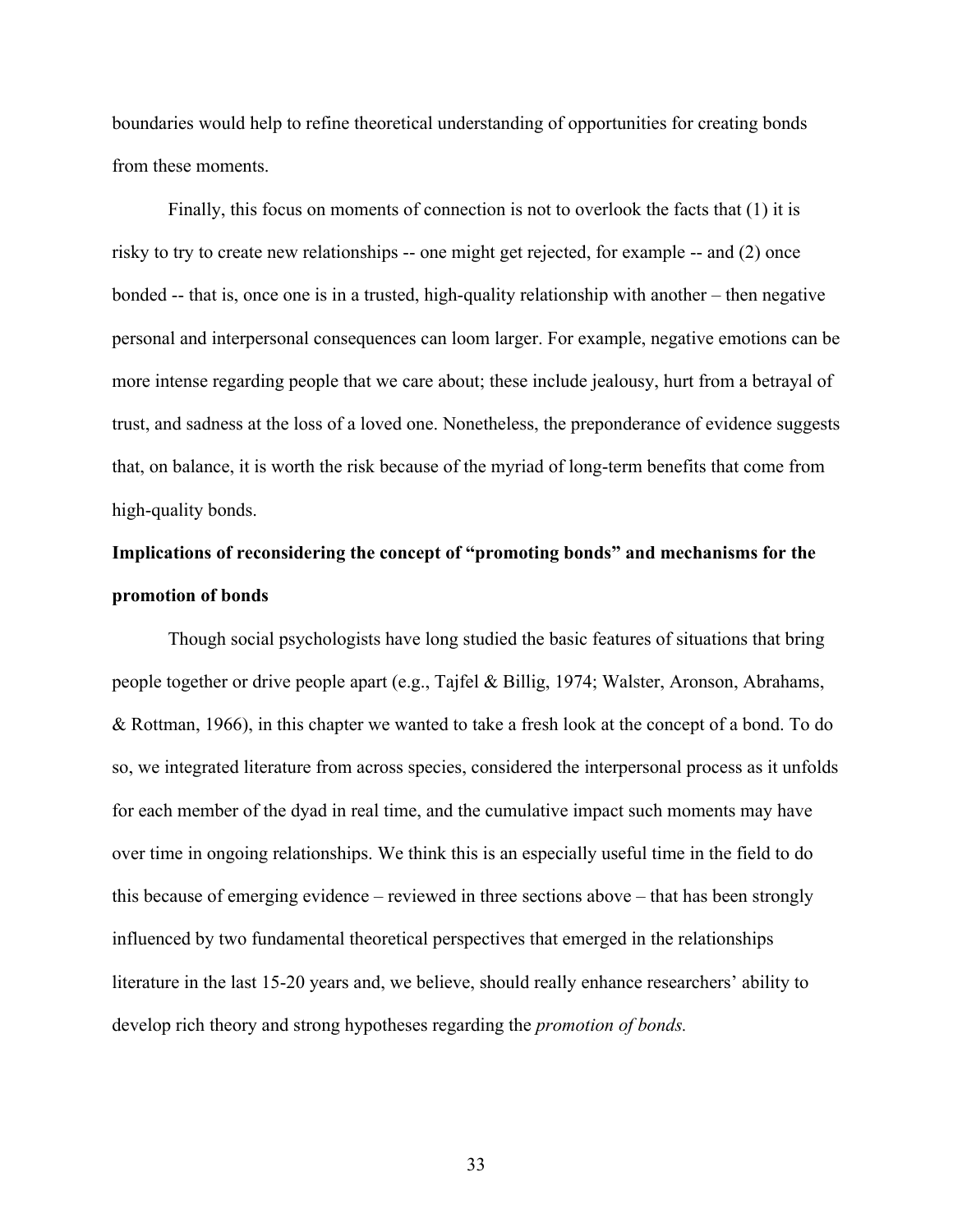One of these theoretical perspectives is at least partially reflected in de Waal's observation that bonded individuals are willing to exert effort to spend time with their bondmates (1986); that is, they *approach* the other. In the social psychological literature, Gable and her colleagues have drawn attention to the appetitive social goals system as an important motivational system underlying social interactions (e.g., Gable & Gosnell, 2013; Gable & Impett, 2012; Gable & Reis, 2001; Gable, Reis, & Elliot, 2003). Now, evidence from a range of studies shows that when people do things for social approach goals – that is, they want a good social outcome --, as opposed to doing them because they want to avoid a bad outcome, have better personal and relational outcomes on a wide range of dimensions (see Gable & Impett, 2012). Like acknowledging that Harlow's infant monkeys would simply rather spend time in the positive presence of their cloth-monkey-mothers, we believe that researchers interested in how humans form and maintain social bonds will make the fastest gains by explicitly acknowledging the role and value of these motivational – and likely biological – distinctions between motivations to avoid bad outcomes versus those to approach good outcomes from interacting with others.

A second yet related topic is the work of Fredrickson and colleagues on positively valenced emotional states (e.g., Fredrickson, 1998; 2013; Fredrickson, Cohn, Coffey, Pek, & Finkel, 2008; Kok et al., 2013), which highlights the core cognitive changes and functional value of positive, relative to negative valence in situations. As forecasted in the prior paragraph, seeking positive emotional states might drive some opportunities for bonding. Moreover, positive emotions that result from social interactions may both facilitate the momentary connection between the two people and lay the groundwork for the building of that social relationship, over time (e.g., Waugh & Fredrickson, 2007). Explicitly acknowledging that other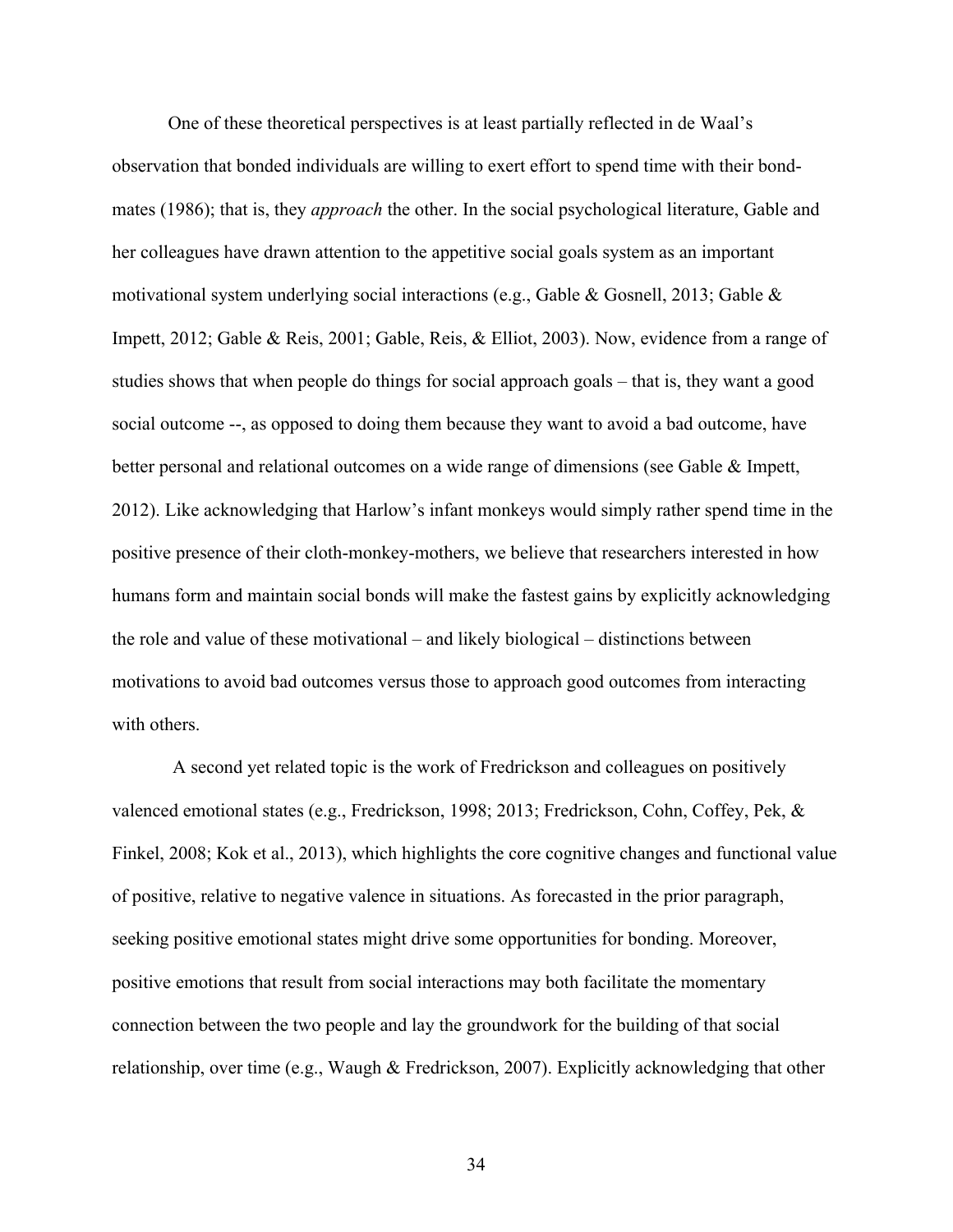people are key sources of positive emotions and incorporating theorizing about positive emotions into predictions has led us to more rapidly make progress on considering what makes for highquality, close relationships in our own work, and in the topics we reviewed above (and see Algoe, 2019).

In closing, there is insurmountable evidence that social bonds are critical to survival. The basic principles we have offered are intended to serve as a guide to selecting research questions, developing theory, and testing hypotheses about the features of one-time social interactions that cumulatively help humans develop and maintain high-quality social bonds. We believe that further illumination of the specific situations and mechanisms through which humans directly *promote bonds*, in turn, will open doors to discovering additional pathways to health through relationships that go well beyond considering deficits that come from a lack of bonds (e.g., Luo, Hawkley, Waite, & Cacioppo, 2012) or from broken bonds (Sbarra & Coan, 2017); this might include the possibility that spending time alone *increases* cumulative metabolic load relative to spending time in the presence of a trusted partner (cf. Beckes  $\&$  Coan, 2011), potential physiological benefits of affectionate touch (e.g., Holt-Lunstad, Birmingham, & Light, 2008), and more. In short, taking a closer look the concept of a bond and what it means to promote it stands to open new avenues of inquiry that will inform basic understanding of close relationships, and may ultimately lead to fuller understanding of why these close relationships can lead to longer life.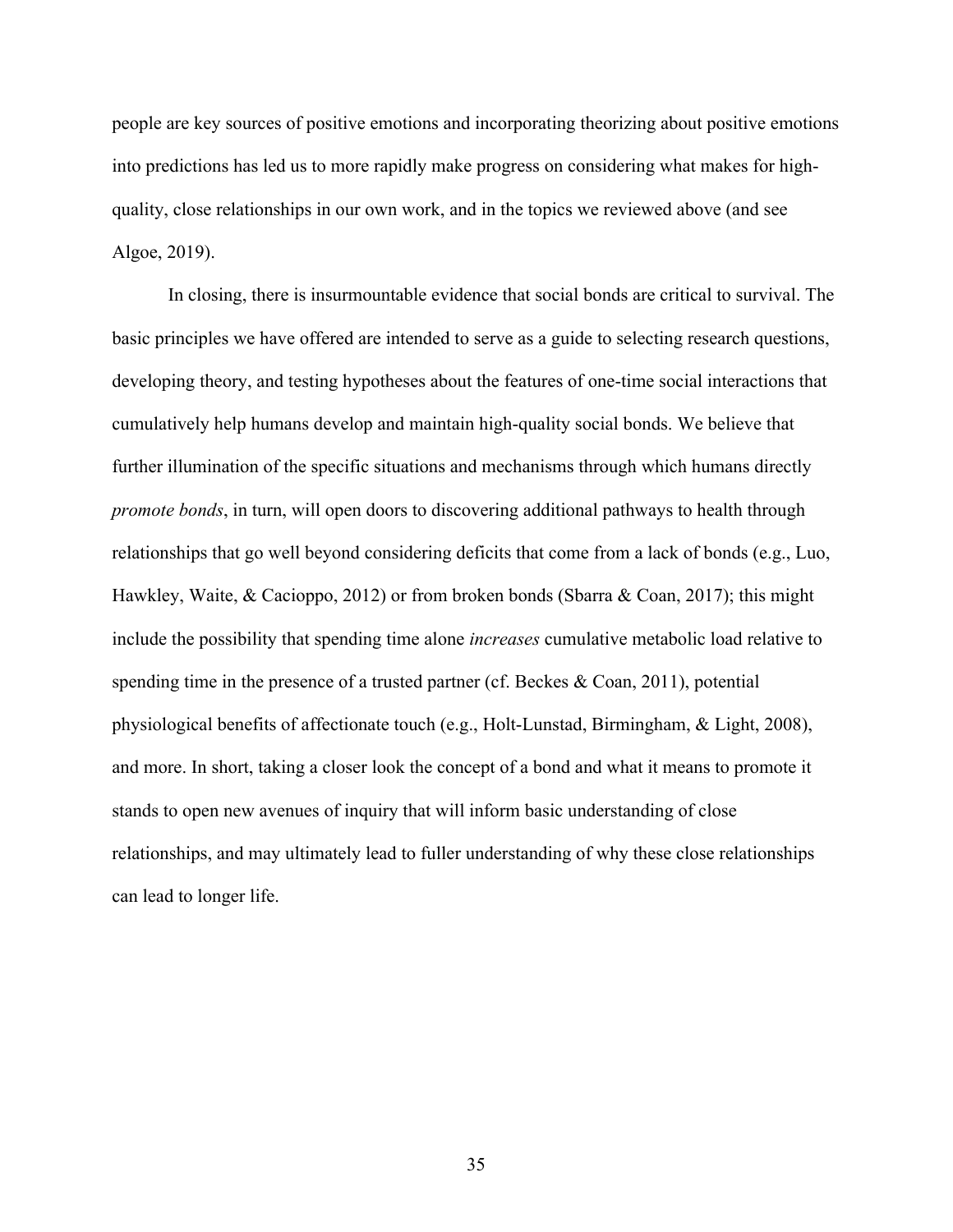## **References**

- Agnew, C. R., Van Lange, P. A., Rusbult, C. E., & Langston, C. A. (1998). Cognitive interdependence: Commitment and the mental representation of close relationships. *Journal of Personality and Social Psychology*, *74*(4), 939.
- Ainsworth, M. D. (1964). Patterns of attachment behavior shown by the infant in interaction with his mother. *Merrill-Palmer Quarterly of Behavior and Development*, *10*(1), 51-58.
- Ainsworth, M. D. S. (1969). Object relations, dependency, and attachment: A theoretical review of the infant-mother relationship. *Child Development*, 969-1025.
- Ainsworth, M. D., & Boston, M. (1952). Psychodiagnostic assessments of a child after prolonged separation in early childhood. *British Journal of Medical Psychology*, *25*(4), 169-201.
- Ainsworth, M. D., & Bowlby, J. (1954). Research strategy in the study of mother-child separation. *Courrier, 4*, 105-131.
- Algoe, S. B. (2012). Find, remind, and bind: The functions of gratitude in everyday relationships. *Social and Personality Psychology Compass*, *6*(6), 455-469.
- Algoe, S. B. (2018). Positive Interpersonal Processes. Manuscript under review.
- Algoe, S. B., & Haidt, J. (2009). Witnessing excellence in action: The 'other-praising'emotions of elevation, gratitude, and admiration. *The Journal of Positive Psychology*, *4*(2), 105- 127.
- Algoe, S. B., & Stanton, A. L. (2012). Gratitude when it is needed most: Social functions of gratitude in women with metastatic breast cancer. *Emotion*, *12*(1), 163.
- Algoe, S. B., & Way, B. M. (2014). Evidence for a role of the oxytocin system, indexed by genetic variation in CD38, in the social bonding effects of expressed gratitude. *Social Cognitive and Affective Neuroscience*, *9*(12), 1855-1861.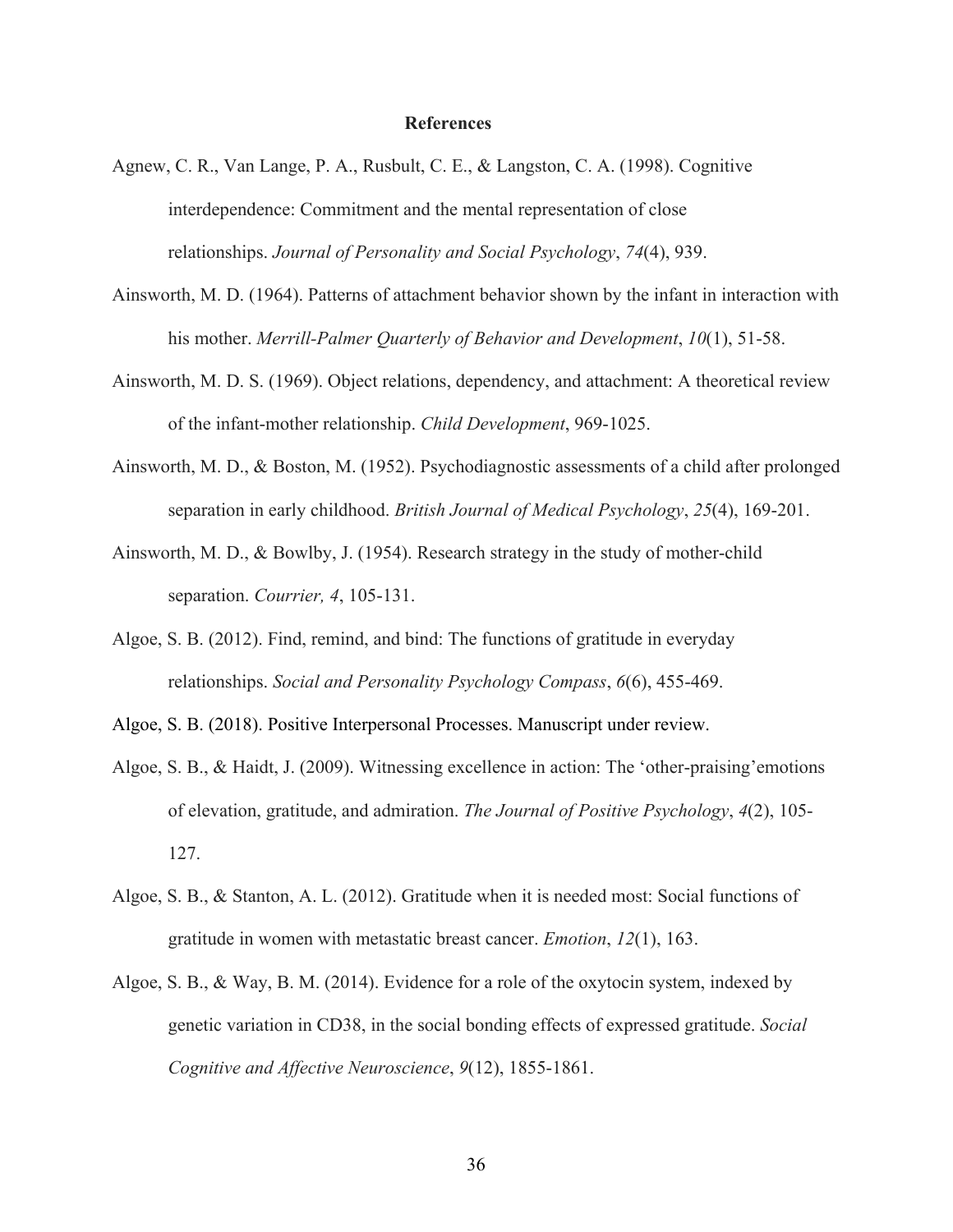- Algoe, S. B., & Zhaoyang, R. (2016). Positive psychology in context: Effects of expressing gratitude in ongoing relationships depend on perceptions of enactor responsiveness. *The Journal of Positive Psychology*, *11*(4), 399-415.
- Algoe, S. B., Fredrickson, B. L., & Gable, S. L. (2013). The social functions of the emotion of gratitude via expression. *Emotion*, *13*(4), 605.
- Algoe, S. B., Gable, S. L., & Maisel, N. C. (2010). It's the little things: Everyday gratitude as a booster shot for romantic relationships. *Personal Relationships*, *17*(2), 217-233.
- Algoe, S. B., Haidt, J., & Gable, S. L. (2008). Beyond reciprocity: Gratitude and relationships in everyday life. *Emotion*, *8*(3), 425.
- Algoe, S. B., Kurtz, L. E., & Grewen, K. (2017). Oxytocin and social bonds: the role of oxytocin in perceptions of romantic partners' bonding behavior. *Psychological Science*, *28*(12), 1763-1772.
- Algoe, S. B., Kurtz, L. E., & Hilaire, N. M. (2016). Putting the "you" in "thank you" examining other-praising behavior as the active relational ingredient in expressed gratitude. *Social Psychological and Personality Science*, *7*(7), 658-666.
- Anisfeld, E., Casper, V., Nozyce, M., & Cunningham, N. (1990). Does infant carrying promote attachment? An experimental study of the effects of increased physical contact on the development of attachment. *Child Development, 61,* 1617-1627.
- Aron, A., Aron, E. N., & Smollan, D. (1992). Inclusion of other in the self scale and the structure of interpersonal closeness. *Journal of Personality and Social Psychology*, *63*(4), 596.
- Arsenian, J. M. (1943). Young children in an insecure situation. *The Journal of Abnormal and Social Psychology*, *38*(2), 225.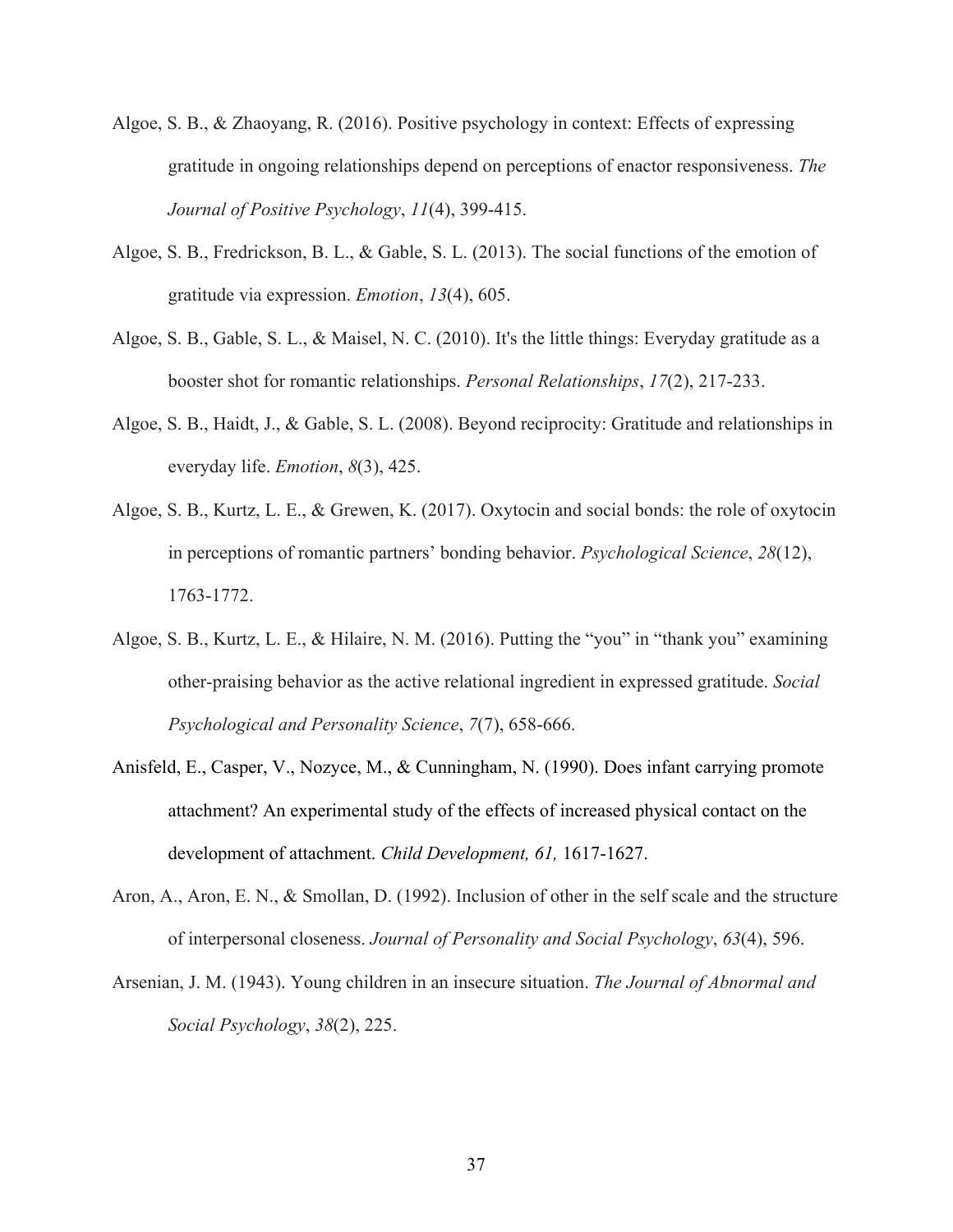- Balliet, D., Tybur, J. M., & Van Lange, P. A. (2017). Functional interdependence theory: An evolutionary account of social situations. *Personality and Social Psychology Review*, *21*(4), 361-388.
- Bartlett, M. Y., & DeSteno, D. (2006). Gratitude and prosocial behavior: Helping when it costs you. *Psychological Science*, *17*(4), 319-325.
- Bartlett, M. Y., Condon, P., Cruz, J., Baumann, J., & Desteno, D. (2012). Gratitude: Prompting behaviours that build relationships. *Cognition & Emotion*, *26*(1), 2-13.
- Baumeister, R. F., Stillwell, A. M., & Heatherton, T. F. (1994). Guilt: an interpersonal approach. *Psychological Bulletin*, *115*(2), 243.
- Beckes, L., & Coan, J. A. (2011). Social baseline theory: The role of social proximity in emotion and economy of action. *Social and Personality Psychology Compass, 5*(12), 976-988.
- Bell, S. M., & Ainsworth, M. D. S. (1972). Infant crying and maternal responsiveness. *Child Development*, 1171-1190.
- Berntson, G. G., Boysen, S. T., Bauer, H. R., & Torello, M. S. (1989). Conspecific screams and laughter: Cardiac and behavioral reactions of infant chimpanzees. *Developmental Psychobiology: The Journal of the International Society for Developmental Psychobiology*, *22*(8), 771-787.
- Berscheid, E., & Ammazzalorso, H. (2001). Emotional experience in close relationships. *Blackwell handbook of social psychology: Interpersonal processes*, 308-330.
- Berscheid, E., Snyder, M., & Omoto, A. M. (1989). The relationship closeness inventory: Assessing the closeness of interpersonal relationships. *Journal of Personality and Social Psychology*, *57*(5), 792.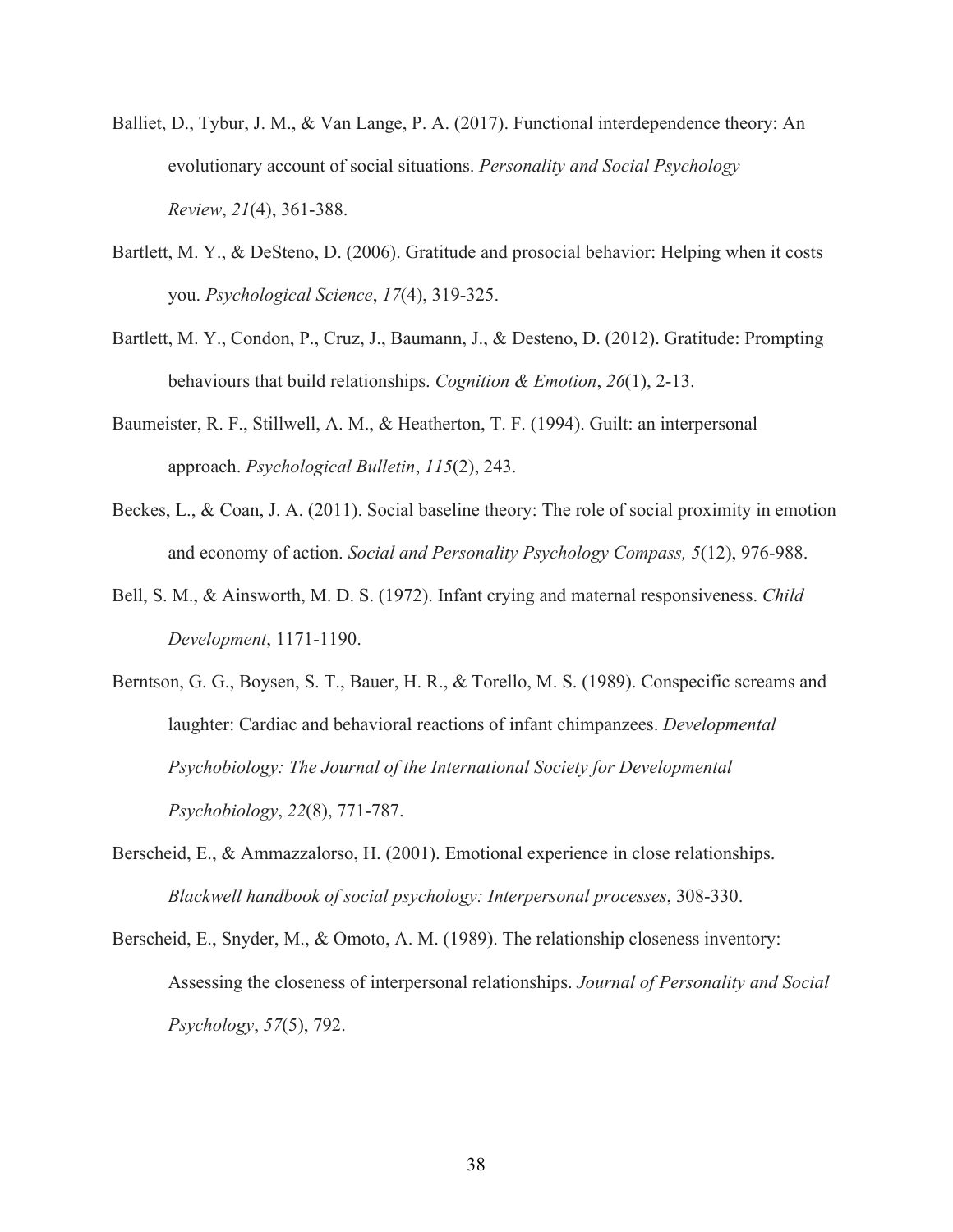- Birnbaum, G. E., Mizrahi, M., Hoffman, G., Reis, H. T., Finkel, E. J., & Sass, O. (2016). What robots can teach us about intimacy: The reassuring effects of robot responsiveness to human disclosure. *Computers in Human Behavior*, *63*, 416-423.
- Booth, A., Granger, D. A., Mazur, A., & Kivlighan, K. T. (2006). Testosterone and social behavior. *Social Forces*, *85*(1), 167-191.
- Bosch O.J., Young L.J. (2017) Oxytocin and Social Relationships: From Attachment to Bond Disruption. In: Hurlemann R., Grinevich V. (eds) *Behavioral Pharmacology of Neuropeptides: Oxytocin.* Current Topics in Behavioral Neurosciences, vol 35. Springer, Cham.
- Bowlby, J. (1958). The nature of the child's tie to his mother. *The International Journal of Psycho-Analysis*, *39*, 350-373.
- Bowlby, J. (1982). Attachment and loss: Retrospect and prospect. *American Journal of Orthopsychiatry*, *52*(4), 664.

Bowlby, J. (1983). *Attachment: Attachment and Loss Volume One* (Basic Books Classics).

- Bowlby, J. (2008). *A secure base: Parent-child attachment and healthy human development*. Basic books.
- Brennan, K. A., Wu, S., & Loev, J. (1998). Adult romantic attachment and individual differences in attitudes toward physical contact in the context of adult romantic relationships. In J. A. Simpson & W. S. Rholes (Eds.), *Attachment theory and close relationships* (pp. 248– 256). New York: Guilford Press.
- Bryant, G. A., & Aktipis, C. A. (2014). The animal nature of spontaneous human laughter. *Evolution and Human Behavior*, *35*(4), 327-335.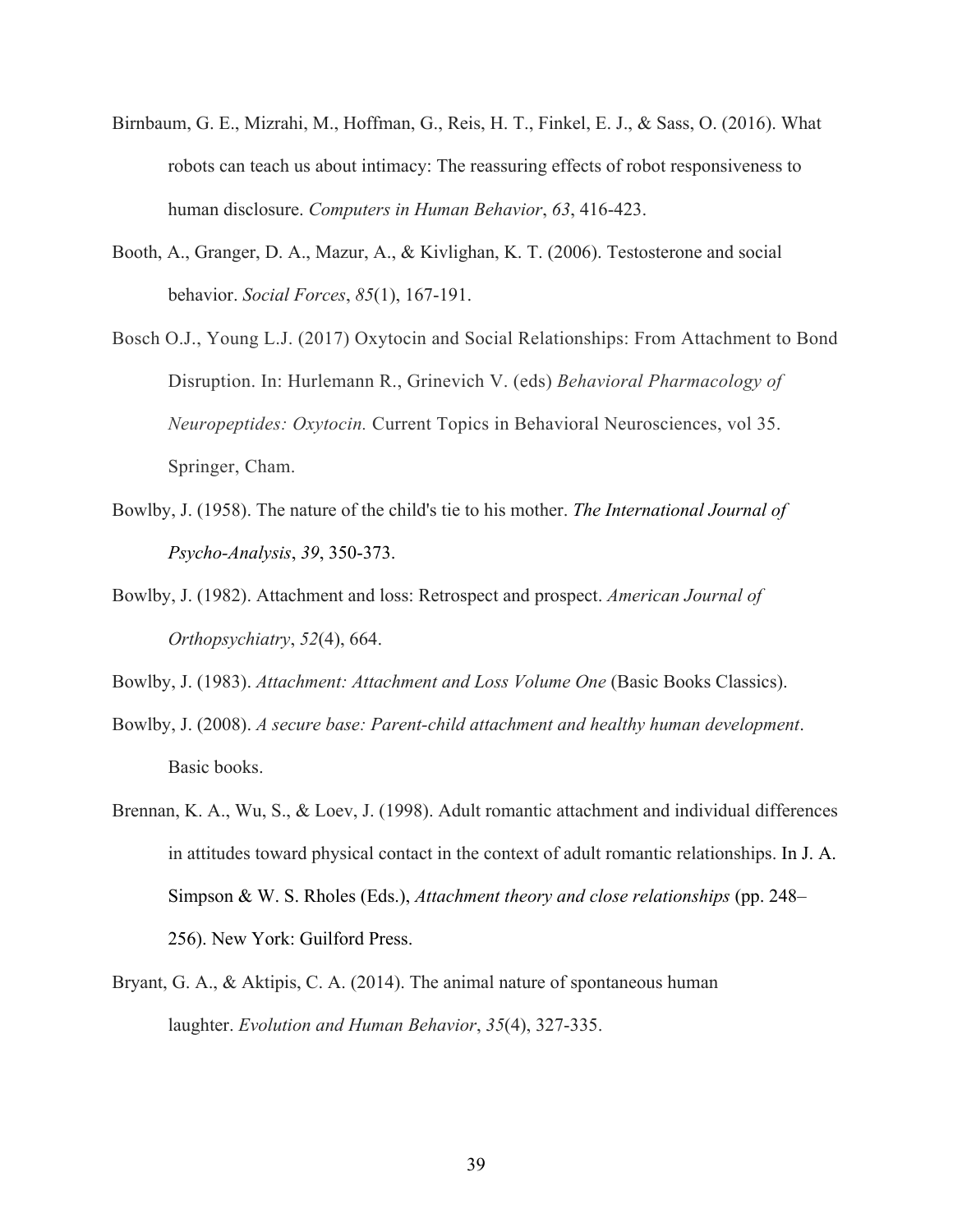- Bryant, G. A., Fessler, D. M., Fusaroli, R., Clint, E., Aarøe, L., Apicella, C. L., ... & De Smet, D. (2016). Detecting affiliation in colaughter across 24 societies. *Proceedings of the National Academy of Sciences*, *113*(17), 4682-4687.
- Burgoon, J. K., Buller, D. B., Hale, J. L., & de Turck, M. A. (1984). Relational messages associated with nonverbal behaviors. *Human Communication Research*, *10*(3), 351-378.
- Chapman, A. J., & Wright, D. S. (1976). Social enhancement of laughter: An experimental analysis of some companion variables. *Journal of Experimental Child Psychology*, *21*(2), 201-218.
- Chow, S. M., Ram, N., Boker, S. M., Fujita, F., Clore, G., & Nesselroade, J. (2005). Capturing weekly fluctuation in emotion using a latent differential structural approach. *Emotion*, *5*(2), 208-225.
- Clark, M. S., & Mills, J. R. (1979). Interpersonal attraction in exchange and communal relationships. *Journal of Personality and Social Psychology*, *37*(1), 12.
- Clark, M. S., & Mills, J. R. (1993). The difference between communal and exchange relationships: What it is and is not. *Personality and Social Psychology Bulletin*, *19*, 684– 691.
- Clark, M. S., & Mills, J. R. (2011). A theory of communal (and exchange) relationships. *Handbook of theories of social psychology*, *2*, 232-250.
- Clark, M. S., Mills, J. R., & Corcoran, D. M. (1989). Keeping track of needs and inputs of friends and strangers. *Personality and Social Psychology Bulletin*, *15*(4), 533-542.
- Coan, J. A., Schaefer, H. S., & Davidson, R. J. (2006). Lending a hand: Social regulation and the neural threat response to threat. *Psychological Science, 17*, 1032-1039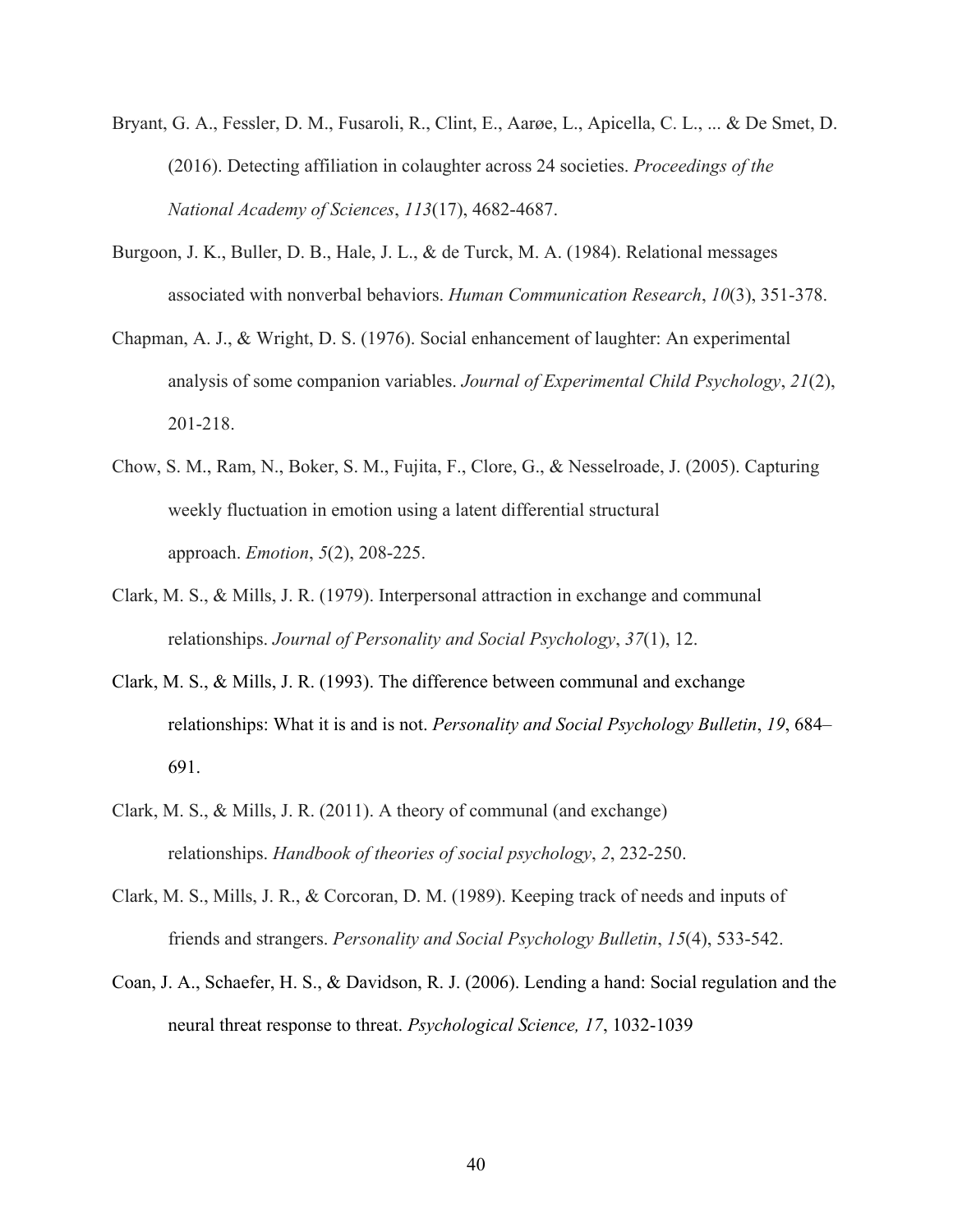- Cohen, S., Janicki-Deverts, D., Turner, R. B., & Doyle, W. J. (2015). Does hugging provide stress-buffering social support? A study of susceptibility to upper respiratory infection and illness. *Psychological Science*, *26*(2), 135-147.
- Crocker, J. (2011). Presidential address: Self-image and compassionate goals and construction of the social self: Implications for social and personality psychology. *Personality and Social Psychology Review*, *15*(4), 394-407.
- Dainton, M., Stafford, L., & Canary, D. J. (1994). Maintenance strategies and physical affection as predictors of love, liking, and satisfaction in marriage. *Communication Reports*, *7*(2), 88-98.
- Darwin, C. (1872). The expression of emotions in animals and man. *London: Murray*.
- De Dreu, C. K., & Kret, M. E. (2016). Oxytocin conditions intergroup relations through upregulated in-group empathy, cooperation, conformity, and defense. *Biological Psychiatry*, *79*(3), 165-173.
- de Waal, F. B. (1989). Food sharing and reciprocal obligations among chimpanzees. *Journal of Human Evolution*, *18*(5), 433-459.
- de Waal, F. B., & Preston, S. D. (2017). Mammalian empathy: behavioural manifestations and neural basis. *Nature Reviews Neuroscience*, *18*(8), 498.
- Debrot, A., Schoebi, D., Perrez, M., & Horn, A. B. (2013). Touch as an interpersonal emotion regulation process in couples' daily lives: the mediating role of psychological intimacy. *Personality and Social Psychology Bulletin*, *39*(10), 1373-1385.
- Debrot, A., Schoebi, D., Perrez, M., & Horn, A. B. (2014). Stroking your beloved one's white bear: Responsive touch by the romantic partner buffers the negative effect of thought suppression on daily mood. *Journal of Social and Clinical Psychology*, *33*(1), 75-97.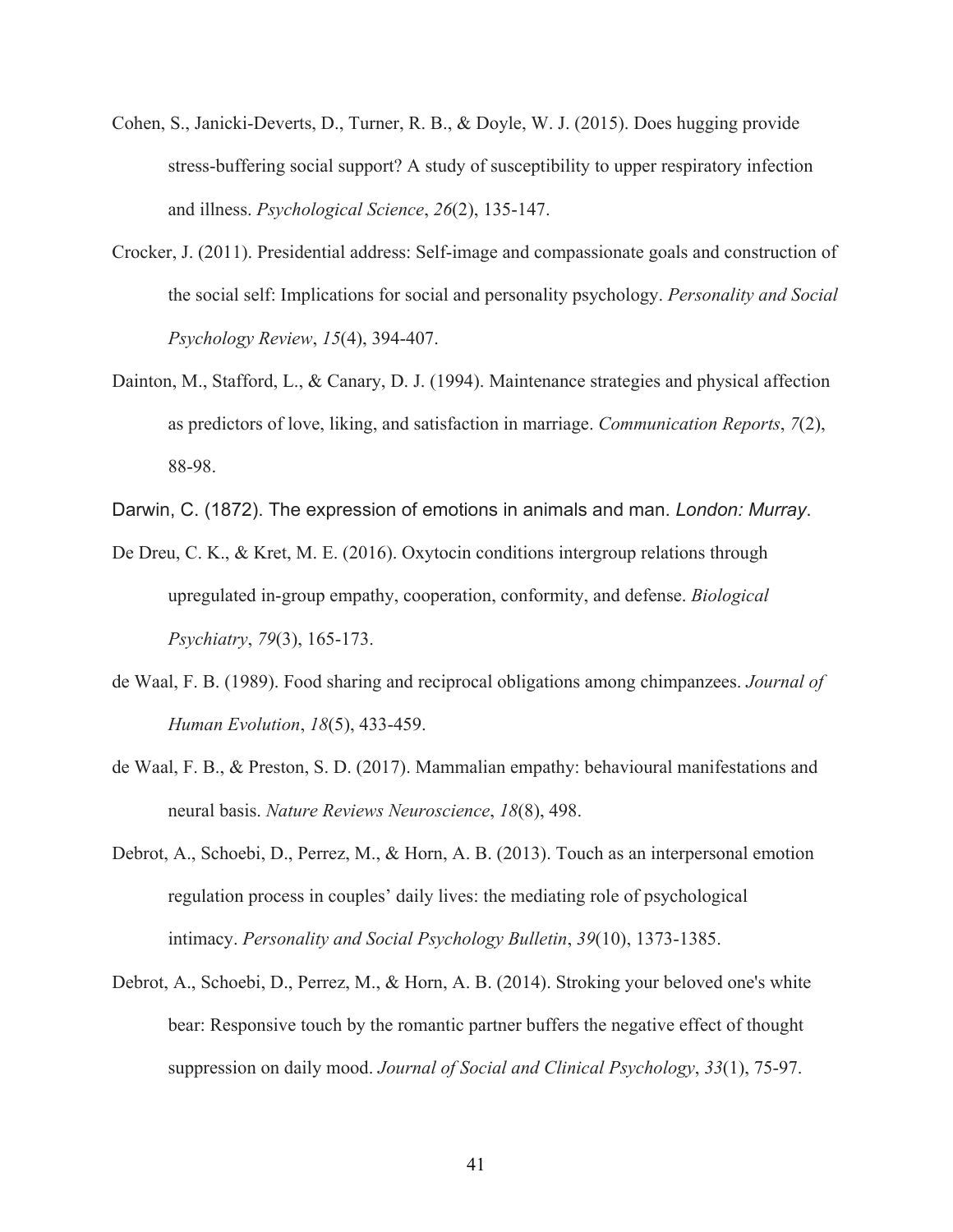- Diamond, L.M. (2000). Passionate friendships among adolescent sexual-minority women. *Journal of Research on Adolescence*, *10*(2), 191-209.
- Dunbar, R. I. (1991). Functional significance of social grooming in primates. *Folia Primatologica*, *57*(3), 121-131.
- Dunbar, R. I. (2010). The social role of touch in humans and primates: behavioural function and neurobiological mechanisms. *Neuroscience & Biobehavioral Reviews*, *34*(2), 260-268.
- Eastwick, P. W., Finkel, E. J., Mochon, D., & Ariely, D. (2007). Selective versus unselective romantic desire: Not all reciprocity is created equal. *Psychological Science*, *18*(4), 317- 319.
- Feldman, R., Keren, M., Gross-Rozval, O., & Tyano, S. (2004). Mother–child touch patterns in infant feeding disorders: relation to maternal, child, and environmental factors. *Journal of the American Academy of Child & Adolescent Psychiatry*, *43*(9), 1089-1097.
- Feldman, R., Singer, M., & Zagoory, O. (2010). Touch attenuates infants' physiological reactivity to stress. *Developmental Science*, *13*(2), 271-278.
- Feldman, R., Weller, A., Sirota, L., & Eidelman, A. I. (2003). Testing a family intervention hypothesis: the contribution of mother-infant skin-to-skin contact (kangaroo care) to family interaction, proximity, and touch. *Journal of Family Psychology*, *17*(1), 94.
- Field, T. (1998). Massage therapy effects. *American Psychologist*, *53*(12), 1270.
- Field, T. (2010). Touch for socioemotional and physical well-being: A review. *Developmental Review*, *30*(4), 367-383.
- Finkel, E. J., & Eastwick, P. W. (2015). Attachment and pairbonding. *Current Opinion in Behavioral Sciences*, *3*, 7-11.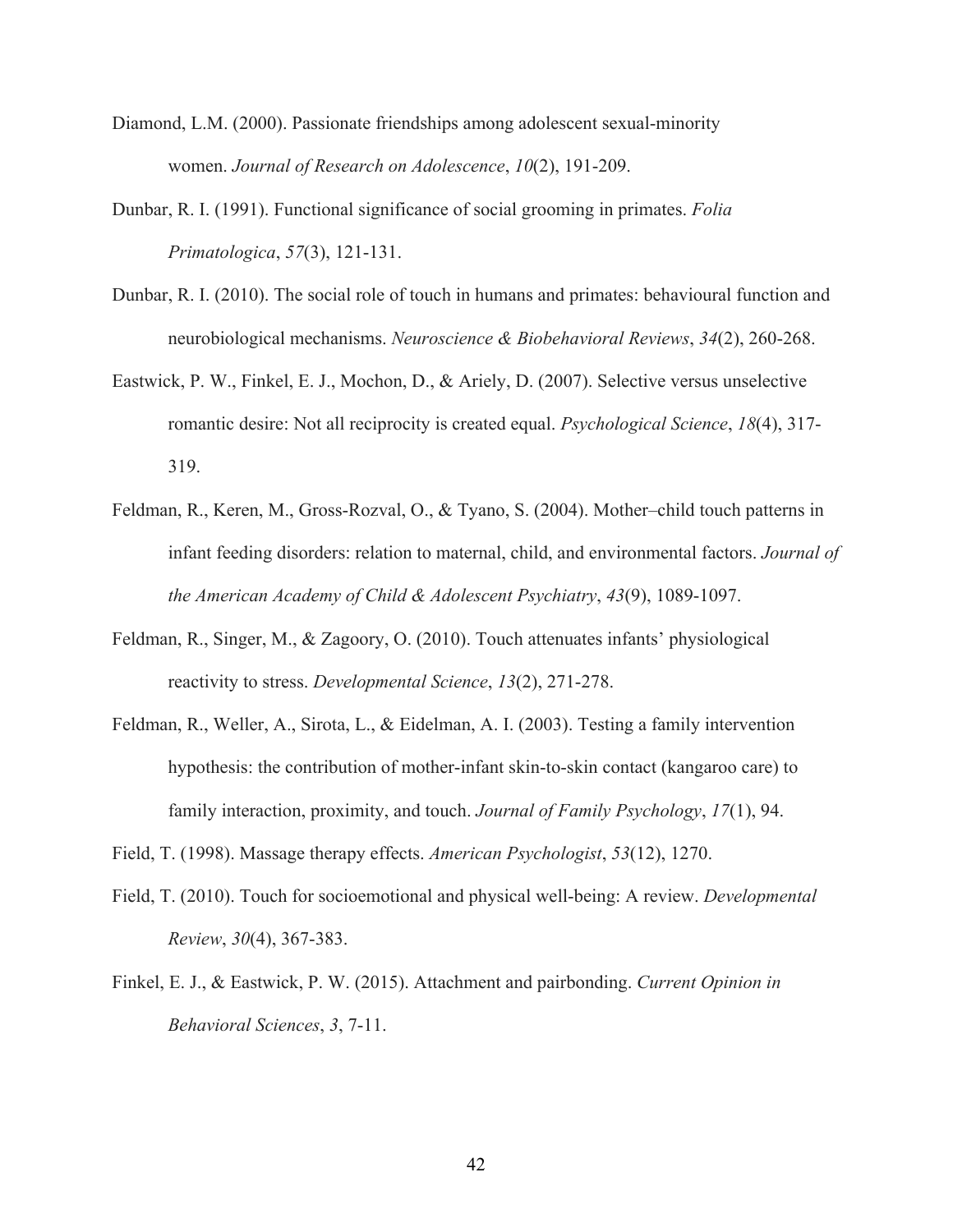- Fiske, S. T. (2018). Stereotype Content: Warmth and Competence Endure. *Current Directions in Psychological Science*, *27*(2), 67-73.
- Fletcher, G. J., Simpson, J. A., Campbell, L., & Overall, N. C. (2015). Pair-bonding, romantic love, and evolution: The curious case of Homo sapiens. *Perspectives on Psychological Science*, *10*(1), 20-36.
- Floyd, K. (2006). *Communicating affection: Interpersonal behavior and social context.* New York, NY: Cambridge University Press.
- Floyd, K., & Riforgiate, S. (2008). Affectionate communication received from spouses predicts stress hormone levels in healthy adults. *Communication Monographs*, *75*(4), 351-368.
- Floyd, K., Boren, J. P., Hannawa, A. F., Hesse, C., McEwan, B., & Veksler, A. E. (2009). Kissing in marital and cohabiting relationships: Effects on blood lipids, stress, and relationship satisfaction. *Western Journal of Communication*, *73*(2), 113-133.
- Fraley, R.C. (2002). Attachment stability from infancy to adulthood: Meta-analysis and dynamic modeling of developmental mechanisms. *Personality and Social Psychology Review*, *6*(2), 123-151.
- Fredrickson, B. L. (1998). What good are positive emotions?. *Review of General Psychology*, *2*(3), 300.
- Fredrickson, B. L. (2013). Positive emotions broaden and build. In *Advances in experimental social psychology* (Vol. 47, pp. 1-53). Academic Press.
- Fredrickson, B. L., Cohn, M. A., Coffey, K. A., Pek, J., & Finkel, S. M. (2008). Open hearts build lives: positive emotions, induced through loving-kindness meditation, build consequential personal resources. *Journal of Personality and Social Psychology*, *95*(5), 1045.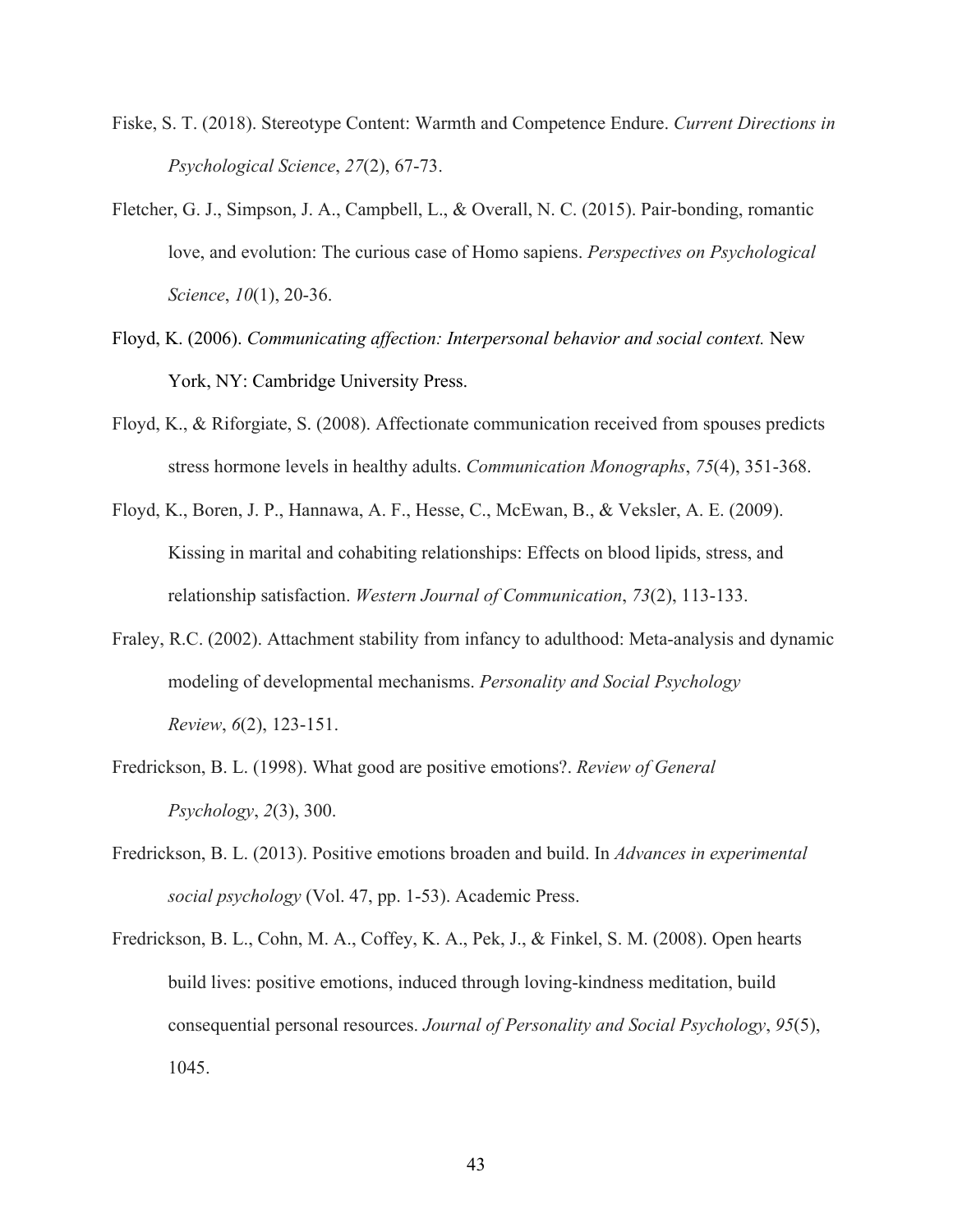- Fredrickson, B. L., & Branigan, C. (2005). Positive emotions broaden the scope of attention and thought-action repertoires. *Cognition & Emotion*, *19*(3), 313-332.
- Gable, S. L., & Gosnell, C. L. (2013). Approach and avoidance behavior in interpersonal relationships. *Emotion Review*, *5*(3), 269-274.
- Gable, S. L., & Impett, E. A. (2012). Approach and avoidance motives and close relationships. *Social and Personality Psychology Compass*, *6*(1), 95-108.
- Gable, S. L., & Reis, H. T. (2001). Appetitive and aversive social interaction. *Close romantic relationships: Maintenance and enhancement*, 169-194.
- Gable, S. L., Reis, H. T. & Elliot, A. J. (2003). Evidence for bivariate systems: An empirical test of appetition and aversion across domains. Journal of Research in Personality, 37, 349- 372.
- Gallese, V. (2003). The roots of empathy: the shared manifold hypothesis and the neural basis of intersubjectivity. *Psychopathology*, *36*(4), 171–180.
- Gervais, M., & Wilson, D. S. (2005). The evolution and functions of laughter and humor: A synthetic approach. *The Quarterly Review of Biology*, *80*(4), 395-430.
- Ginsburg, K. R. (2007). The importance of play in promoting healthy child development and maintaining strong parent-child bonds. *Pediatrics*, *119*(1), 182-191.
- Gordon, A. M., Impett, E. A., Kogan, A., Oveis, C., & Keltner, D. (2012). To have and to hold: Gratitude promotes relationship maintenance in intimate bonds. *Journal of Personality and Social Psychology*, *103*(2), 257.
- Gottman, J. M. (1994). *What predicts divorce? The relationship between marital processes and marital outcomes.* Hillsdale, NJ: Erlbaum.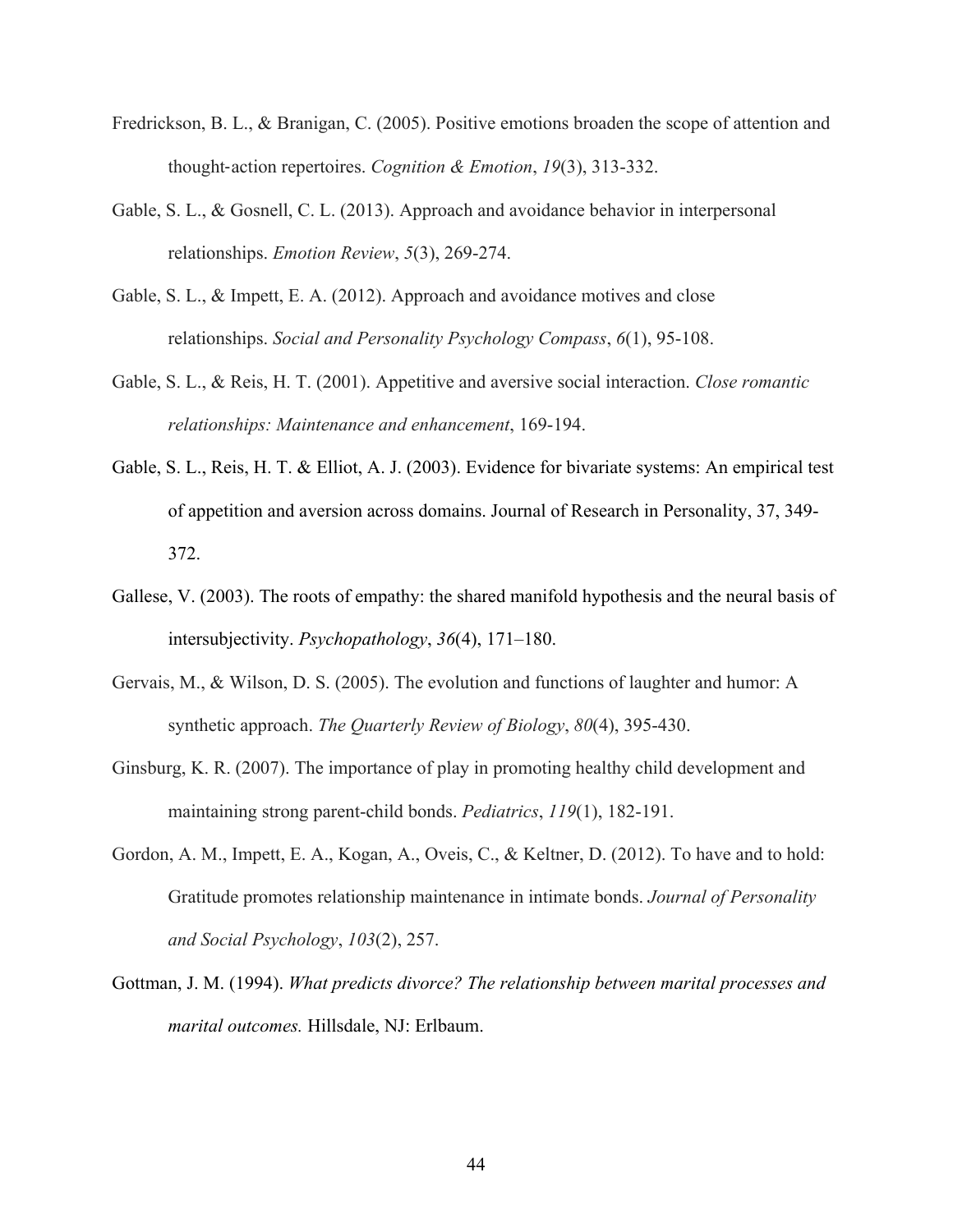- Grant, A. M., & Gino, F. (2010). A little thanks goes a long way: Explaining why gratitude expressions motivate prosocial behavior. *Journal of Personality and Social Psychology*, *98*(6), 946.
- Graustella, A. J., & MacLeod, C. (2012). A critical review of the influence of oxytocin nasal spray on social cognition in humans: evidence and future directions. *Hormones and Behavior*, *61*(3), 410-418.
- Grewen, K. M., Anderson, B. J., Girdler, S. S., & Light, K. C. (2003). Warm partner contact is related to lower cardiovascular reactivity. *Behavioral Medicine, 29*, 123-130.
- Gulledge, A. K., Gulledge, M. H., & Stahmannn, R. F. (2003). Romantic physical affection types and relationship satisfaction. *The American Journal of Family Therapy*, *31*(4), 233-242.

Harlow, H. F. (1958). The nature of love. *American Psychologist*, *13*(12), 673.

- Harlow, H. F., & Harlow, M. K. (1965). The affectional systems. *Behavior of Nonhuman Primates*, *2*, 287-334.
- Harlow, H. F., & Zimmermann, R. R. (1959). Affectional responses in the infant monkey. *Science*, *130*(3373), 421-432.
- Harlow, H. F., Dodsworth, R. O., & Harlow, M. K. (1965). Total social isolation in monkeys. *Proceedings of the National Academy of Sciences*, *54*(1), 90-97.
- Hazan, C., & Shaver, P. R. (1994). Attachment as an organizational framework for research on close relationships. *Psychological Inquiry*, *5*(1), 1-22.
- Hertenstein, M. J. (2002). Touch: Its communicative functions in infancy. *Human Development*, *45*(2), 70-94.
- Hertenstein, M. J., & Campos, J. J. (2001). Emotion regulation via maternal touch. *Infancy*, *2*(4), 549-566.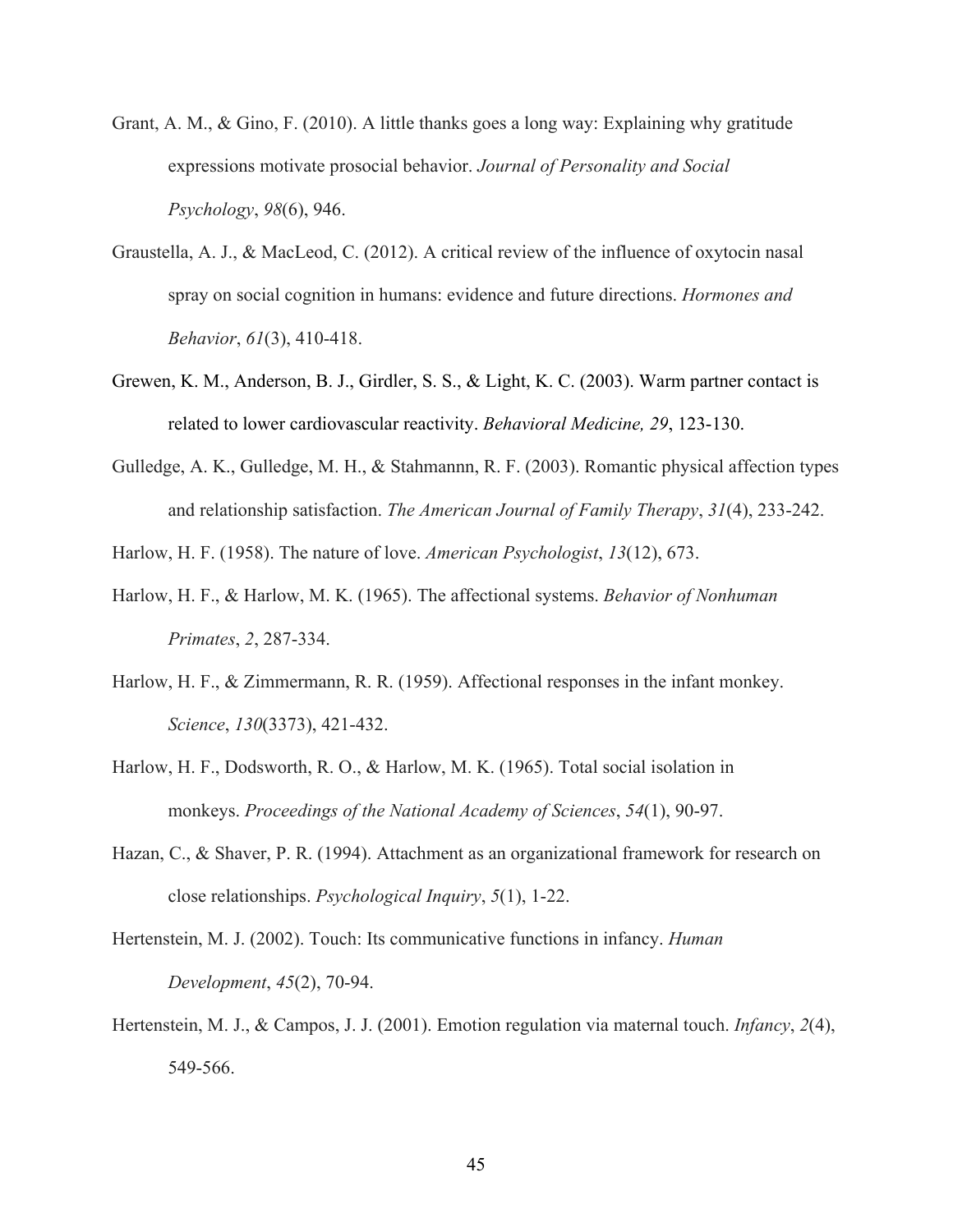- Holt-Lunstad, J., Birmingham, W. A., & Light, K. C. (2008). Influence of a "warm touch" support enhancement intervention among married couples on ambulatory blood pressure, oxytocin, alpha amylase, and cortisol. *Psychosomatic Medicine*, *70*(9), 976-985.
- Holt-Lunstad, J., Smith, T. B., & Layton, J. B. (2010). Social relationships and mortality risk: a meta-analytic review. *PLoS medicine*, *7*(7), e1000316.
- Holt-Lunstad, J., Smith, T. B., Baker, M., Harris, T., & Stephenson, D. (2015). Loneliness and social isolation as risk factors for mortality: a meta-analytic review. *Perspectives on Psychological Science*, *10*(2), 227-237.
- Holt-Lunstad, J., & Smith, T. B. (2012). Social relationships and mortality. *Social and Personality Psychology Compass*, *6*(1), 41-53.
- Hrdy, S. B. (2001). Mothers and others. *Natural History*, *110*(4), 50-62.
- Impett, E. A., Gordon, A. M., Kogan, A., Oveis, C., Gable, S. L., & Keltner, D. (2010). Moving toward more perfect unions: daily and long-term consequences of approach and avoidance goals in romantic relationships. *Journal of Personality and Social Psychology*, *99*(6), 948.
- Jakubiak, B. K., & Feeney, B. C. (2016). A sense of security: Touch promotes state attachment security. *Social Psychological and Personality Science*, *7*(7), 745-753.
- Jakubiak, B. K., & Feeney, B. C. (2017). Affectionate touch to promote relational, psychological, and physical well-being in adulthood: A theoretical model and review of the research. *Personality and Social Psychology Review*, *21*(3), 228-252.
- Jia, L., Lee, L. N., & Tong, E. M. W. (2015). Gratitude facilitates behavioral mimicry. *Emotion*, *15*(2), 134.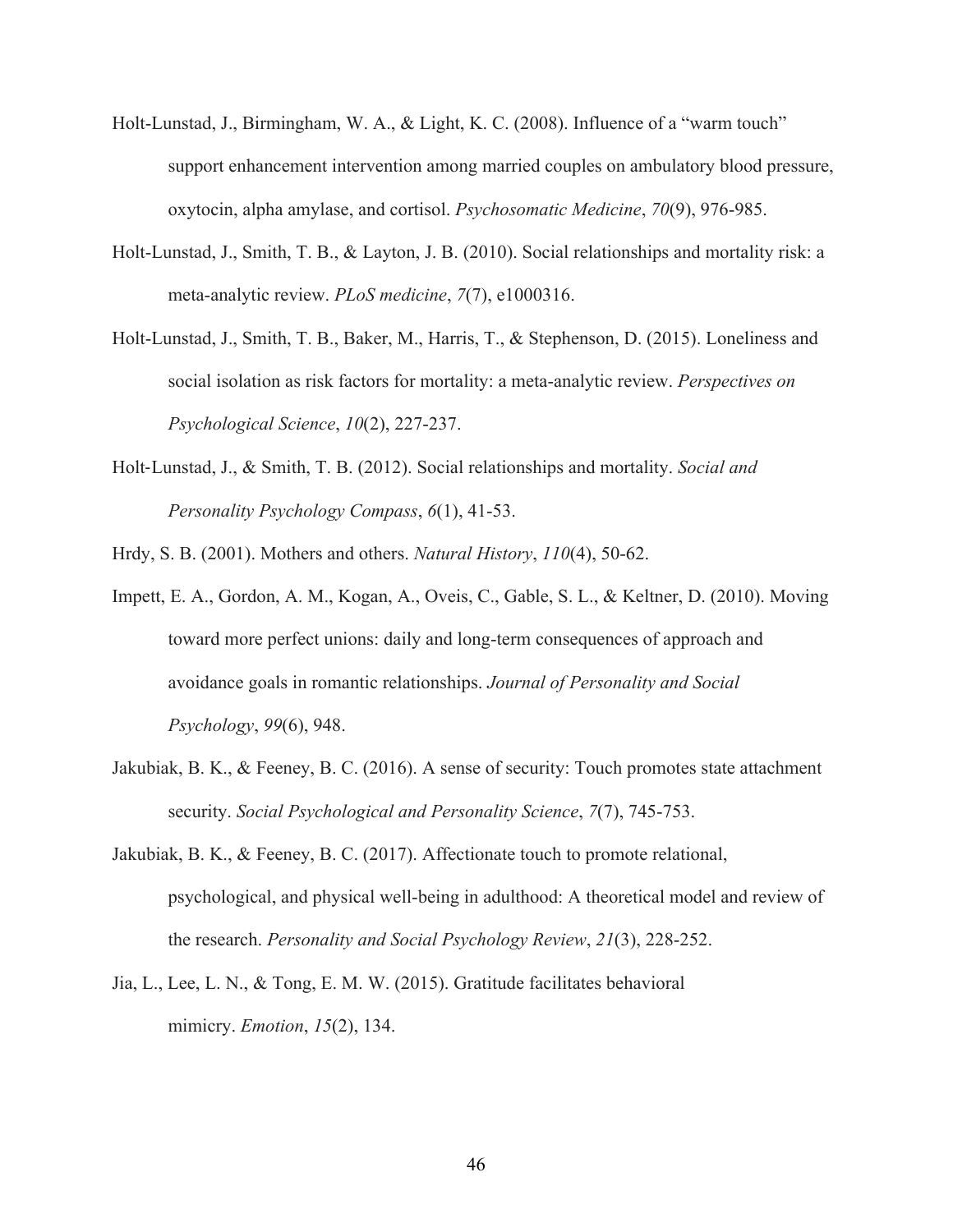- Jia, L., Tong, E. W., & Lee, L. N. (2014). Psychological 'gel' to bind individuals' goal pursuit: Gratitude facilitates goal contagion. *Emotion, 14*(4), 748-760.
- Johnson, K. J., & Fredrickson, B. L. (2005). "We all look the same to me" Positive emotions eliminate the own-race bias in face recognition. *Psychological Science*, *16*(11), 875-881.
- Jolink, T.A., Chang, Y-P, & Algoe, S. B. (in prep) Hold me closer: Perceived partner responsiveness as a precursor to affectionate touch.
- Kane, H. S., McCall, C., Collins, N. L., & Blascovich, J. (2012). Mere presence is not enough: Responsive support in a virtual world. *Journal of Experimental Social Psychology*, *48*(1), 37-44.
- Keltner, D., & Anderson, C. (2000). Saving face for Darwin: The functions and uses of embarrassment. *Current Directions in Psychological Science*, *9*(6), 187-192.
- Keltner, D., & Bonanno, G. A. (1997). A study of laughter and dissociation: distinct correlates of laughter and smiling during bereavement. *Journal of Personality and Social Psychology*, *73*(4), 687.
- Keltner, D., & Haidt, J. (1999). Social functions of emotions at four levels of analysis. *Cognition & Emotion*, *13*(5), 505-521.
- Keyes, K. M., Pratt, C., Galea, S., McLaughlin, K. A., Koenen, K. C., & Shear, M. K. (2014). The burden of loss: unexpected death of a loved one and psychiatric disorders across the life course in a national study. *American Journal of Psychiatry*, *171*(8), 864-871.
- King, K. B., & Reis, H. T. (2012). Marriage and long-term survival after coronary artery bypass grafting. *Health Psychology*, *31*(1), 55.
- Kirchler, E. (1988). Marital happiness and interaction in everyday surroundings: A time-sample diary approach for couples. *Journal of Social and Personal Relationships*, *5*(3), 375-382.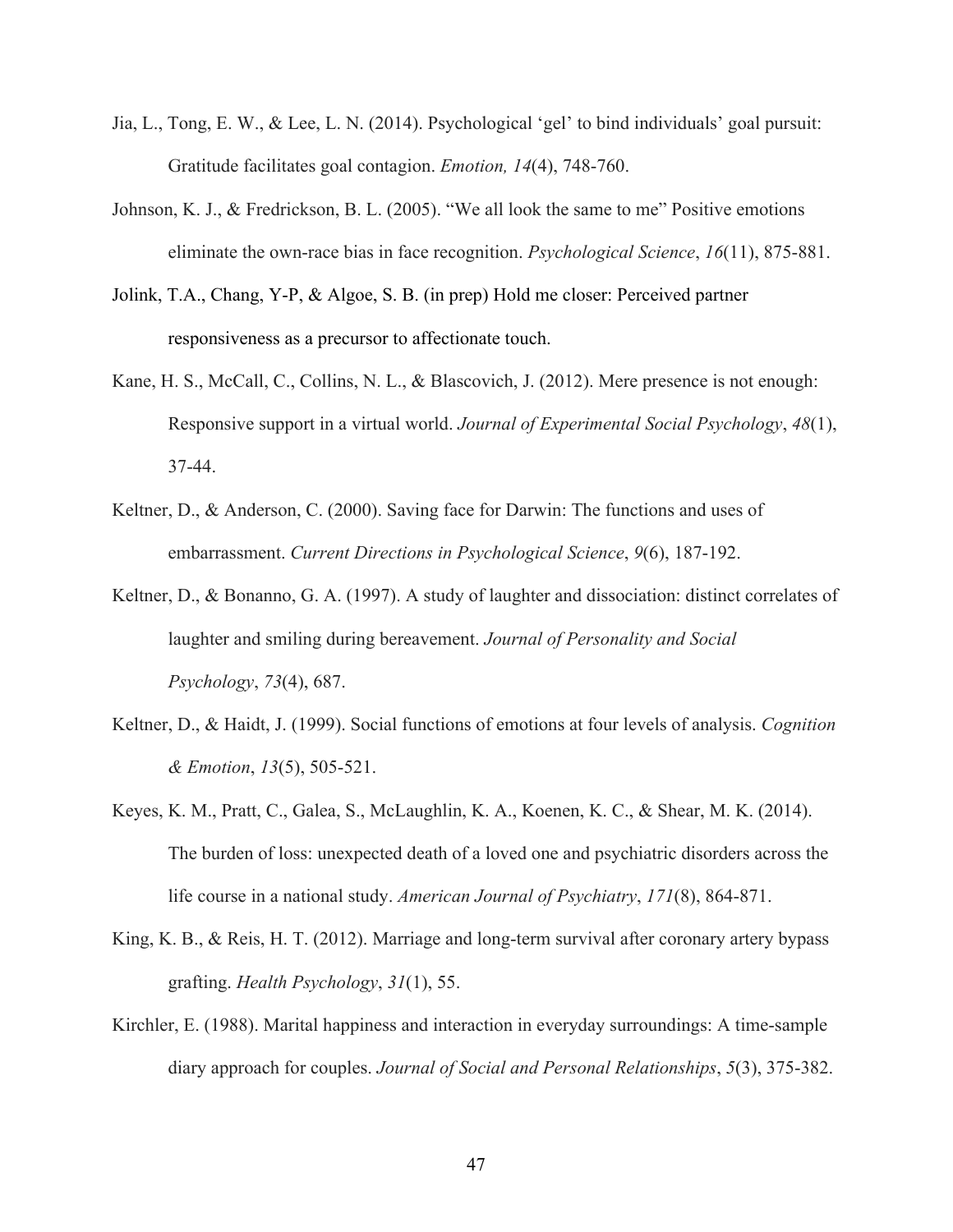- Kleiman, E. M., Kashdan, T. B., Monfort, S. S., Machell, K. A., & Goodman, F. R. (2015). Perceived responsiveness during an initial social interaction with a stranger predicts a positive memory bias one week later. *Cognition and Emotion*, *29*(2), 332-341.
- Kok, B. E., Coffey, K. A., Cohn, M. A., Catalino, L. I., Vacharkulksemsuk, T., Algoe, S. B., Brantley, M., & Fredrickson, B. L. (2013). How positive emotions build physical health: Perceived positive social connections account for the upward spiral between positive emotions and vagal tone. *Psychological Science*, *24*(7), 1123-1132.
- Kubacka, K. E., Finkenauer, C., Rusbult, C. E., & Keijsers, L. (2011). Maintaining close relationships: Gratitude as a motivator and a detector of maintenance behavior. *Personality and Social Psychology Bulletin*, *37*(10), 1362-1375.
- Kurtz, L. E., & Algoe, S. B. (2015). Putting laughter in context: Shared laughter as behavioral indicator of relationship well-being. *Personal Relationships*, *22*(4), 573-590.
- Kurtz, L. E., & Algoe, S. B. (2017). When sharing a laugh means sharing more: Testing the role of shared laughter on short-term interpersonal consequences. *Journal of Nonverbal Behavior*, *41*(1), 45-65.
- Landau, R. (1989). Affect and attachment: Kissing, hugging, and patting as attachment behaviors. *Infant Mental Health Journal, 10,* 59-69.
- Laurenceau, J. P., Barrett, L. F., & Pietromonaco, P. R. (1998). Intimacy as an interpersonal process: The importance of self-disclosure, partner disclosure, and perceived partner responsiveness in interpersonal exchanges. *Journal of Personality and Social Psychology*, *74*(5), 1238.
- Lehmann, J., Korstjens, A. H., & Dunbar, R. I. M. (2007). Group size, grooming and social cohesion in primates. *Animal Behaviour*, *74*(6), 1617-1629.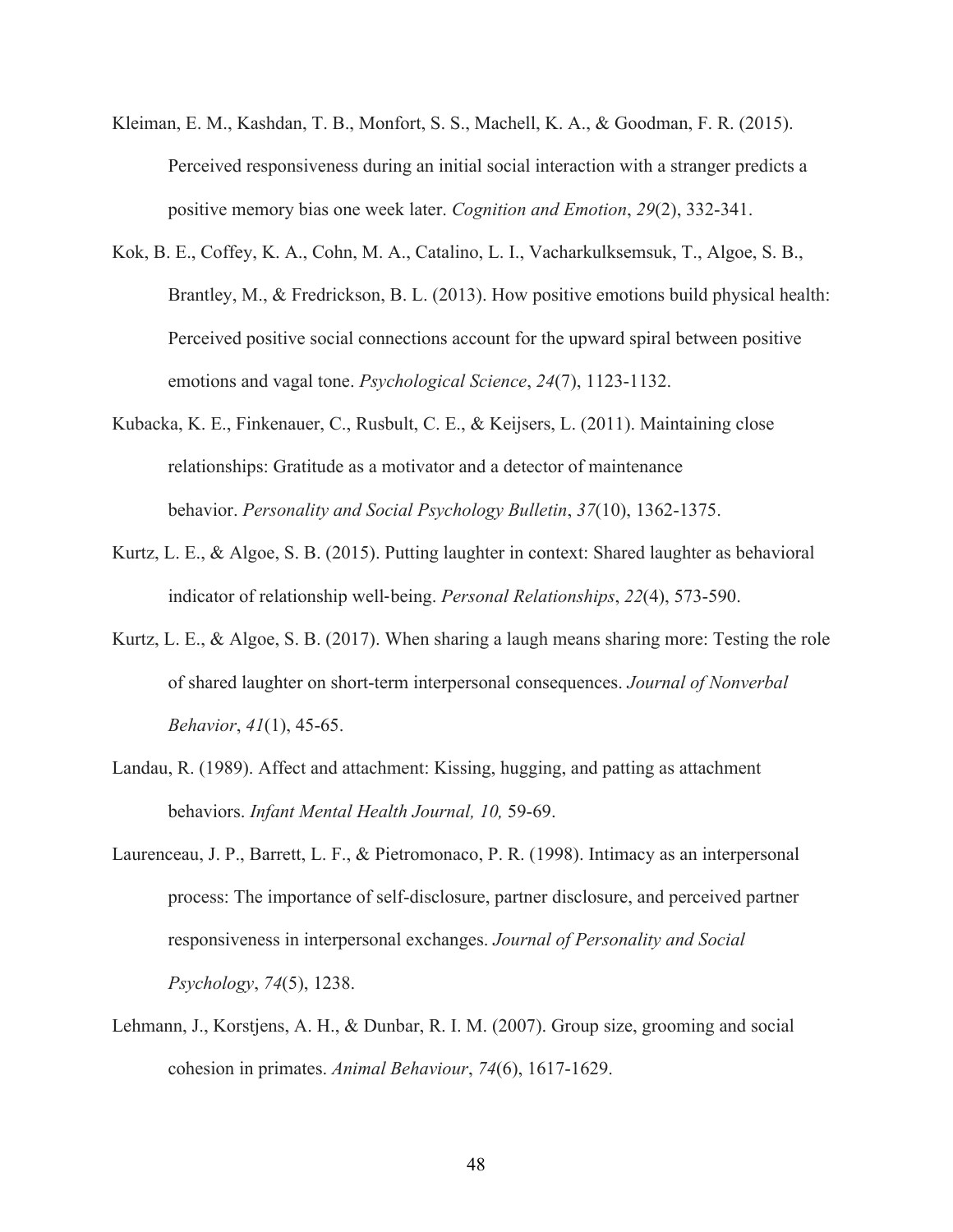- Luo, Y., Hawkley, L. C., Waite, L. J., & Cacioppo, J. T. (2012). Loneliness, health, and mortality in old age: A national longitudinal study. *Social Science & Medicine*, *74*(6), 907–914. https://doi-org.libproxy.lib.unc.edu/10.1016/j.socscimed.2011.11.028
- Martin, R. A., & Kuiper, N. A. (1999). Daily occurrence of laughter: Relationships with age, gender, and Type A personality. *Humor*, *12*, 355-384.
- McCullough, M. E., Kilpatrick, S. D., Emmons, R. A., & Larson, D. B. (2001). Is gratitude a moral affect?. *Psychological Bulletin*, *127*(2), 249.
- McGettigan, C., Walsh, E., Jessop, R., Agnew, Z. K., Sauter, D. A., Warren, J. E., & Scott, S. K. (2013). Individual differences in laughter perception reveal roles for mentalizing and sensorimotor systems in the evaluation of emotional authenticity. *Cerebral Cortex*, *25*(1), 246-257.
- McLaughlin, K. A., Sheridan, M. A., & Nelson, C. A. (2017). Neglect as a violation of speciesexpectant experience: neurodevelopmental consequences. *Biological Psychiatry*, *82*(7), 462-471.
- Mills, J., & Clark, M. S. (1982). Exchange and communal relationships. *Review of Personality and Social Psychology*, *3*, 121-144.
- Montoya, R. M., Horton, R. S., & Kirchner, J. (2008). Is actual similarity necessary for attraction? A meta-analysis of actual and perceived similarity. *Journal of Social and Personal Relationships*, *25*(6), 889-922.
- Moszkowski, R. J., Stack, D. M., & Chiarella, S. S. (2009). Infant touch with gaze and affective behaviors during mother–infant still-face interactions: Co-occurrence and functions of touch. *Infant Behavior and Development*, *32*(4), 392-403.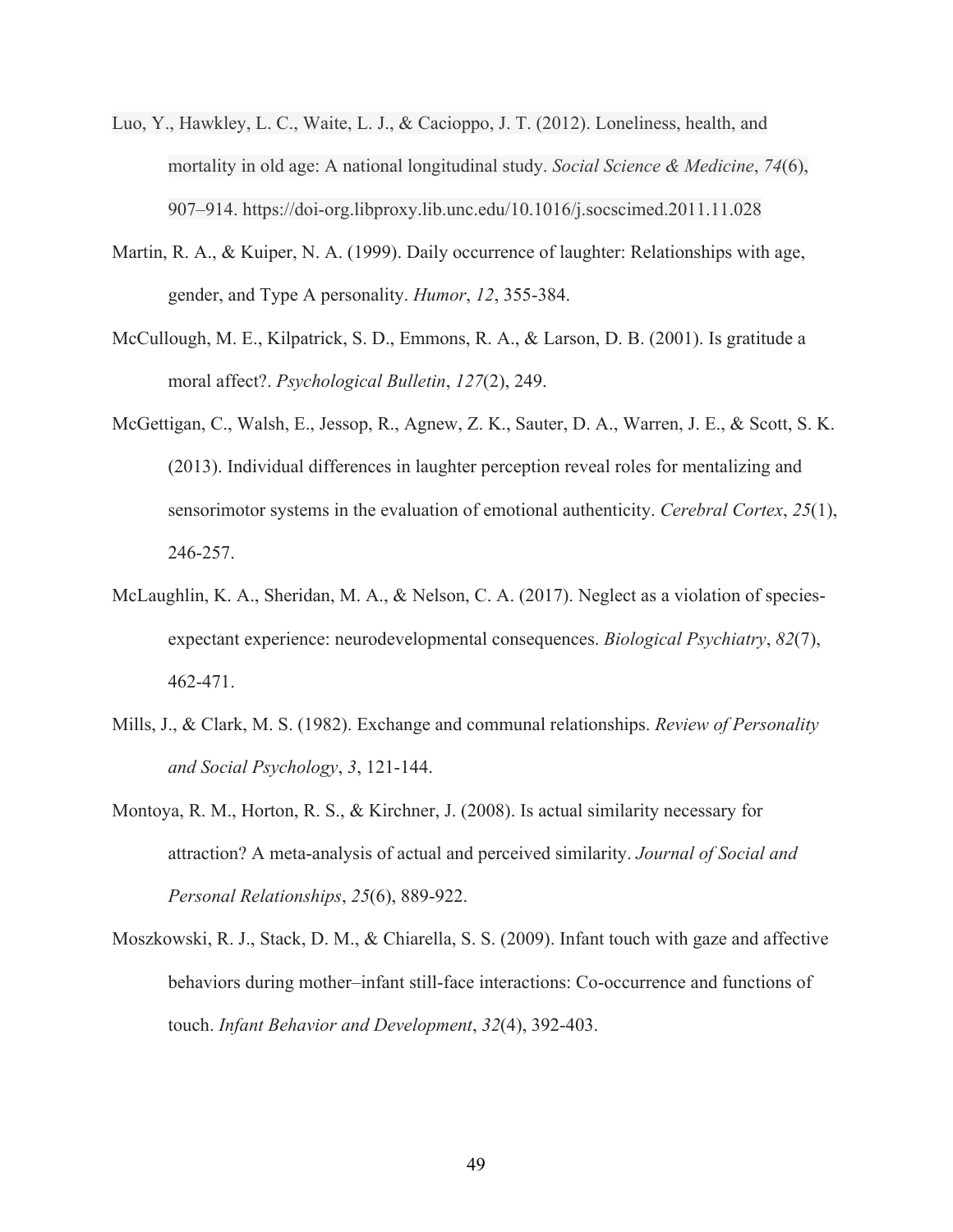- Muise, A., Giang, E., & Impett, E. A. (2014). Post sex affectionate exchanges promote sexual and relationship satisfaction. *Archives of sexual behavior*, *43*(7), 1391-1402.
- Nelson, C. A. (2007). A neurobiological perspective on early human deprivation. *Child Development Perspectives*, *1*(1), 13-18.
- Nwokah, E. E., Hsu, H. C., Dobrowolska, O., & Fogel, A. (1994). The development of laughter in mother-infant communication: Timing parameters and temporal sequences. *Infant Behavior and Development*, *17*(1), 23-35.
- Oveis, C., Spectre, A., Smith, P. K., Liu, M. Y., & Keltner, D. (2016). Laughter conveys status. *Journal of Experimental Social Psychology*, *65*, 109-115.
- Panksepp, J., & Biven, L. (2012). *The archaeology of mind: Neuroevolutionary origins of human emotions*. WW Norton & Company.
- Panksepp, J., & Burgdorf, J. (1999). Laughing rats? Playful tickling arouses high frequency ultrasonic chirping in young rodents. *Toward a science of consciousness III*, 231-244.
- Panksepp, J., & Burgdorf, J. (2003). "Laughing" rats and the evolutionary antecedents of human joy?. *Physiology & Behavior*, *79*(3), 533-547.
- Provine, R. R. (1992). Contagious laughter: Laughter is a sufficient stimulus for laughs and smiles. *Bulletin of the Psychonomic Society*, *30*(1), 1-4.
- Provine, R. R., & Fischer, K. R. (1989). Laughing, smiling, and talking: Relation to sleeping and social context in humans. *Ethology*, *83*(4), 295-305.
- Raley, R. K., Crissey, S., & Muller, C. (2007). Of sex and romance: Late adolescent relationships and young adult union formation. *Journal of Marriage and Family*, *69*(5), 1210-1226.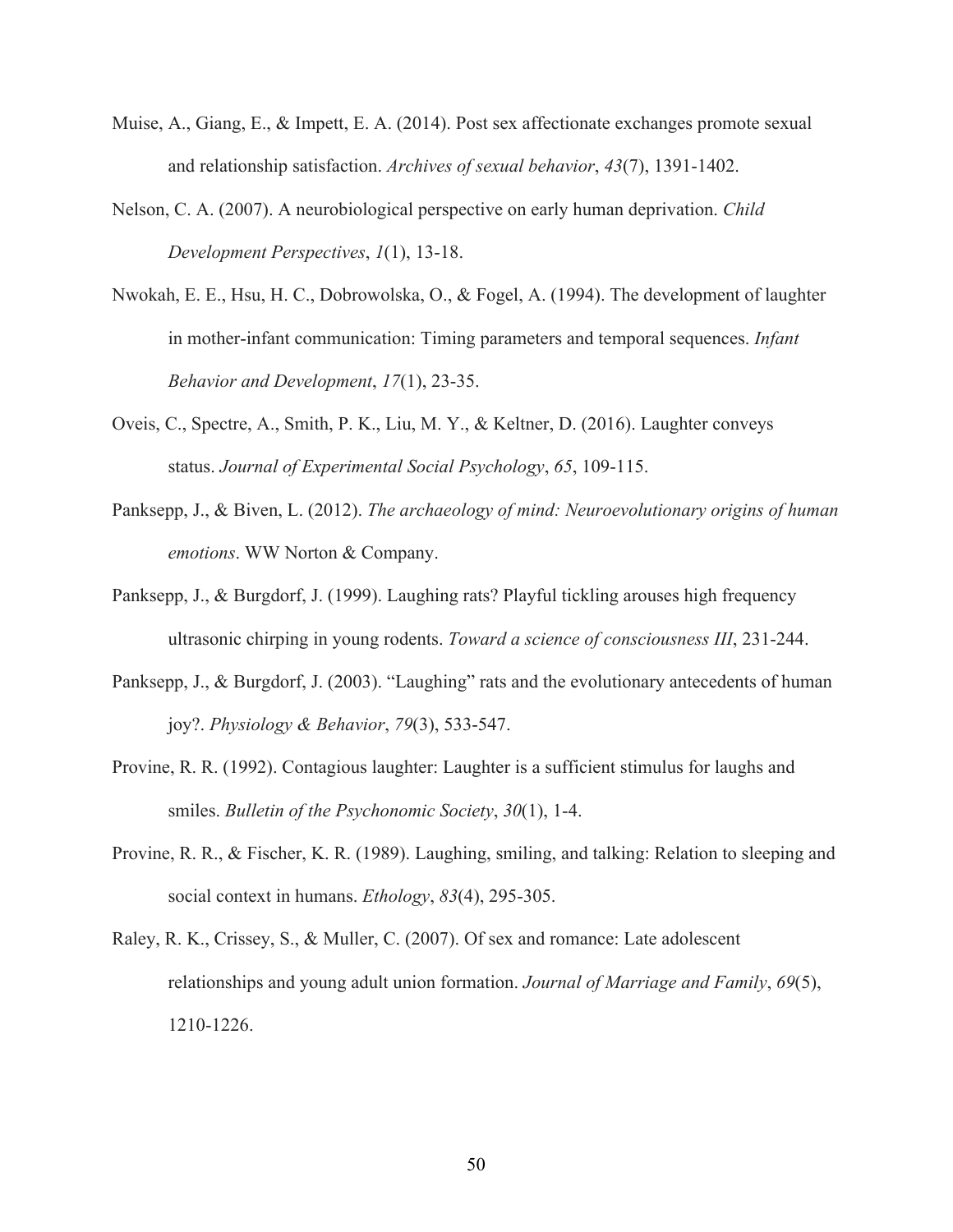- Ranson, K. E., & Urichuk, L. J. (2008). The effect of parent–child attachment relationships on child biopsychosocial outcomes: a review. *Early Child Development and Care*, *178*(2), 129-152.
- Reis, H. T. (2008). Reinvigorating the concept of situation in social psychology. *Personality and Social Psychology Review*, *12*(4), 311-329.
- Reis, H. T., & Shaver, P. (1988). Intimacy as an interpersonal process. *Handbook of personal relationships*, *24*(3), 367-389.
- Reis, H. T., Clark, M. S., & Holmes, J. G. (2004). Perceived partner responsiveness as an organizing construct in the study of intimacy and closeness. In *Handbook of closeness and intimacy* (pp. 211-236). Psychology Press.
- Reis, H. T., Collins, W. A., & Berscheid, E. (2000). The relationship context of human behavior and development. *Psychological Bulletin*, *126*(6), 844.
- Rempel, J. K., Holmes, J. G., & Zanna, M. P. (1985). Trust in close relationships. *Journal of Personality and Social Psychology*, *49*(1), 95.
- Rico-Uribe, L. A., Caballero, F. F., Martín-María, N., Cabello, M., Ayuso-Mateos, J. L., & Miret, M. (2018). Association of loneliness with all-cause mortality: A metaanalysis. *PloS one*, *13*(1), e0190033.
- Rind, B., & Bordia, P. (1995). Effect of Server's "Thank You" and Personalization on Restaurant Tipping 1. *Journal of Applied Social Psychology*, *25*(9), 745-751.
- Rizzolatti, G., & Craighero, L. (2004). The mirror-neuron system. *Annual Review of Neuroscience*, *27*, 169-192.
- Rusbult, C. E., & Van Lange, P. A. (2008). Why we need interdependence theory. *Social and Personality Psychology Compass*, *2*(5), 2049-2070.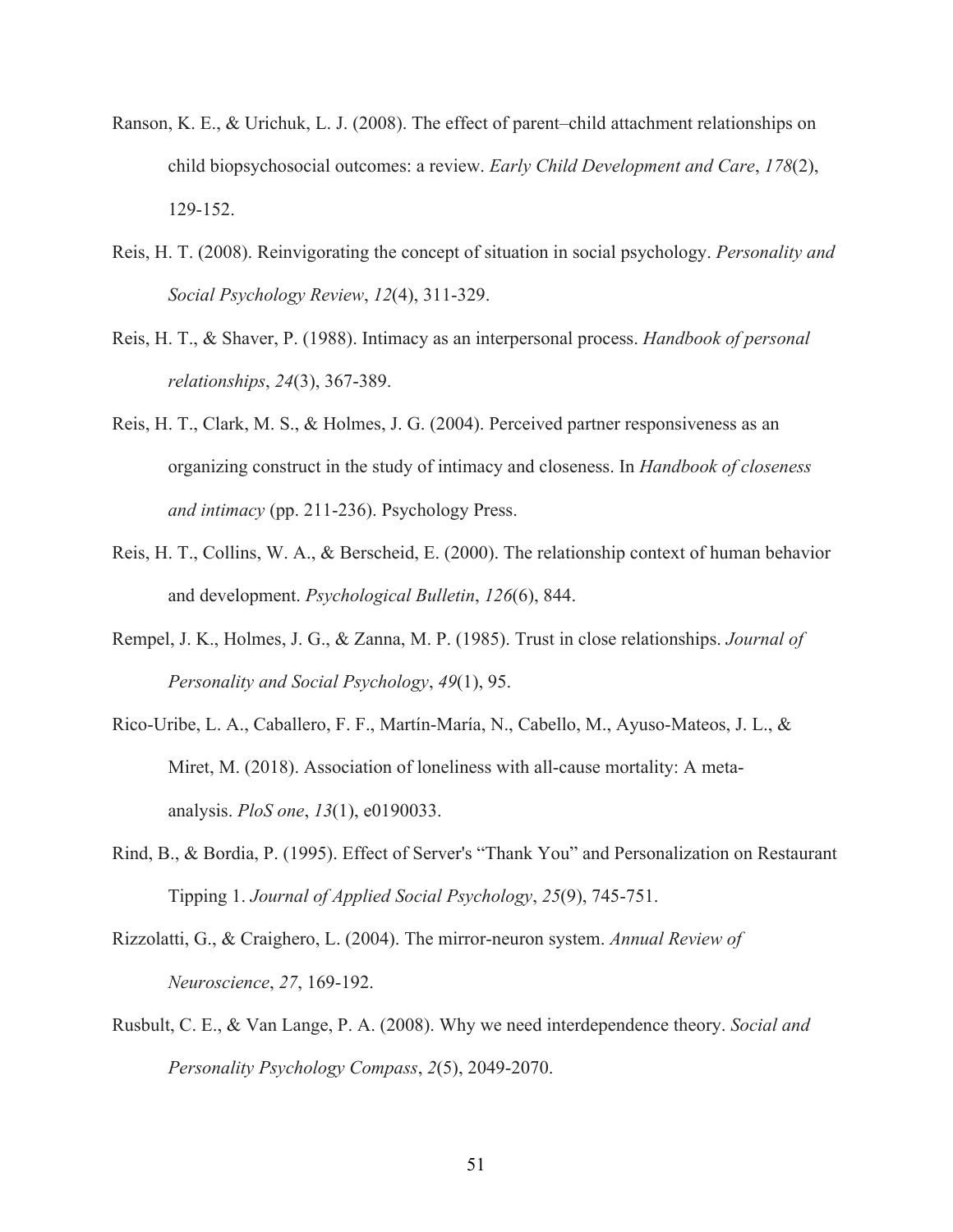- Samet, J. M. (1990). The 1990 Report of the Surgeon General: The Health Benefits of Smoking Cessation. *The American Review of Respiratory Disease*, *142*(5), 993.
- Sbarra, D. A., & Coan, J. A. (2017). Divorce and health: Good data in need of better theory. *Current Opinion in Psychology*, *13*, 91–95. https://doi-org.libproxy.lib.unc.edu/10.1016/j.copsyc.2016.05.014
- Schnall, S., Harber, K. D., Stefanucci, J. K., & Proffitt, D. R. (2008). Social support and the perception of geographical slant. *Journal of Experimental Social Psychology*, *44*(5), 1246-1255.
- Scott, S. K., Lavan, N., Chen, S., & McGettigan, C. (2014). The social life of laughter. *Trends in Cognitive Sciences*, *18*(12), 618-620.
- Shelton, J. N., Trail, T. E., West, T. V., & Bergsieker, H. B. (2010). From strangers to friends: The interpersonal process model of intimacy in developing interracial friendships. *Journal of Social and Personal Relationships*, *27*(1), 71–90.
- Simpson, J. A., Collins, W. A., Farrell, A. K., & Raby, K. L. (2015). Attachment and relationships across time: An organizational-developmental perspective. In *Bases of adult attachment* (pp. 61-78). Springer, New York, NY.
- Smoski, M., & Bachorowski, J. A. (2003). Antiphonal laughter between friends and strangers. *Cognition and Emotion*, *17*(2), 327-340.
- Sroufe, L. A., & Wunsch, J. P. (1972). The development of laughter in the first year of life. *Child Development*, 1326-1344.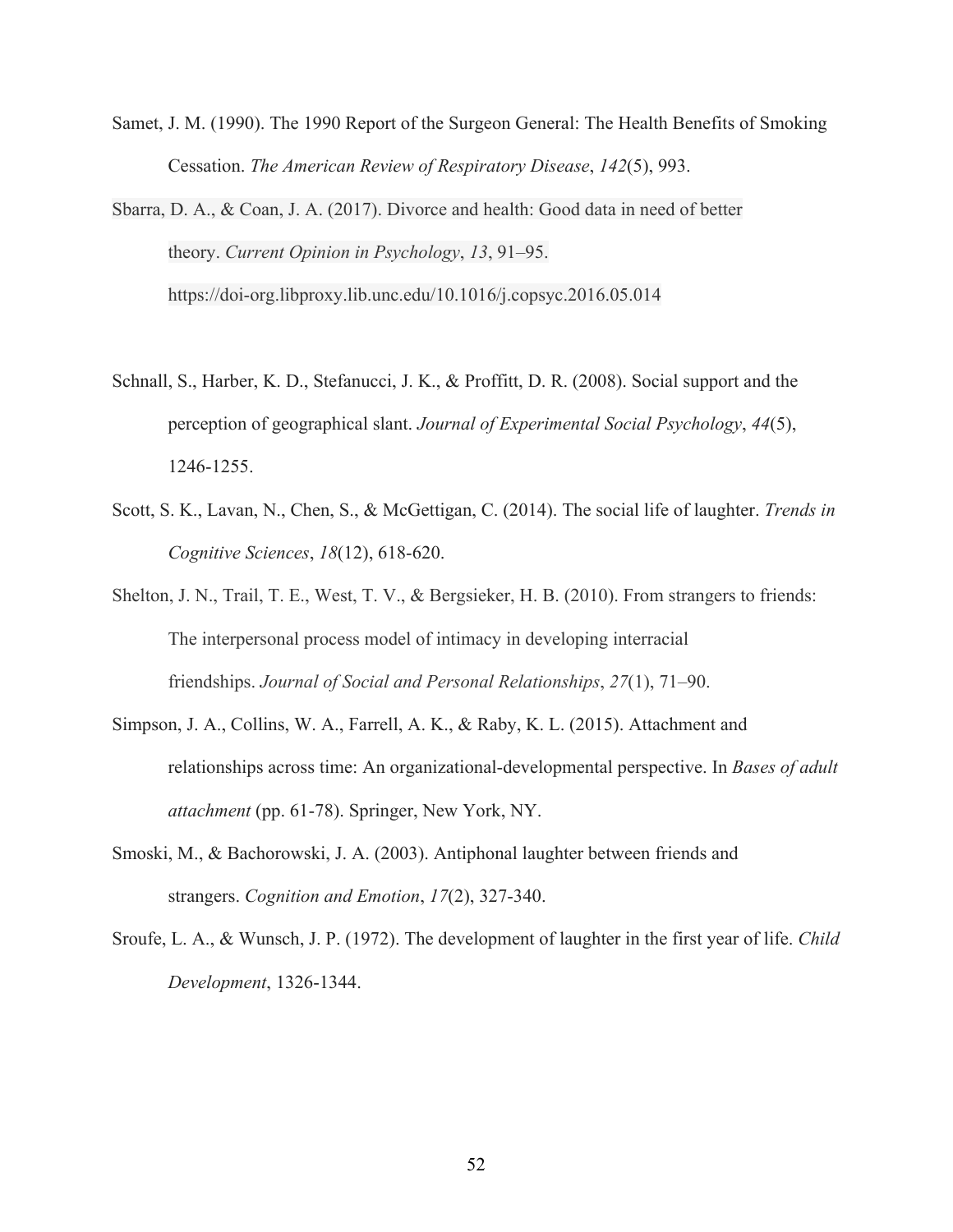- Stack, D. M., & Muir, D. W. (1990). Tactile stimulation as a component of social inter- change: New interpretations for the still-face effect. *British Journal of Developmental Psychology*, 8, 131-145.
- Stith, S. M., Smith, D. B., Penn, C. E., Ward, D. B., & Tritt, D. (2004). Intimate partner physical abuse perpetration and victimization risk factors: A meta-analytic review. *Aggression and Violent Behavior*, *10*(1), 65-98.
- Tajfel, H., & Billig, M. (1974). Familiarity and categorization in intergroup behavior. *Journal of Experimental Social Psychology*, *10*(2), 159–170. https://doi-org.libproxy.lib.unc.edu/10.1016/0022-1031(74)90064-X
- Tamaki, N., Morisaka, T., & Taki, M. (2006). Does body contact contribute towards repairing relationships?: The association between flipper-rubbing and aggressive behavior in captive bottlenose dolphins. *Behavioural Processes*, *73*(2), 209-215.
- Tamis-LeMonda, C. S., Shannon, J. D., Cabrera, N. J., & Lamb, M. E. (2004). Fathers and mothers at play with their 2-and 3-year-olds: Contributions to language and cognitive development. *Child Development*, *75*(6), 1806-1820.
- Tesser, A., Gatewood, R., & Driver, M. (1968). Some determinants of gratitude. *Journal of Personality and Social Psychology*, *9*(3), 233.
- Thayer, S. (1986). Touch: Frontier of intimacy. *Journal of Nonverbal Behavior*, *10*(1), 7-11.
- Tooby, J., & Cosmides, L. (1990). The past explains the present: Emotional adaptations and the structure of ancestral environments. *Ethology and Sociobiology*, *11*(4-5), 375-424.
- Trivers, R. L. (1971). The evolution of reciprocal altruism. *The Quarterly Review of Biology*, *46*(1), 35-57.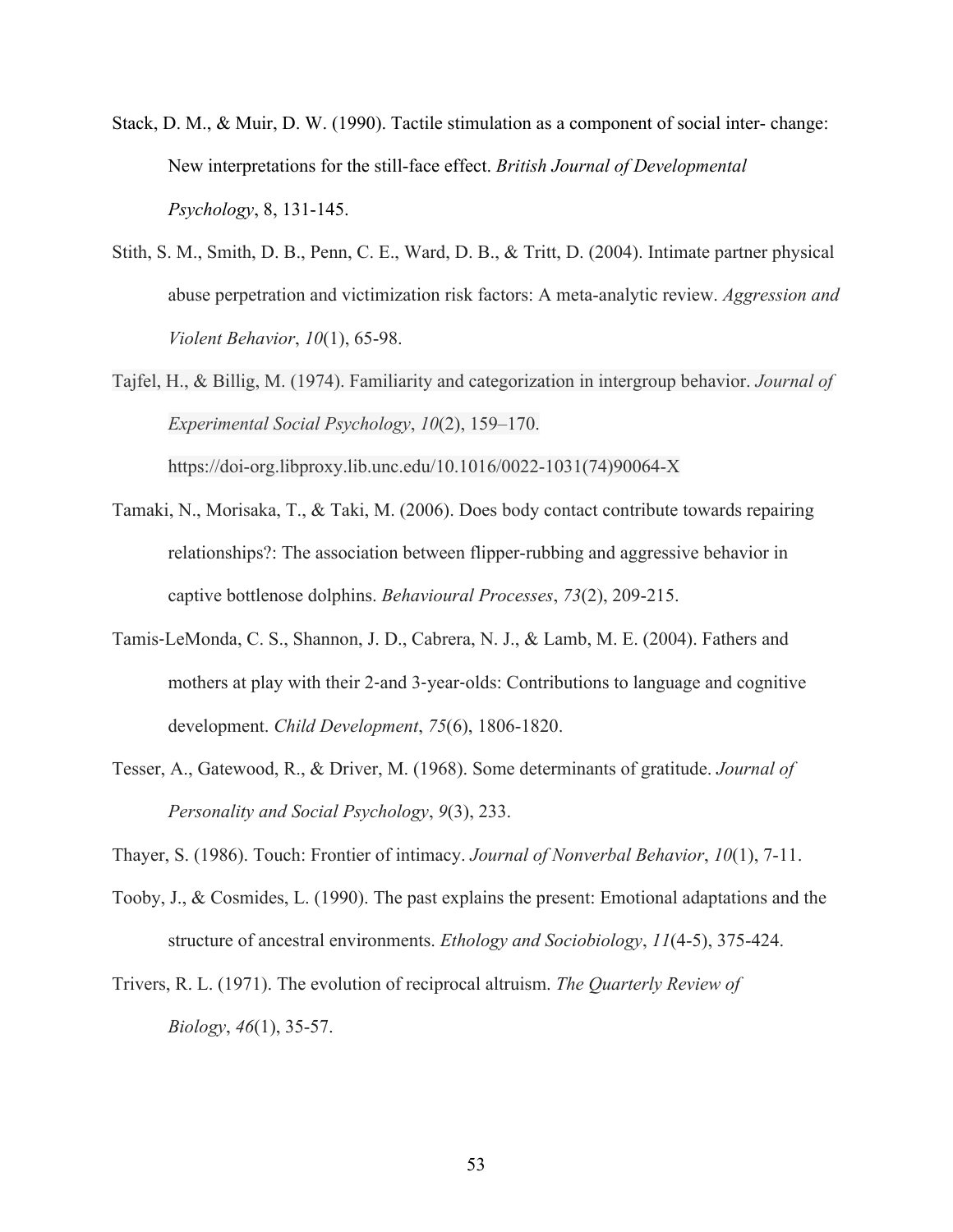- Tsang, J. A. (2006a). Gratitude and prosocial behavior: An experimental test of gratitude. *Cognition and Emotion, 20*, 138 –148.
- Utne, M. K., Hatfield, E., Traupmann, J., & Greenberger, D. (1984). Equity, marital satisfaction, and stability. *Journal of Social and Personal Relationships*, *1*(3), 323-332.
- van Anders, S. M., Edelstein, R. S., Wade, R. M., & Samples-Steele, C. R. (2013). Descriptive experiences and sexual vs. nurturant aspects of cuddling between adult romantic partners. *Archives of Sexual Behavior*, *42*(4), 553-560.
- van Kleef, G. A. (2009). How emotions regulate social life: The emotions as social information (EASI) model. *Current Directions in Psychological Science*, *18*(3), 184-188.
- Van Lange, P. A., Ouwerkerk, J. W., & Tazelaar, M. J. (2002). How to overcome the detrimental effects of noise in social interaction: the benefits of generosity. *Journal of Personality and Social Psychology*, *82*(5), 768.
- Vettin, J., & Todt, D. (2005). Human laughter, social play, and play vocalizations of non-human primates: an evolutionary approach. *Behaviour*, *142*(2), 217-240.
- Visserman, M. L., Righetti, F., Impett, E. A., Keltner, D., & Van Lange, P. A. M. (2018). It's the motive that counts: Perceived sacrifice motives and gratitude in romantic relationships. *Emotion, 18*(5), 625-637.
- Walster, E., Aronson, V., Abrahams, D., & Rottman, L. (1966). Importance of physical attractiveness in dating behavior. *Journal of Personality and Social Psychology, 4*(5), 508-516. http://dx.doi.org/10.1037/h0021188
- Wang, Y., & Beydoun, M. A. (2007). The obesity epidemic in the United States—gender, age, socioeconomic, racial/ethnic, and geographic characteristics: A systematic review and meta-regression analysis. *Epidemiologic Reviews, 29*(1), 6-28.